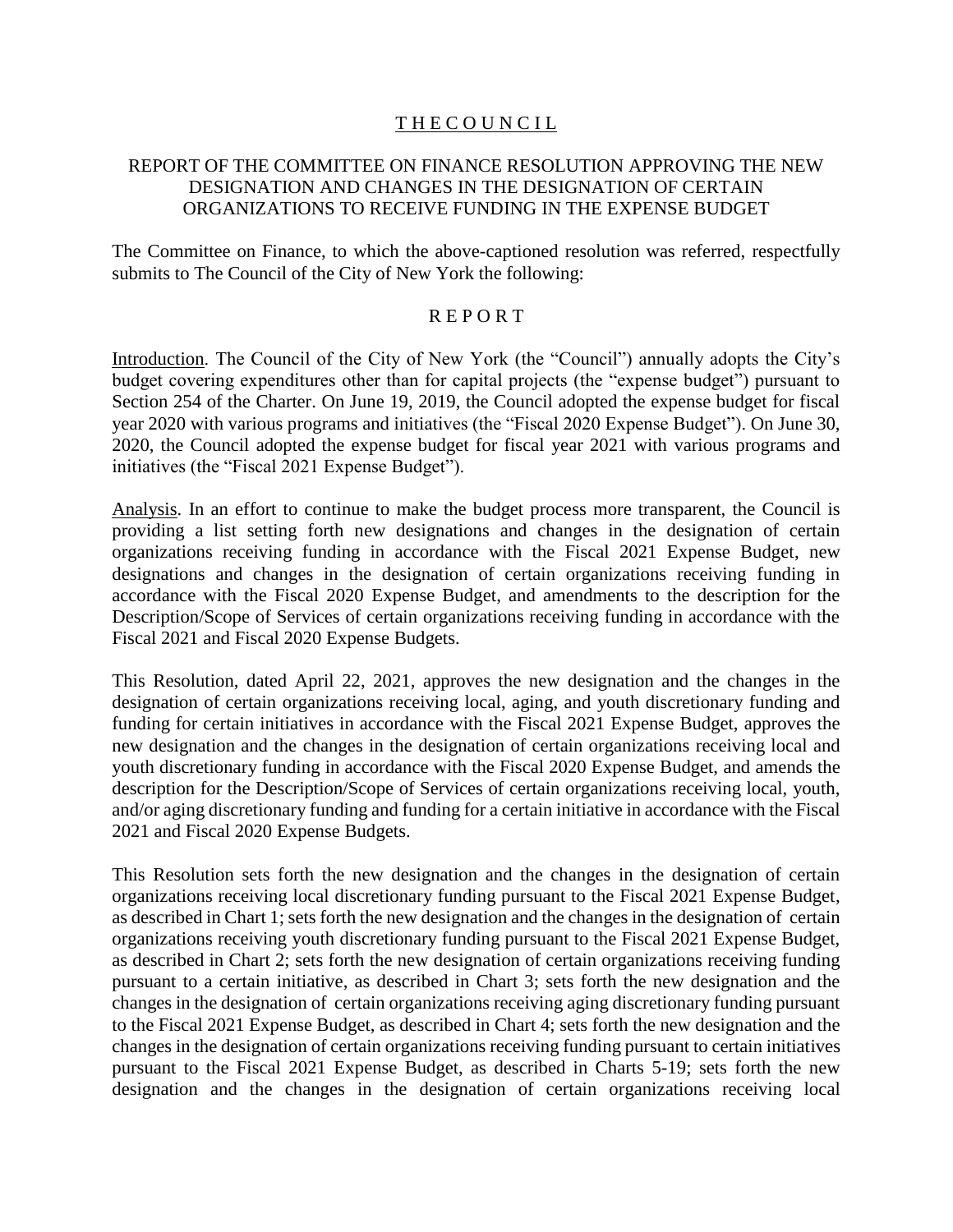discretionary funding pursuant to the Fiscal 2020 Expense Budget, as described in Chart 20; sets forth the new designation and the change in the designation of a certain organization receiving youth discretionary funding pursuant to the Fiscal 2020 Expense Budget, as described in Chart 21; amends the description for the Description/Scope of Services for certain organizations receiving local, youth, and aging discretionary funding and funding for a certain initiative in accordance with the Fiscal 2021 Expense Budget, as described in Chart 22; and amends the description for the Description/Scope of Services for a certain organization receiving local discretionary funding in accordance with the Fiscal 2020 Expense Budget, as described in Chart 23.

Specifically, Chart 1 sets forth the new designation and the changes in the designation of certain organizations receiving local discretionary funding pursuant to the Fiscal 2021 Expense Budget. Some of these changes will be effectuated upon a budget modification.

Chart 2 sets forth the new designation and changes in the designation of certain organizations receiving youth discretionary funding pursuant to the Fiscal 2021 Expense Budget.

Chart 3 sets forth the new designations of certain organizations receiving funding pursuant to the Speaker's Initiative to Address Citywide Needs in accordance with the Fiscal 2021 Expense Budget.

Chart 4 sets forth the new designation and changes in the designation of certain organizations receiving aging discretionary funding pursuant to the Fiscal 2021 Expense Budget.

Chart 5 sets forth the new designation and the changes in the designation of certain organizations receiving funding pursuant to the A Greener NYC Initiative in accordance with the Fiscal 2021 Expense Budget. Some of these changes will be effectuated upon a budget modification.

Chart 6 sets forth the new designation and the changes in the designation of certain organizations receiving funding pursuant to the Cultural After-School Adventure (CASA) Initiative in accordance with the Fiscal 2021 Expense Budget. Some of these changes will be effectuated upon a budget modification.

Chart 7 sets forth the new designation and the changes in the designation of certain organizations receiving funding pursuant to the NYC Cleanup Initiative in accordance with the Fiscal 2021 Expense Budget. Some of these changes will be effectuated upon a budget modification.

Chart 8 sets forth the new designation and the changes in the designation of certain organizations receiving funding pursuant to the Parks Equity Initiative in accordance with the Fiscal 2021 Expense Budget. Some of these changes will be effectuated upon a budget modification.

Chart 9 sets forth the new designation and the changes in the designation of certain organizations receiving funding pursuant to the Cultural Immigrant Initiative in accordance with the Fiscal 2021 Expense Budget. Some of these changes will be effectuated upon a budget modification and technical adjustments.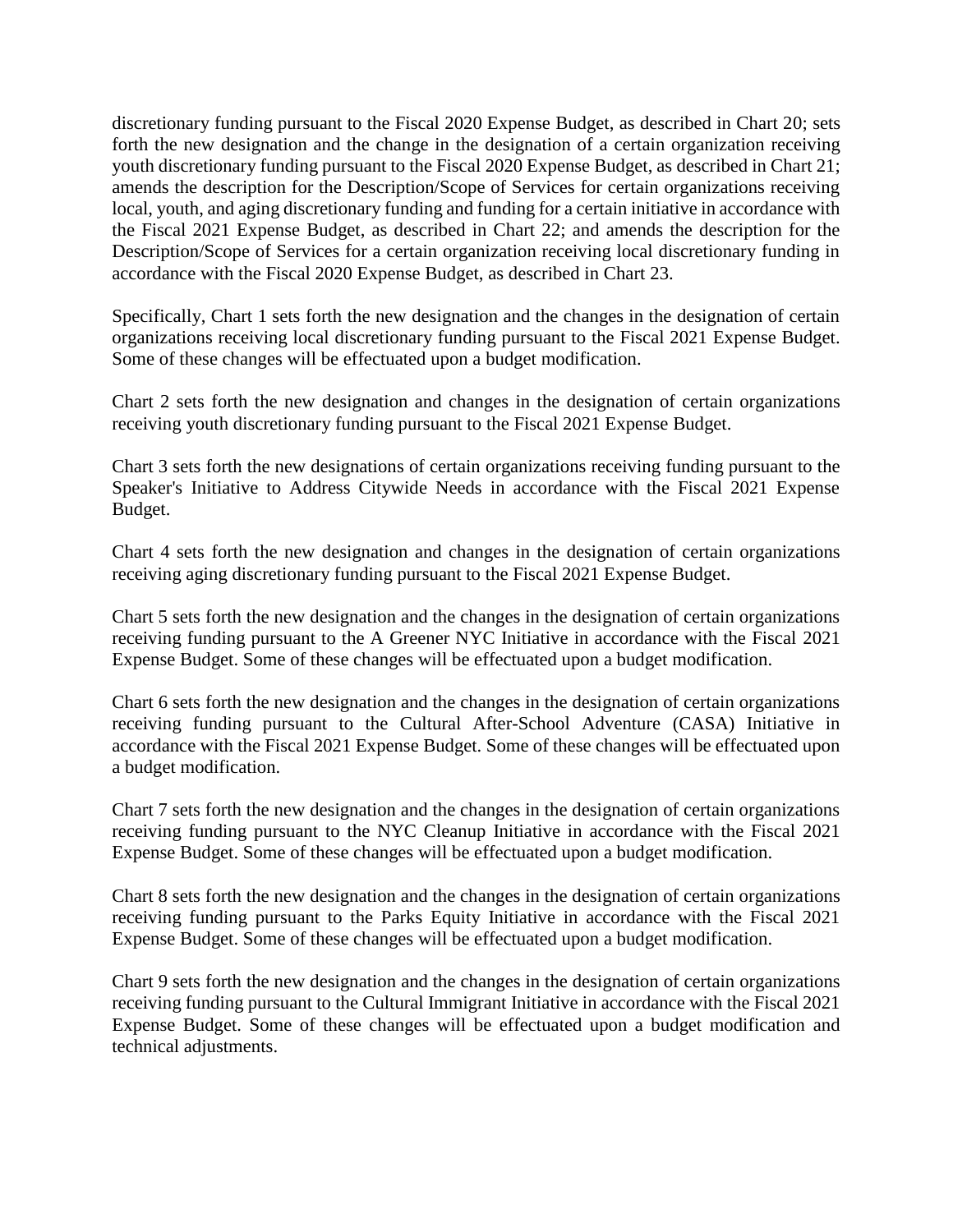Chart 10 sets forth the new designation and the changes in the designation of certain organizations receiving funding pursuant to the Support Our Seniors Initiative in accordance with the Fiscal 2021 Expense Budget.

Chart 11 sets forth the new designation of certain organizations receiving funding pursuant to the Food Pantries Initiative in accordance with the Fiscal 2021 Expense Budget.

Chart 12 sets forth the change in the designation of a certain organization receiving funding pursuant to the Access to Food and Nutritional Education Initiative in accordance with the Fiscal 2021 Expense Budget.

Chart 13 sets forth the change in the designation of a certain organization receiving funding pursuant to the Afterschool Enrichment Initiative in accordance with the Fiscal 2021 Expense Budget.

Chart 14 sets forth the change in the designation of a certain organization receiving funding pursuant to the Art a Catalyst for Change Initiative in accordance with the Fiscal 2021 Expense Budget.

Chart 15 sets forth the new designation and the change in the designation of a certain organization receiving funding pursuant to the Immigrant Health Initiative in accordance with the Fiscal 2021 Expense Budget.

Chart 16 sets forth the new designation and the change in the designation of a certain organization receiving funding pursuant to the Senior Centers, Programs, and Enhancements Initiative in accordance with the Fiscal 2021 Expense Budget.

Chart 17 sets forth the new designation and the change in the designation of a certain organization receiving funding pursuant to the Naturally Occurring Retirement Communities (NORCs) Initiative in accordance with the Fiscal 2021 Expense Budget.

Chart 18 sets forth the new designation of certain organizations receiving funding pursuant to the SU-CASA Initiative in accordance with the Fiscal 2021 Expense Budget.

Chart 19 sets forth the new designation of a certain organization receiving funding pursuant to the Educational Programs for Students Initiative in accordance with the Fiscal 2021 Expense Budget.

Chart 20 sets forth the new designation and the changes in the designation of certain organizations receiving local discretionary funding in accordance with the Fiscal 2020 Expense Budget.

Chart 21 sets forth the new designation and the change in the designation of a certain organization receiving youth discretionary funding in accordance with the Fiscal 2020 Expense Budget.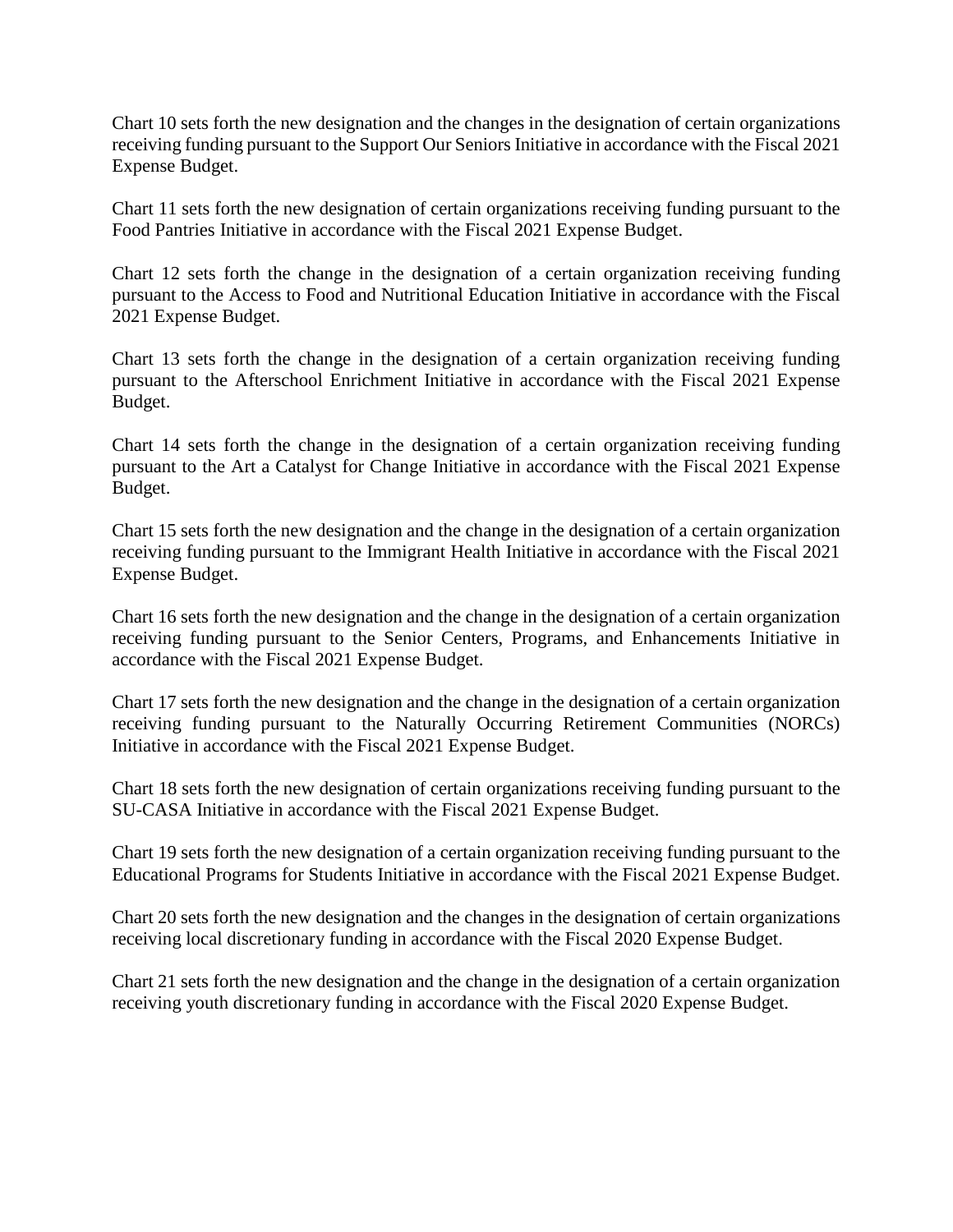Chart 22 amends the description for the Description/Scope of Services for certain organizations receiving local, youth, and aging discretionary funding and funding for a certain initiative in accordance with the Fiscal 2021 Expense Budget.

Chart 23 amends the description for the Description/Scope of Services for a certain organization receiving local discretionary funding in accordance with the Fiscal 2020 Expense Budget.

It is to be noted that organizations identified in the attached Charts with an asterisk (\*) have not yet completed or began the prequalification process conducted by the Mayor's Office of Contract Services (for organizations to receive more than \$10,000) by the Council (for organizations to receive \$10,000 or less total), or other government agency. Organizations identified without an asterisk have completed the appropriate prequalification review.

It should also be noted that funding for organizations in the attached Charts with a double asterisk (\*\*) will not take effect until the passage of a budget modification.

Description of Above-captioned Resolution. In the above-captioned Resolution, the Council would approve the new designation and changes in the designation of certain organizations to receive funding in the Fiscal 2021 and Fiscal 2020 Expense Budgets. Such Resolution would take effect as of the date of adoption.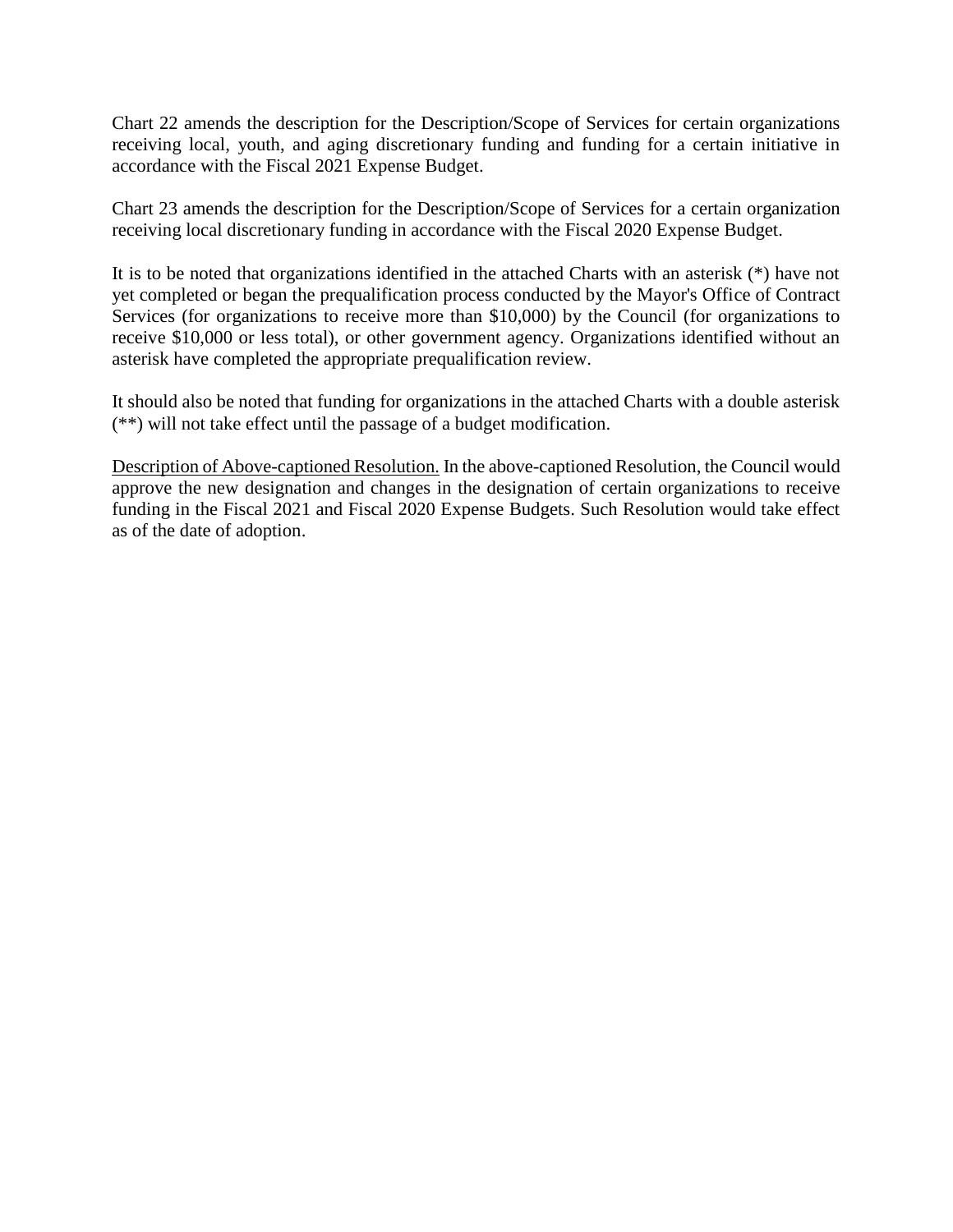### Preconsidered Res. No.

Resolution approving the new designation and changes in the designation of certain organizations to receive funding in the Expense Budget.

By Council Member Dromm

Whereas, On June 30, 2020, the Council of the City of New York (the "City Council") adopted the expense budget for fiscal year 2021 with various programs and initiatives (the "Fiscal 2021 Expense Budget"); and

Whereas, On June 19, 2019 the City Council adopted the expense budget for fiscal year 2020 with various programs and initiatives (the "Fiscal 2020 Expense Budget"); and

Whereas, The City Council is hereby implementing and furthering the appropriations set forth in the Fiscal 2021 Expense Budget by approving the new designation and the changes in the designation for certain organizations receiving local, aging, and youth discretionary funding, and by approving the new designation and the changes in the designation for certain organizations receiving funding pursuant to certain initiatives in accordance therewith; and

Whereas, The City Council is hereby implementing and furthering the appropriations set forth in the Fiscal 2020 Expense Budget by approving the new designation and the changes in the designation for certain organizations receiving local and youth discretionary funding in accordance therewith; and

Whereas, The City Council is hereby implementing and furthering the appropriations set forth in the Fiscal 2021 and Fiscal 2020 Expense Budgets by approving new Description/Scope of Services for certain organizations receiving local, youth, and/or aging discretionary funding and funding for a certain initiative in accordance with the Fiscal 2021 and Fiscal 2020 Expense Budgets; now, therefore, be it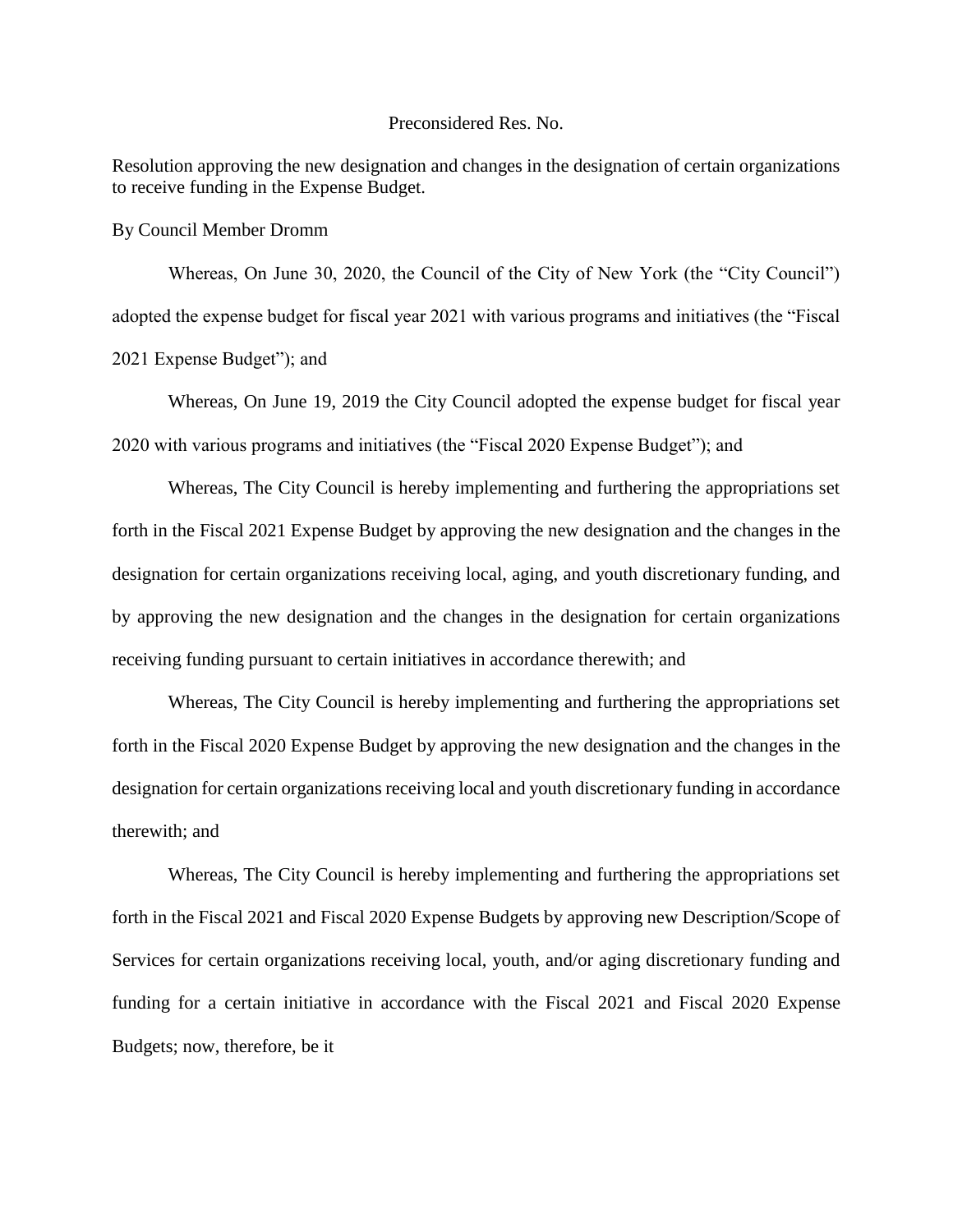Resolved, That the City Council approves the new designation and the changes in the designation of certain organizations receiving local discretionary funding pursuant to the Fiscal 2021 Expense Budget, as set forth in Chart 1; and be it further

Resolved, That the City Council approves the changes in the designation of certain organizations receiving youth discretionary funding pursuant to the Fiscal 2021 Expense Budget, as set forth in Chart 2; and be it further

Resolved, That the City Council approves the new designations of certain organizations receiving funding pursuant to the Speaker's Initiative to Address Citywide Needs in accordance with the Fiscal 2021 Expense Budget, as set forth in Chart 3; and be it further

Resolved, That the City Council approves the new designation and changes in the designation of certain organizations receiving aging discretionary funding pursuant to the Fiscal 2021 Expense Budget, as set forth in Chart 4; and be it further

Resolved, That the City Council approves the new designation and the changes in the designation of certain organizations receiving funding pursuant to the A Greener NYC Initiative in accordance with the Fiscal 2021 Expense Budget, as set forth in Chart 5; and be it further

Resolved, That the City Council approves the new designation and the changes in the designation of certain organizations receiving funding pursuant to the Cultural After-School Adventure (CASA) Initiative in accordance with the Fiscal 2021 Expense Budget, as set forth in Chart 6; and be it further

Resolved, That the City Council approves the new designation and the changes in the designation of certain organizations receiving funding pursuant to the NYC Cleanup Initiative in accordance with the Fiscal 2021 Expense Budget, as set forth in Chart 7; and be it further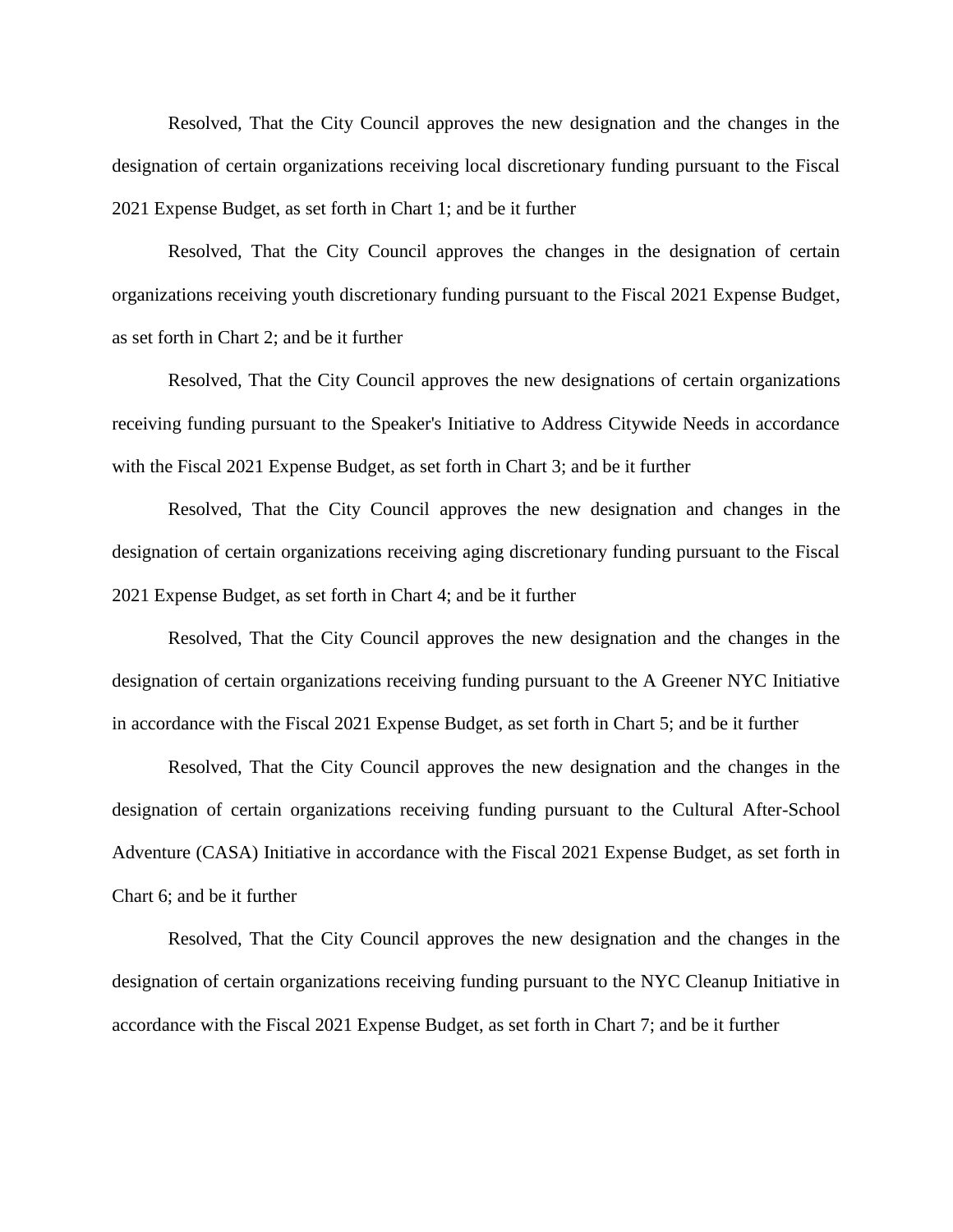Resolved, That the City Council approves the new designation and the changes in the designation of certain organizations receiving funding pursuant to the Parks Equity Initiative in accordance with the Fiscal 2021 Expense Budget, as set forth in Chart 8; and be it further

Resolved, That the City Council approves the new designation and the changes in the designation of certain organizations receiving funding pursuant to the Cultural Immigrant Initiative in accordance with the Fiscal 2021 Expense Budget, as set forth in Chart 9; and be it further

Resolved, That the City Council approves the new designation and the changes in the designation of certain organizations receiving funding pursuant to the Support Our Seniors Initiative in accordance with the Fiscal 2021 Expense Budget, as set forth in Chart 10; and be it further

Resolved, That the City Council approves the new designation of certain organizations receiving funding pursuant to the Food Pantries Initiative in accordance with the Fiscal 2021 Expense Budget, as set forth in Chart 11; and be it further

Resolved, That the City Council approves the change in the designation of a certain organization receiving funding pursuant to the Access to Food and Nutritional Education Initiative in accordance with the Fiscal 2021 Expense Budget, as set forth in Chart 12; and be it further

Resolved, That the City Council approves the change in the designation of a certain organization receiving funding pursuant to the Afterschool Enrichment Initiative in accordance with the Fiscal 2021 Expense Budget, as set forth in Chart 13; and be it further

Resolved, That the City Council approves sets forth the change in the designation of a certain organization receiving funding pursuant to the Art a Catalyst for Change Initiative in accordance with the Fiscal 2021 Expense Budget, as set forth in Chart 14; and be it further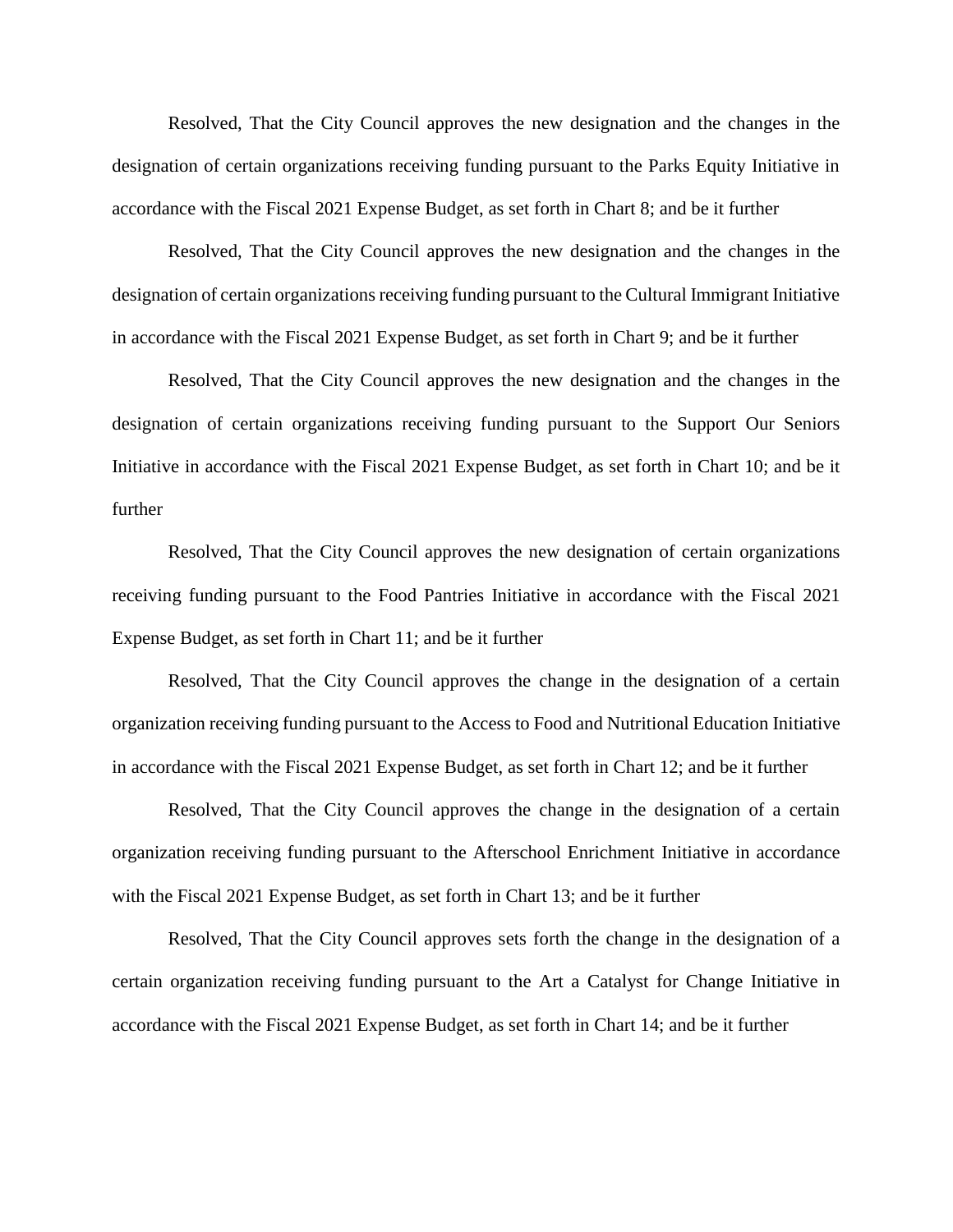Resolved, That the City Council approves the new designation and the change in the designation of a certain organization receiving funding pursuant to the Immigrant Health Initiative in accordance with the Fiscal 2021 Expense Budget, as set forth in Chart 15; and be it further

Resolved, That the City Council approves the new designation and the change in the designation of a certain organization receiving funding pursuant to the Senior Centers, Programs, and Enhancements Initiative in accordance with the Fiscal 2021 Expense Budget, as set forth in Chart 16; and be it further

Resolved, That the City Council approves the new designation and the change in the designation of a certain organization receiving funding pursuant to the Naturally Occurring Retirement Communities (NORCs) Initiative in accordance with the Fiscal 2021 Expense Budget, as set forth in Chart 17; and be it further

Resolved, That the City Council approves the new designation of certain organizations receiving funding pursuant to the SU-CASA Initiative in accordance with the Fiscal 2021 Expense Budget, as set forth in Chart 18; and be it further

Resolved, That the City Council approves the new designation of a certain organization receiving funding pursuant to the Educational Programs for Students Initiative in accordance with the Fiscal 2021 Expense Budget, as set forth in Chart 19; and be it further

Resolved, That the City Council approves the new designation and the changes in the designation of certain organizations receiving local discretionary funding in accordance with the Fiscal 2020 Expense Budget, as set forth in Chart 20; and be it further

Resolved, That the City Council approves the new designation and the change in the designation of a certain organization receiving youth discretionary funding in accordance with the Fiscal 2020 Expense Budget, as set forth in Chart 21; and be it further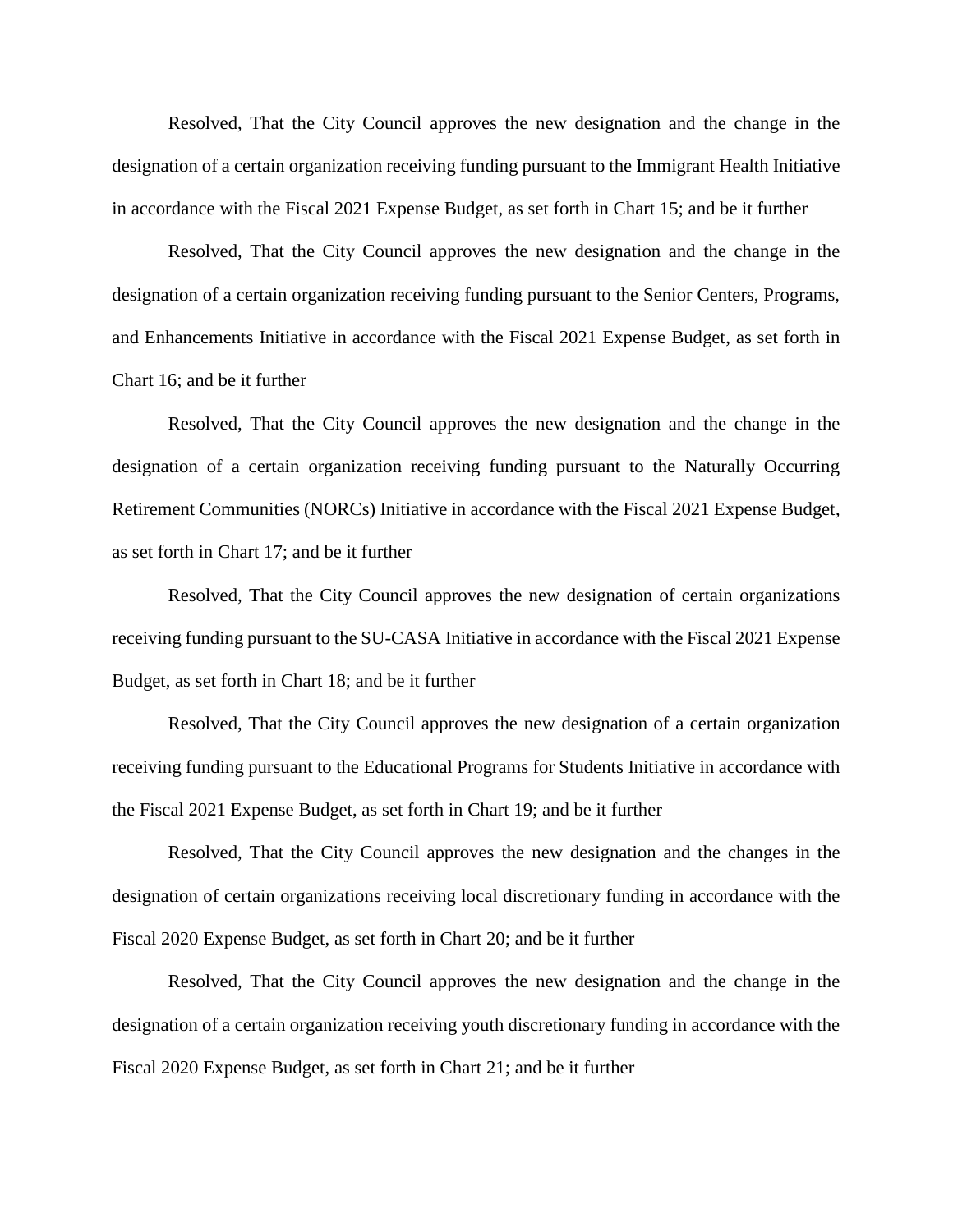Resolved, That the City Council approves the amendment of the description for the Description/Scope of Services for certain organizations receiving local, youth, and aging discretionary funding and funding for a certain initiative in accordance with the Fiscal 2021 Expense Budget, as set forth in Chart 22.

Resolved, That the City Council approves the amendment of the description for the Description/Scope of Services for a certain organization receiving local discretionary funding in accordance with the Fiscal 2020 Expense Budget, as set forth in Chart 23.

SR LS # 17,615 4/22/2021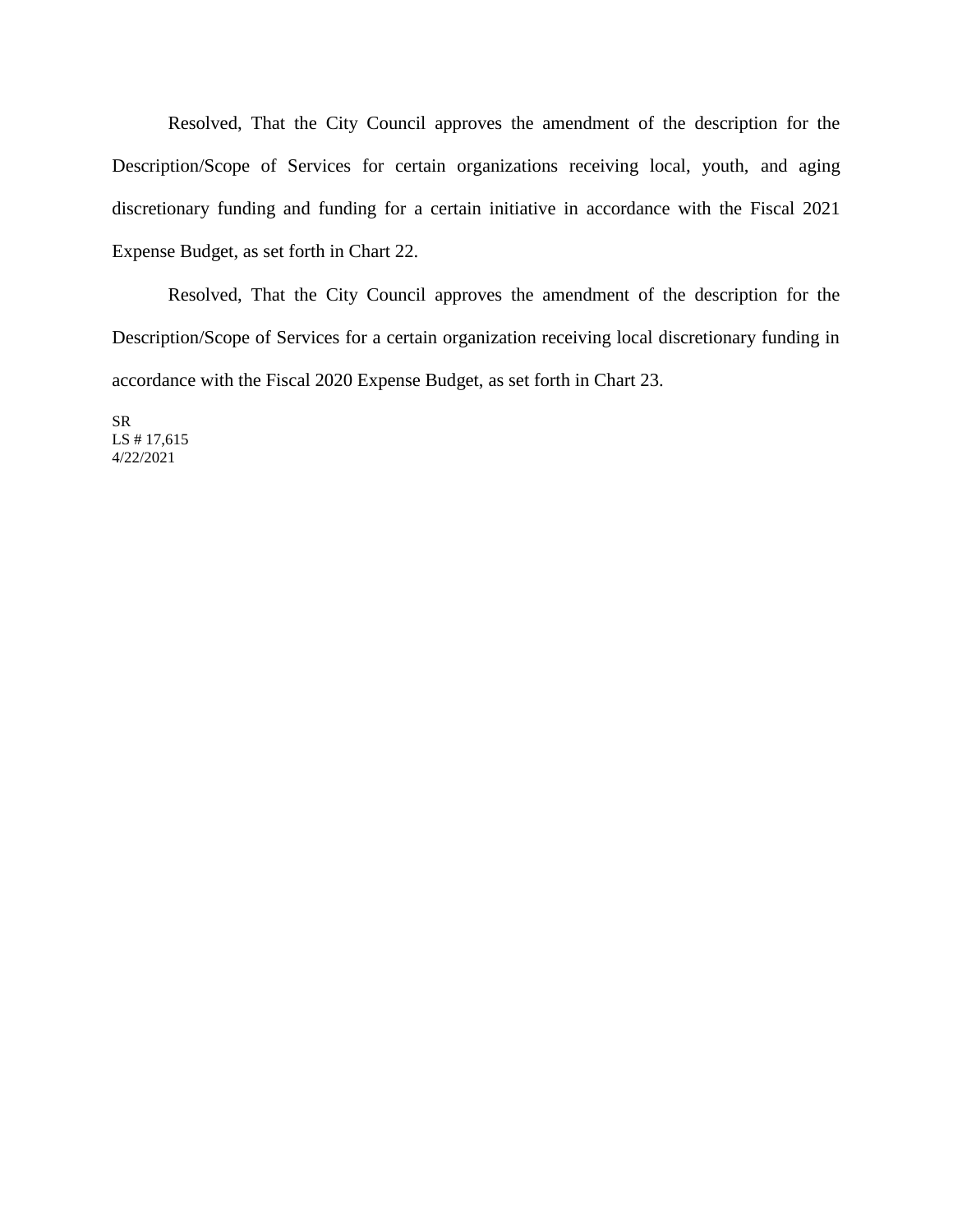| <b>Member</b> | <b>Organization - Program</b>                                                                                   | <b>EIN Number</b>  | <b>Agency</b> | <b>Amount</b> | Agy #            | U/A |
|---------------|-----------------------------------------------------------------------------------------------------------------|--------------------|---------------|---------------|------------------|-----|
| Speaker       | <b>Sustainable South Bronx</b>                                                                                  | 02-0535999         | <b>SBS</b>    | (\$25,000     | 801              | 002 |
| Speaker       | HOPE Program, Inc., The                                                                                         | 13-3268539         | <b>SBS</b>    | \$25,000      | 801              | 002 |
| Gibson        | Sustainable South Bronx - Green Jobs Training - Council District 16                                             | 02-0535999         | <b>DYCD</b>   | (\$5,000      | 260              | 312 |
| Gibson        | HOPE Program, Inc., The - Green Jobs Training - Council District 16                                             | 13-3268539         | <b>DYCD</b>   | \$5,000       | 260              | 312 |
| Cabrera       | Ballroom Basix USA, Inc. - Intermediate School 206X & Public School / Middle<br>School 15X                      | 27-3218865         | <b>DOE</b>    | (\$10,000)    | 040              | 402 |
| Cabrera       | Ballroom Basix USA, Inc. - Intermediate School 206X, Public School / Middle<br>School 15X & Public School 360X  | 27-3218865         | <b>DOE</b>    | \$10,000      | 040              | 402 |
| Diaz          | Department of Parks and Recreation - Wegner Wagons - Council District 18                                        | 13-6400434         | <b>DPR</b>    | (\$5,000)     | 846              | 006 |
| Diaz          | Department of Parks and Recreation - Council District 18                                                        | 13-6400434         | <b>DPR</b>    | \$5,000       | 846              | 006 |
| Rose          | Snug Harbor Cultural Center & Botanical Garden - NYC Winter Lantern Festival                                    | 80-0193388         | <b>DYCD</b>   | (\$5,000)     | 260              | 005 |
| Rose          | Snug Harbor Cultural Center & Botanical Garden - NYC Winter Lantern Festival                                    | 80-0193388         | <b>DCLA</b>   | \$5,000       | 126              | 020 |
| Rose          | Bethel Community Church - Health, Fitness & Nutrition                                                           | 13-3200339         | <b>DYCD</b>   | (\$5,000)     | 260              | 312 |
| Rose          | Snug Harbor Cultural Center & Botanical Garden - Youth Matters                                                  | 80-0193388         | <b>DYCD</b>   | \$5,000       | 260              | 312 |
| Rose          | Snug Harbor Cultural Center & Botanical Garden - Youth Matters **                                               | 80-0193388         | <b>DYCD</b>   | (\$5,000)     | 260              | 312 |
| Rose          | Snug Harbor Cultural Center & Botanical Garden - Youth Matters **                                               | 80-0193388         | <b>DCLA</b>   | \$5,000       | 126              | 020 |
| Cabrera       | Asphalt Green, Inc. - Waterproofing Program - Council District 14                                               | 13-6533158         | <b>DPR</b>    | (\$10,000)    | 846              | 006 |
| Cabrera       | Asphalt Green, Inc. - Council District 14                                                                       | 13-6533158         | <b>DPR</b>    | \$10,000      | 846              | 006 |
| Rosenthal     | Catholic Charities Community Services, Archdiocese of New York - IDP<br>Regents Prep & College Access Awareness | 13-5562185         | <b>DOE</b>    | (\$5,000)     | 040              | 402 |
| Rosenthal     | Catholic Charities Community Services, Archdiocese of New York                                                  | 13-5562185         | <b>DOE</b>    | \$5,000       | 040              | 402 |
| Rose          | New York Center for Interpersonal Development, Inc. - Inclusive After-School<br>Programs                        | 23-7085239         | <b>DYCD</b>   | (\$10,000)    | 260              | 005 |
| Rose          | New York Center for Interpersonal Development, Inc.                                                             | 23-7085239         | <b>DYCD</b>   | \$10,000      | 260              | 005 |
| Grodenchik    | Department of Transportation - Bike Helmet Giveaway - Council District 23 **                                    | 13-6400434         | <b>DOT</b>    | (\$10,000)    | 841              | 011 |
| Grodenchik    | Samuel Field YM & YWHA, Inc. - Senior Programs & Services **                                                    | 11-3071518         | <b>DFTA</b>   | \$2,500       | 125              | 003 |
| Grodenchik    | Services Now for Adult Persons (SNAP), Inc. **                                                                  | 11-2591783         | <b>DFTA</b>   | \$2,500       | $\overline{125}$ | 003 |
| Grodenchik    | South Asian Council for Social Services **                                                                      | 11-3632920         | <b>DYCD</b>   | \$2,500       | 260              | 005 |
| Grodenchik    | Queens Economic Development Corporation - Made in Queens **                                                     | 11-2436149         | <b>SBS</b>    | \$2,500       | 801              | 002 |
| Gjonaj        | Bronx House, Inc. - Weinberg Senior Center                                                                      | 13-1739935         | <b>DFTA</b>   | (\$25,000"    | 125              | 003 |
| Gjonaj        | Bronx House, Inc.                                                                                               | 13-1739935         | <b>DFTA</b>   | \$25,000      | $\overline{125}$ | 003 |
| Van Bramer    | Urban Librarians Unite, Inc. **                                                                                 | 45-3803373         | <b>DYCD</b>   | (\$5,000)     | 260              | 005 |
| Van Bramer    | Cidadao Global, Global Citizen, Inc. **                                                                         | 45-2978709 DSS/HRA |               | (\$5,000)     | 069              | 103 |
| Van Bramer    | Department of Education - Public School/Intermediate School 78Q (30Q078) **                                     | 13-6400434         | <b>DOE</b>    | \$10,000      | 040              | 402 |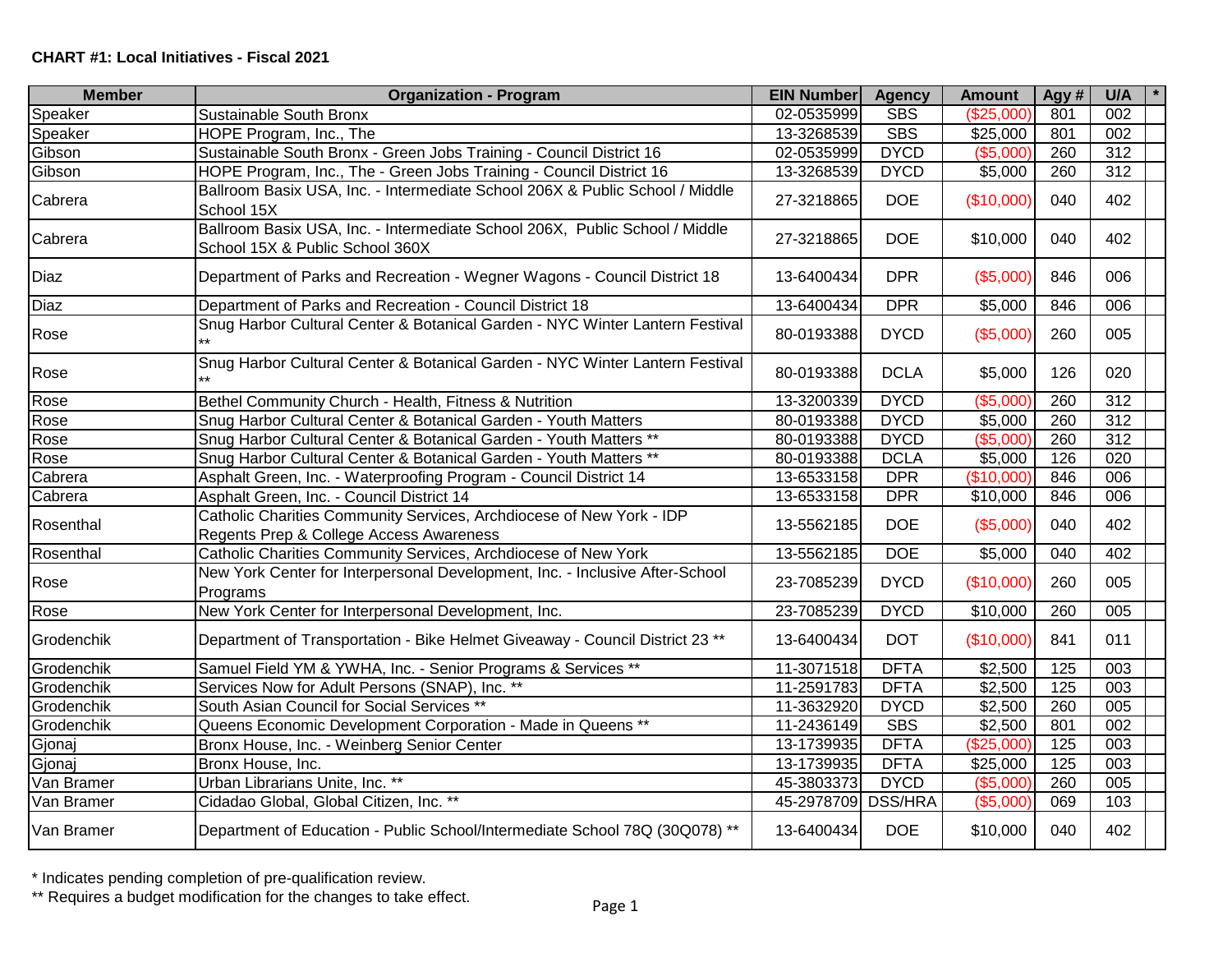| <b>Member</b> | <b>Organization - Program</b>                                                               | <b>EIN Number</b> | <b>Agency</b> | <b>Amount</b> | Agy # | U/A<br>$\star$   |
|---------------|---------------------------------------------------------------------------------------------|-------------------|---------------|---------------|-------|------------------|
| Levin         | Helen Keller International, Inc. - Youth - Council District 33 **                           | 13-5562162        | <b>DYCD</b>   | (\$2,500)     | 260   | 312              |
| Levin         | <b>Greenpoint Reformed Church **</b>                                                        | 11-2100335        | <b>DYCD</b>   | \$2,500       | 260   | 005              |
| Dromm         | Helen Keller International, Inc. - Eye Exams & Glasses **                                   | 13-5562162        | <b>DYCD</b>   | (\$5,000)     | 260   | $\overline{312}$ |
| Dromm         | Congregation Beit Simchat Torah **                                                          | 23-7406899        | <b>DHMH</b>   | \$5,000       | 816   | 112              |
| Chin          | <b>LES Creative People In Action</b>                                                        | 27-2188237        | <b>DYCD</b>   | (\$3,500)     | 260   | 005              |
| Chin          | Indochina Sino-American Senior Citizen Center, Inc.                                         | 13-3584616        | <b>DYCD</b>   | \$3,500       | 260   | 005              |
| Gibson        | Asphalt Green, Inc. - Recess Enhancement & Waterproofing Programs -<br>Council District 16  | 13-6533158        | <b>DPR</b>    | (\$10,000)    | 846   | 006              |
| Gibson        | Asphalt Green, Inc. - Council District 16                                                   | 13-6533158        | <b>DPR</b>    | \$10,000      | 846   | 006              |
| Rose          | United Staten Island Veterans Organization, Inc., The - Memorial Day Concert &<br>Parade    | 13-3906171        | <b>DYCD</b>   | (\$5,000)     | 260   | 005              |
| Rose          | Project Hospitality, Inc.                                                                   | 13-3234441        | <b>DYCD</b>   | \$5,000       | 260   | 005              |
| Brannan       | Bay Ridge Community Council **                                                              | 11-2602994        | <b>DYCD</b>   | (\$5,000)     | 260   | $\overline{312}$ |
| Brannan       | Asiyah Women's Center **                                                                    | 82-2712941        | <b>DYCD</b>   | \$5,000       | 260   | 005              |
| Ampry-Samuel  | Federation of Protestant Welfare Agencies, Inc. **                                          | 13-5562220        | <b>DYCD</b>   | (\$5,000)     | 260   | 005              |
| Ampry-Samuel  | Moving Mountains, Inc. **                                                                   | 26-1407568        | <b>DYCD</b>   | \$5,000       | 260   | 312              |
| Holden        | Allied Veterans Memorial Committee of Ridgewood and Glendale, Inc. -<br>Memorial Day Parade | 38-3853340        | <b>DYCD</b>   | (\$5,000)     | 260   | 005              |
| Holden        | Allied Veterans Memorial Committee of Ridgewood and Glendale, Inc.                          | 38-3853340        | <b>DYCD</b>   | \$5,000       | 260   | 005              |
| Rivera        | LES Creative People In Action **                                                            | 27-2188237        | <b>DYCD</b>   | (\$3,000)     | 260   | 005              |
| Rivera        | Arts for Art, Inc. **                                                                       | 13-3991848        | <b>DCLA</b>   | \$3,000       | 126   | 003              |
| Holden        | Police Department **                                                                        | 13-6400434        | <b>NYPD</b>   | (\$27,000)    | 056   | 100              |
| Holden        | Department of Parks and Recreation **                                                       | 13-6400434        | <b>DPR</b>    | (\$8,000)     | 846   | 006              |
| Holden        | New York City H2O **                                                                        | 45-3860014        | <b>DYCD</b>   | \$4,000       | 260   | 005              |
| Holden        | Association of Community Employment Programs for the Homeless, Inc. **                      | 13-3846431        | <b>DYCD</b>   | \$5,000       | 260   | 005              |
| Holden        | Greater Ridgewood Youth Council, Inc., The **                                               | 11-2518141        | <b>DYCD</b>   | \$10,000      | 260   | 005              |
| Holden        | Woodhaven District Management Association, Inc. **                                          | 11-3149139        | <b>DYCD</b>   | \$3,000       | 260   | 005              |
| Holden        | Department of Sanitation - Council District 30 **                                           | 13-6400434        | <b>DSNY</b>   | \$13,000      | 827   | 109              |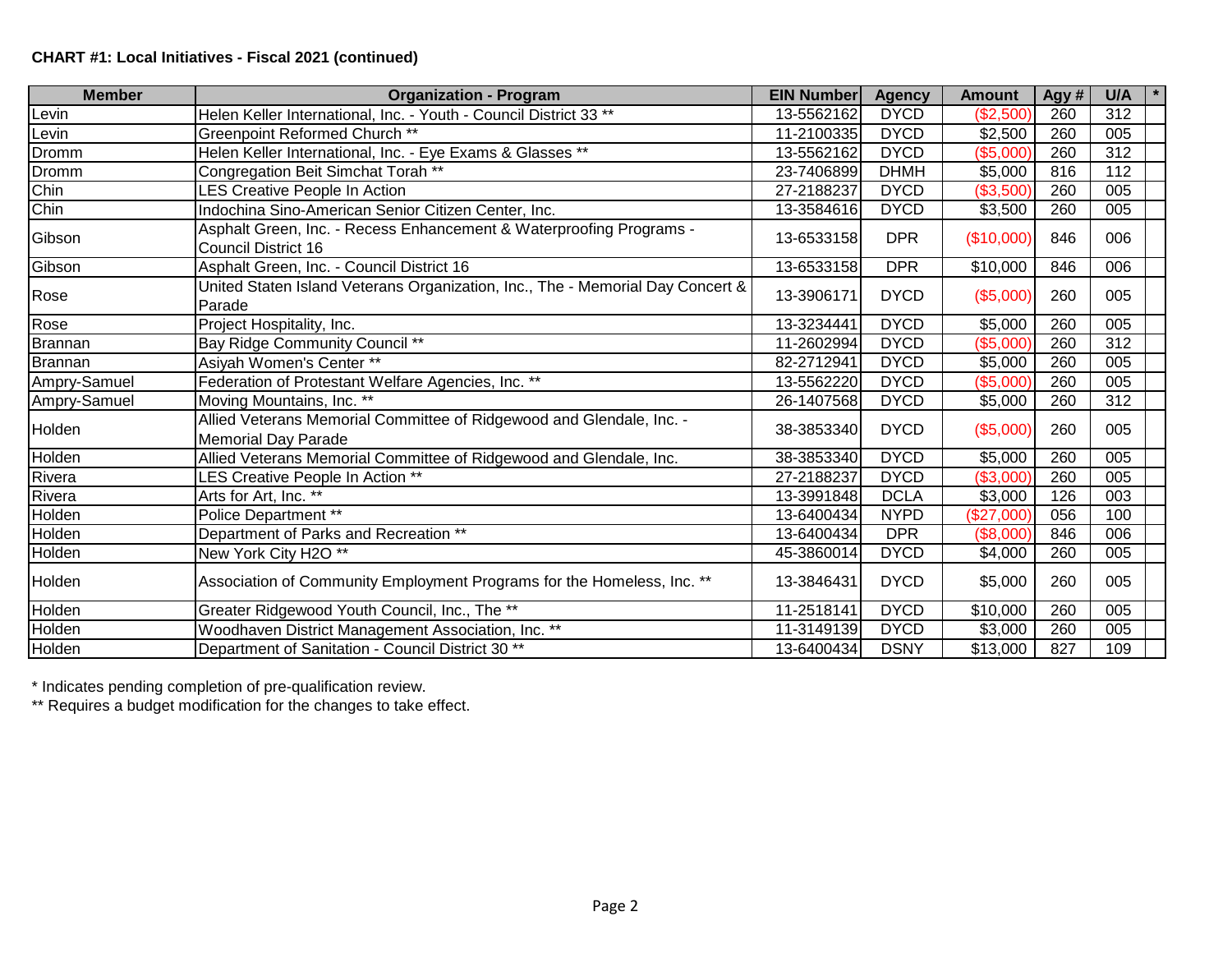| <b>Member</b> | <b>Organization - Program</b>                                                                         | <b>EIN Number</b> | <b>Agency</b> | <b>Amount</b> | Agy # | U/A              |
|---------------|-------------------------------------------------------------------------------------------------------|-------------------|---------------|---------------|-------|------------------|
| Rose          | Snug Harbor Cultural Center & Botanical Garden - Youth Matters                                        | 80-0193388        | <b>DYCD</b>   | (\$5,000)     | 260   | 312              |
| Rose          | Bethel Community Church - Health, Fitness & Nutrition                                                 | 13-3200339        | <b>DYCD</b>   | \$5,000       | 260   | 312              |
| Ampry-Samuel  | Central Brooklyn Economic Development Corporation - Youth Employment<br>Program & Lil Bro Summer Camp | 11-2981085        | <b>DYCD</b>   | (\$15,000)    | 260   | 312              |
| Ampry-Samuel  | Elite Learners, Inc.                                                                                  | 81-4482839        | <b>DYCD</b>   | \$15,000      | 260   | 312              |
| Koo           | Flushing Day Care Center, Inc. - Martin L. King Jr. Memorial Day Care Center                          | 11-2196556        | <b>DYCD</b>   | (\$7,000)     | 260   | 312              |
| Koo           | Glow Community Center, Inc.                                                                           | 61-1882235        | <b>DYCD</b>   | \$3,500       | 260   | 312              |
| Koo           | Korean American Family Service Center, The - Hodori Program                                           | 13-3609811        | <b>DYCD</b>   | \$3,500       | 260   | 312              |
| Diaz          | Helen Keller International, Inc.                                                                      | 13-5562162        | <b>DYCD</b>   | (\$5,000)     | 260   | 312              |
| Diaz          | Southern Boulevard District Management Association, Inc.                                              | 26-3497932        | <b>DYCD</b>   | \$5,000       | 260   | 312              |
| Diaz          | Kips Bay Boys & Girls Club - Public School 36X (08X036)                                               | 13-1623850        | <b>DYCD</b>   | (\$10,000)    | 260   | $\overline{312}$ |
| Diaz          | Kips Bay Boys & Girls Club                                                                            | 13-1623850        | <b>DYCD</b>   | \$10,000      | 260   | 312              |
| Powers        | Helen Keller International, Inc.                                                                      | 13-5562162        | <b>DYCD</b>   | (\$25,000)    | 260   | 312              |
| Powers        | Educational Alliance, Inc., The                                                                       | 13-5562210        | <b>DYCD</b>   | \$5,000       | 260   | 312              |
| Powers        | Big Brothers Big Sisters of New York City, Inc.                                                       | 13-5600383        | <b>DYCD</b>   | \$5,000       | 260   | $\overline{312}$ |
| Powers        | Young Men's and Young Women's Hebrew Association                                                      | 13-1624229        | <b>DYCD</b>   | \$5,000       | 260   | $\overline{312}$ |
| Powers        | Broadway League, Inc., The                                                                            | 13-0951470        | <b>DYCD</b>   | \$10,000      | 260   | $\overline{312}$ |
| Powers        | Broadway League, Inc., The - Broadway Bridges                                                         | 13-0951470        | <b>DYCD</b>   | (\$5,000)     | 260   | 312              |
| Powers        | Broadway League, Inc., The                                                                            | 13-0951470        | <b>DYCD</b>   | \$5,000       | 260   | $\overline{312}$ |
| Van Bramer    | Blessed Virgin Mary Help of Christians Church - Youth Program                                         | 11-1633501        | <b>DYCD</b>   | (\$3,500)     | 260   | $\overline{312}$ |
| Van Bramer    | <b>Community Capacity Development</b>                                                                 | 83-1205784        | <b>DYCD</b>   | \$3,500       | 260   | 312              |
| Dromm         | Jackson Heights Art Club, Inc. - Children's Art Program                                               | 11-2688282        | <b>DYCD</b>   | (\$5,000)     | 260   | $\overline{312}$ |
| Dromm         | Hour Children, Inc.                                                                                   | 13-3647412        | <b>DYCD</b>   | \$5,000       | 260   | 312              |
| Gibson        | Helen Keller International, Inc. - Student Vision Program - Council District 16                       | 13-5562162        | <b>DYCD</b>   | (\$5,000)     | 260   | 312              |
| Gibson        | Claremont Neighborhood Centers, Inc. - Council District 16                                            | 13-6016450        | <b>DYCD</b>   | \$5,000       | 260   | $\overline{312}$ |
| Holden        | Blessed Virgin Mary Help of Christians Church                                                         | 11-1633501        | <b>DYCD</b>   | (\$5,000)     | 260   | 312              |
| Holden        | Greater Ridgewood Youth Council, Inc., The                                                            | 11-2518141        | <b>DYCD</b>   | \$5,000       | 260   | 312              |
| Gennaro       | Queens Community House - Pomonok After School Program                                                 | 11-2375583        | <b>DYCD</b>   | (\$57,000)    | 260   | 312              |
| Gennaro       | Queens Community House - Food Pantry                                                                  | 11-2375583        | <b>DYCD</b>   | \$57,000      | 260   | 005              |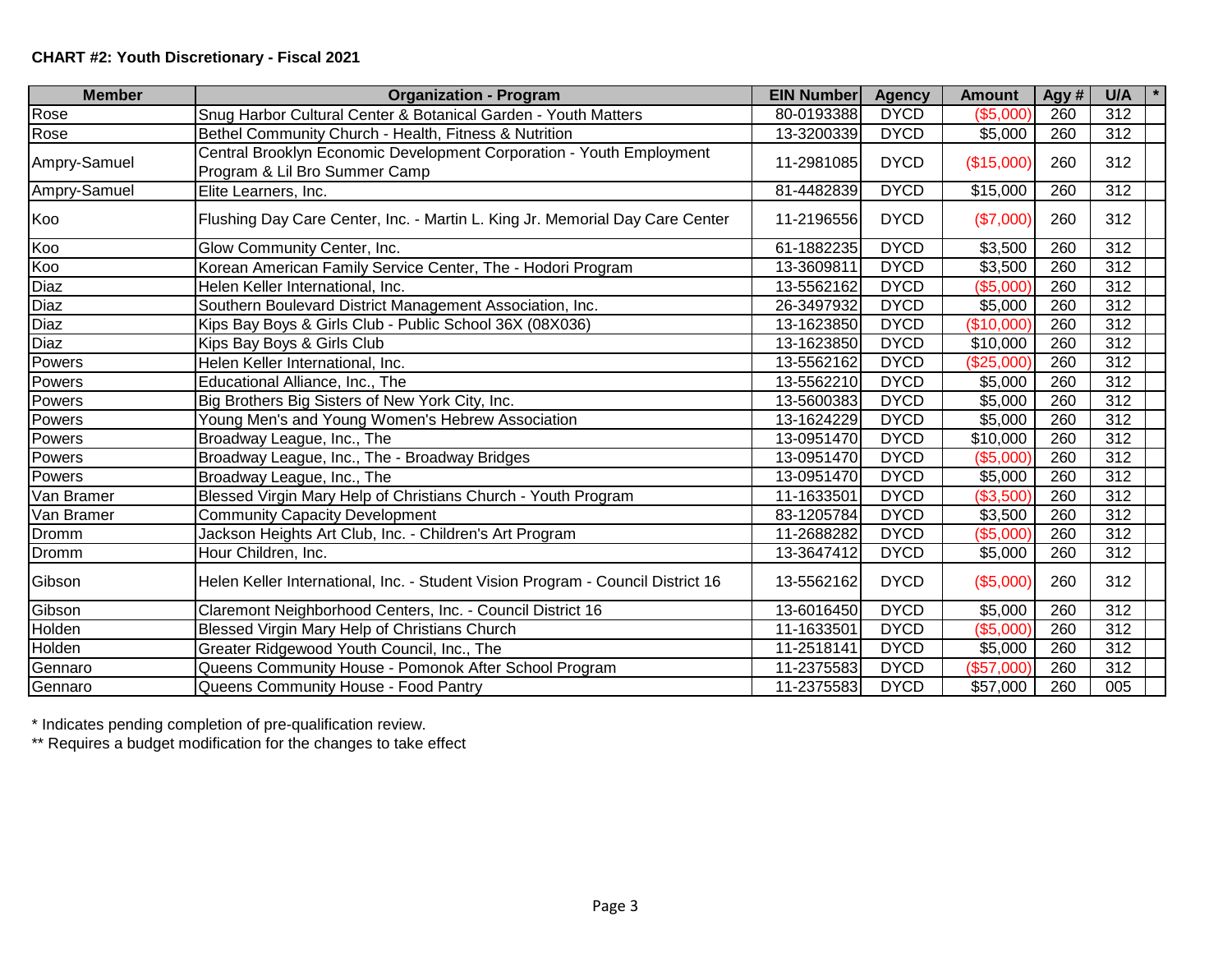## **CHART #3: Speaker's Initiative to Address Citywide Needs - Fiscal 2021**

| Member  | Organization - Program                                                | <b>EIN Number</b> | Aaencv | Amount    | Agy # | U/A |  |
|---------|-----------------------------------------------------------------------|-------------------|--------|-----------|-------|-----|--|
| Speaker | <b>City University of New York -</b><br>LaGuardia and Wagner Archives | 3-3893536         | CUNY   | \$575,000 | 042   | 001 |  |
| Speaker | IHunter College Foundation. Inc.                                      | 3-3598671         | CUNY   | \$63,750  | 042   | 001 |  |

\* Indicates pending completion of pre-qualification review.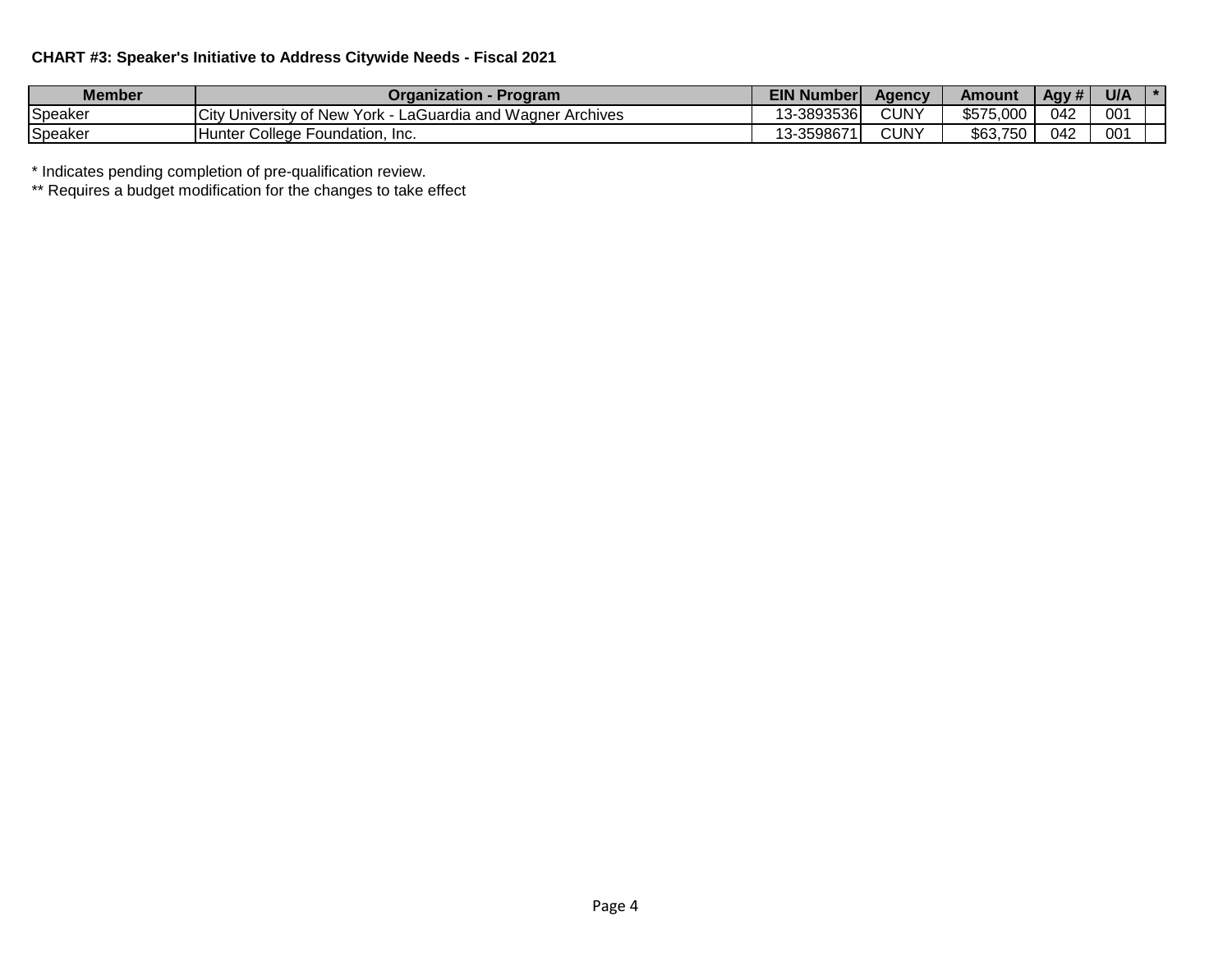| <b>Member</b>   | <b>Organization - Program</b>                                                                     | <b>EIN Number</b> | <b>Agency</b> | <b>Amount</b> | Agy # | U/A<br>$\ast$ |
|-----------------|---------------------------------------------------------------------------------------------------|-------------------|---------------|---------------|-------|---------------|
| Rose            | Catholic Charities of Staten Island - Anderson Neighborhood Senior Center                         | 13-5562286        | <b>DFTA</b>   | (\$15,000)    | 125   | 003           |
| Rose            | Catholic Charities of Staten Island                                                               | 13-5562286        | <b>DFTA</b>   | \$15,000      | 125   | 003           |
| Rose            | Catholic Charities of Staten Island - West Brighton Neighborhood Senior Center                    | 13-5562286        | <b>DFTA</b>   | (\$15,000)    | 125   | 003           |
| Rose            | Catholic Charities of Staten Island                                                               | 13-5562286        | <b>DFTA</b>   | \$15,000      | 125   | 003           |
| Gjonaj          | Preston Center of Compassion, Inc. - Senior Program                                               | 57-1180937        | <b>DFTA</b>   | (\$20,000)    | 125   | 003           |
| Gjonaj          | Preston Center of Compassion, Inc.                                                                | 57-1180937        | <b>DFTA</b>   | \$20,000      | 125   | 003           |
| Cumbo           | Fort Greene Council, Inc. - Jazz966                                                               | 11-2300840        | <b>DFTA</b>   | (\$8,000)     | 125   | 003           |
| Cumbo           | Fort Greene Council, Inc. - Senior Programming                                                    | 11-2300840        | <b>DFTA</b>   | \$8,000       | 125   | 003           |
| Louis           | Catholic Charities Community Services, Archdiocese of New York - Council<br>District 45           | 13-5562185        | <b>DFTA</b>   | (\$10,000)    | 125   | 003           |
| Louis           | Catholic Charities Neighborhood Services, Inc. - Council District 45                              | 11-2047151        | <b>DFTA</b>   | \$10,000      | 125   | 003           |
| <b>I</b> Holden | Rabbi Israel Meyer HaKohen Rabbinical Seminary of America - Middle Village<br><b>Adult Center</b> | 11-1752021        | <b>DFTA</b>   | (\$45,000)    | 125   | 003           |
| Holden          | Rabbi Israel Meyer HaKohen Rabbinical Seminary of America                                         | 11-1752021        | <b>DFTA</b>   | \$45,000      | 125   | 003           |
| Holden          | Maspeth Town Hall, Inc. - Seniors Programs                                                        | 23-7259702        | <b>DFTA</b>   | (\$7,000)     | 125   | 003           |
| Holden          | Maspeth Town Hall, Inc. - Seniors Programs & Transportation                                       | 23-7259702        | <b>DFTA</b>   | \$7,000       | 125   | 003           |
| Gjonaj          | AARP Fort Schuyler Chapter #1242                                                                  | 23-7247809        | <b>DFTA</b>   | (\$10,000)    | 125   | 003           |
| Gjonaj          | Preston Center of Compassion, Inc.                                                                | 57-1180937        | <b>DFTA</b>   | \$10,000      | 125   | 003           |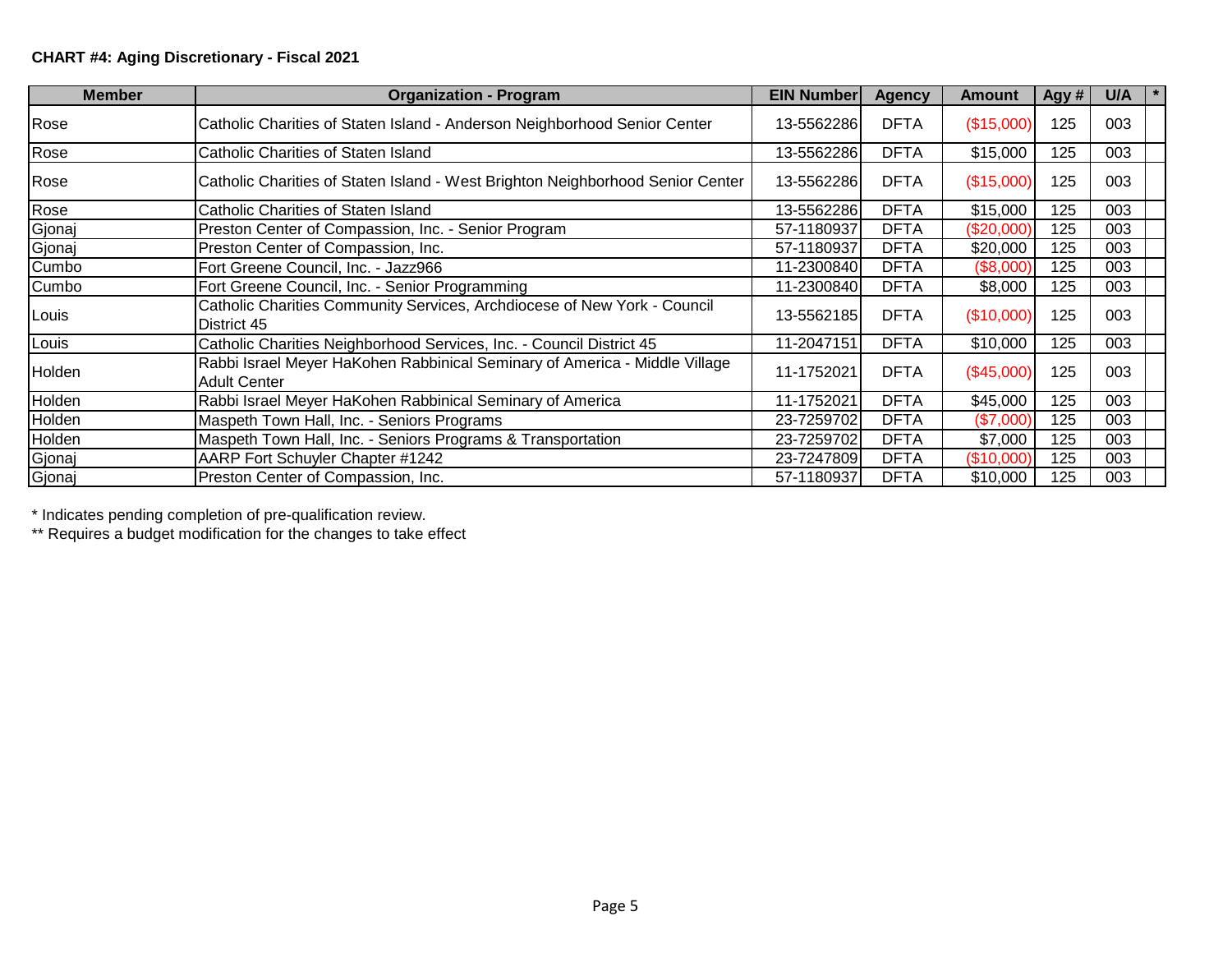| <b>Member</b> | <b>Organization - Program</b>                                                                          | <b>EIN Number</b> | <b>Agency</b> | <b>Amount</b> | Agy # $U/A$ * |     |  |
|---------------|--------------------------------------------------------------------------------------------------------|-------------------|---------------|---------------|---------------|-----|--|
| Maisel        | Department of Parks and Recreation - NYCHA Bayview Houses Garden **                                    | 13-6400434        | <b>DPR</b>    | (\$10,000)    | 846           | 006 |  |
| Maisel        | New York City Housing Authority - NYCHA Bayview Houses Garden **                                       | 13-6400434        | <b>HPD</b>    | \$10,000      | 806           | 012 |  |
| Diaz          | Sustainable South Bronx                                                                                | 02-0535999        | <b>DYCD</b>   | (\$10,000)    | 260           | 005 |  |
| <b>Diaz</b>   | HOPE Program, Inc., The                                                                                | 13-3268539        | <b>DYCD</b>   | \$10,000      | 260           | 005 |  |
| Gibson        | Sustainable South Bronx - Job Training Program - Council District 16                                   | 02-0535999        | <b>DYCD</b>   | $(\$10,000$   | 260           | 005 |  |
| Gibson        | HOPE Program, Inc., The - Job Training Program - Council District 16                                   | 13-3268539        | <b>DYCD</b>   | \$10,000      | 260           | 005 |  |
| Salamanca     | Sustainable South Bronx - A Greener NYC                                                                | 02-0535999        | <b>DYCD</b>   | (\$40,000)    | 260           | 005 |  |
| Salamanca     | HOPE Program, Inc., The - A Greener NYC                                                                | 13-3268539        | <b>DYCD</b>   | \$40,000      | 260           | 005 |  |
| Cabrera       | Sustainable South Bronx - Council District 14                                                          | 02-0535999        | <b>DYCD</b>   | (\$10,000)    | 260           | 005 |  |
| Cabrera       | HOPE Program, Inc., The - Council District 14                                                          | 13-3268539        | <b>DYCD</b>   | \$10,000      | 260           | 005 |  |
| Gennaro       | Department of Parks and Recreation - Ranger Programming @ Captain Tilly                                | 13-6400434        | <b>DPR</b>    | (\$10,000)    | 846           | 006 |  |
| Gennaro       | Department of Parks and Recreation - Council District 24                                               | 13-6400434        | <b>DPR</b>    | \$10,000      | 846           | 006 |  |
| Gennaro       | Department of Parks and Recreation - Park Rangers - Flushing Meadows Corona Park                       | 13-6400434        | <b>DPR</b>    | (\$10,000     | 846           | 006 |  |
| Gennaro       | Department of Parks and Recreation - Council District 24                                               | 13-6400434        | <b>DPR</b>    | \$10,000      | 846           | 006 |  |
| Rose          | Staten Island Chamber of Commerce Foundation, Inc. - Downtown Staten Island Programmatic<br>Support ** | 13-4069282        | <b>DYCD</b>   | (\$10,000)    | 260           | 005 |  |
| Rose          | Staten Island Chamber of Commerce Foundation, Inc. - Downtown Staten Island Programmatic<br>Support ** | 13-4069282        | <b>SBS</b>    | \$10,000      | 801           | 002 |  |
| Cumbo         | Council on the Environment, Inc. - Council District 35 **                                              | 13-2765465        | <b>DPR</b>    | (\$10,000)    | 846           | 006 |  |
| Cumbo         | Council on the Environment, Inc. - Council District 35 **                                              | 13-2765465        | <b>DYCD</b>   | \$10,000      | 260           | 005 |  |
| Gennaro       | Council on the Environment, Inc. - GrowNYC - Seed to Plate Public School 201Q (25Q201)                 | 13-2765465        | <b>DYCD</b>   | (\$10,000)    | 260           | 005 |  |
| Gennaro       | Council on the Environment, Inc. - In-Person & Distance Learning                                       | 13-2765465        | <b>DYCD</b>   | \$10,000      | 260           | 005 |  |
| D. Diaz       | NYSARC, Inc., New York City Chapter - Environmental Initiaives                                         | 13-5596746        | <b>DYCD</b>   | $(\$10,000$   | 260           | 005 |  |
| D. Diaz       | New York City H2O - Environmental Initiaives                                                           | 45-3860014        | <b>DYCD</b>   | \$10,000      | 260           | 005 |  |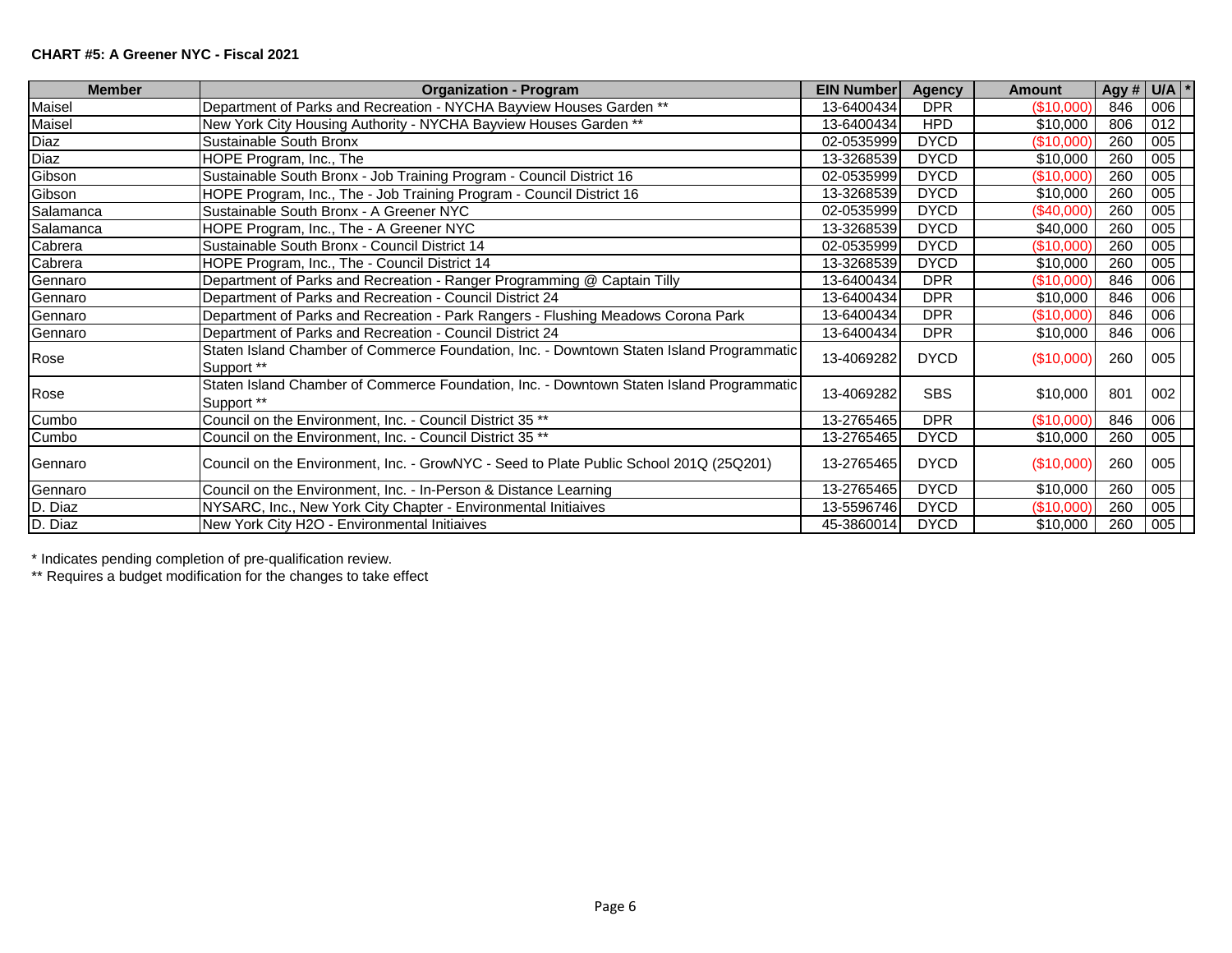## **CHART #6: Cultural After-School Adventure (CASA) - Fiscal 2021**

| <b>Member</b> | <b>Organization - Program</b>                                                                      | <b>EIN Number</b> | Agency      | <b>Amount</b> | Agy # $U/A$ * |                  |  |
|---------------|----------------------------------------------------------------------------------------------------|-------------------|-------------|---------------|---------------|------------------|--|
|               | Department of Cultural Affairs **                                                                  | 13-6400434        | <b>DCLA</b> | (\$20,000)    | 126           | 003              |  |
|               | Department of Youth and Community Development **                                                   | 13-6400434        | <b>DYCD</b> | \$20,000      | 260           | 312              |  |
| Deutsch       | Marquis Studios, Ltd. - Public School 253K (21K253)                                                | 13-3047206        | <b>DCLA</b> | (\$20,000)    | 126           | 003              |  |
| Deutsch       | Marquis Studios, Ltd. - Public School 254K Dag Hammarskjold (22K254)                               | 13-3047206        | <b>DCLA</b> | \$20,000      | 126           | 003              |  |
| Rosenthal     | Learning through an Expanded Arts Program, Inc. - Public School 417M (03M417)                      | 13-2925233        | <b>DCLA</b> | (\$20,000)    | 126           | 003              |  |
| Rosenthal     | Learning through an Expanded Arts Program, Inc. - Public School 084 Lillian Weber (03M084)         | 13-2925233        | <b>DCLA</b> | \$20,000      | 126           | 003              |  |
| Vallone       | Marquis Studios, Ltd. - Public School 94Q (26Q094)                                                 | 13-3047206        | <b>DCLA</b> | (\$20,000)    | 126           | 003              |  |
| Vallone       | Marquis Studios, Ltd. - Public School 079 Francis Lewis (25Q079)                                   | 13-3047206        | <b>DCLA</b> | \$20,000      | 126           | 003              |  |
| <b>Diaz</b>   | Young Men's Christian Association of Greater New York - Mott Hall V High School (12X242)           | 13-1624228        | <b>DCLA</b> | (\$20,000)    | 126           | 003              |  |
| Diaz          | Young Men's Christian Association of Greater New York - Public School 106X Parkchester<br>(11X106) | 13-1624228        | <b>DCLA</b> | \$20,000      | 126           | 003              |  |
| Cornegy       | BRIC Arts Media Brooklyn, Inc. - Public School 59K William Floyd (14K059)                          | 11-2547268        | <b>DCLA</b> | $($ \$20,000) | 126           | 003              |  |
| Cornegy       | BRIC Arts Media Brooklyn, Inc. - Public School 308K Clara Cardwell (16K308)                        | 11-2547268        | <b>DCLA</b> | \$20,000      | 126           | 003              |  |
| Rose          | Universal Temple of the Arts, Inc. - Public School 31R (31R031)                                    | 13-3335286        | <b>DCLA</b> | (\$20,000)    | 126           | 003              |  |
| Rose          | Universal Temple of the Arts, Inc. - 31R018 (PS 18 John G Whittier)                                | 13-3335286        | <b>DCLA</b> | \$20,000      | 126           | 003              |  |
| Maisel        | Brooklyn Historical Society, The - Public School 312K (22K312)                                     | 11-1630813        | <b>DCLA</b> | (\$20,000)    | 126           | 003              |  |
| Maisel        | Midori Foundation, Inc. - Public School 312K (22K312)                                              | 13-3682472        | <b>DCLA</b> | \$20,000      | 126           | 003              |  |
| Deutsch       | Brooklyn Historical Society, The - Public School 225K (21K225)                                     | 11-1630813        | <b>DCLA</b> | (\$20,000)    | 126           | 003              |  |
| Deutsch       | Brighton Ballet Theater Company, Inc. - Public School 100X The Coney Island School<br>(21K100)     | 11-3195590        | <b>DCLA</b> | \$20,000      | 126           | 003              |  |
| Reynoso       | Marquis Studios, Ltd. - Public School 250K (14K250)                                                | 13-3047206        | <b>DCLA</b> | (\$20,000)    | 126           | 003              |  |
| Reynoso       | Marquis Studios, Ltd. - Public School 319K (14K319)                                                | 13-3047206        | <b>DCLA</b> | \$20,000      | 126           | 003              |  |
| Rosenthal     | Studio in a School Association, Inc. - Public School 75M (03M075)                                  | 13-3003112        | <b>DCLA</b> | ( \$20,000)   | 126           | 003              |  |
| Rosenthal     | Studio in a School Association, Inc. - Public School 084M Lillian Weber (03M084)                   | 13-3003112        | <b>DCLA</b> | \$20,000      | 126           | 003              |  |
| Van Bramer    | Mare Nostrum Elements - Public School 152Q (30Q152)                                                | 26-4095519        | <b>DCLA</b> | (\$20,000)    | 126           | 003              |  |
| Van Bramer    | Mare Nostrum Elements - Public School 012Q James B. Colgate (24Q012)                               | 26-4095519        | <b>DCLA</b> | \$20,000      | 126           | 003              |  |
| Matteo        | IlluminArt Productions - Public School 39R (31R039)                                                | 42-1727647        | <b>DCLA</b> | (\$20,000)    | 126           | 003              |  |
| Matteo        | IlluminArt Productions - Public School 54R (31R054)                                                | 42-1727647        | <b>DCLA</b> | \$20,000      | 126           | 003              |  |
| D. Diaz       | Brooklyn Historical Society, The - Public School 158K (19K158)                                     | 11-1630813        | <b>DCLA</b> | (\$20,000)    | 126           | $\overline{003}$ |  |
| D. Diaz       | El Puente de Williamsburg, Inc. - Evergreen Middle School for Urban Exploration (32K562)           | 11-2614265        | <b>DCLA</b> | \$20,000      | 126           | 003              |  |
| Rodriguez     | People's Theatre Project, Inc. - Public School 132M (06M132)                                       | 26-4705999        | <b>DCLA</b> | \$20,000      | 126           | 003              |  |
| Rodriguez     | People's Theatre Project, Inc. - High School for Law and Public Service (06M467)                   | 26-4705999        | <b>DCLA</b> | \$20,000      | 126           | 003              |  |

\* Indicates pending completion of pre-qualification review.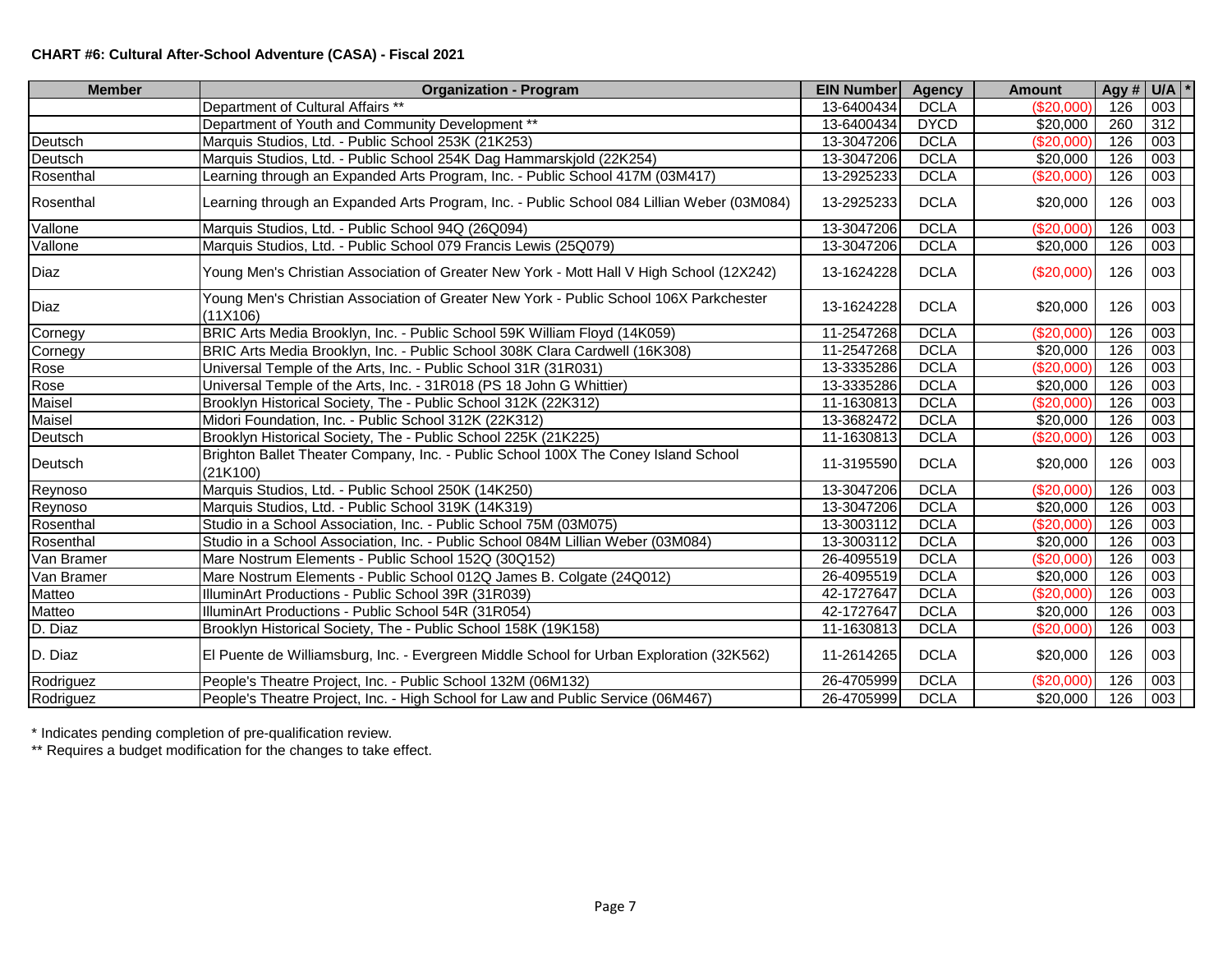## **CHART #6: Cultural After-School Adventure (CASA) - Fiscal 2021 (continued)**

| <b>Member</b>  | <b>Organization - Program</b>                                                                                                  | <b>EIN Number</b> | <b>Agency</b> | <b>Amount</b> | Agy # $U/A$ * |     |  |
|----------------|--------------------------------------------------------------------------------------------------------------------------------|-------------------|---------------|---------------|---------------|-----|--|
| Perkins        | Amigos Del Museo Del Barrio, Inc.                                                                                              | 23-7156720        | <b>DCLA</b>   | $(\$20,000)$  | 126           | 003 |  |
| Perkins        | Amigos Del Museo Del Barrio, Inc. - Public School 146M Ann M. Short (04M146)                                                   | 23-7156720        | <b>DCLA</b>   | \$20,000      | 126           | 003 |  |
| Perkins        | Magic Box Productions, Inc.                                                                                                    | 20-2924921        | <b>DCLA</b>   | (\$20,000)    | 126           | 003 |  |
| Perkins        | Magic Box Productions, Inc. - Public School 197M John B. Russwurm (05M197)                                                     | 20-2924921        | <b>DCLA</b>   | \$20,000      | 126           | 003 |  |
| Perkins        | Midori Foundation, Inc.                                                                                                        | 13-3682472        | <b>DCLA</b>   | $(\$20,000)$  | 126           | 003 |  |
| Perkins        | Midori Foundation, Inc. - Public School 180M Hugo Newman (03M180)                                                              | 13-3682472        | <b>DCLA</b>   | \$20,000      | 126           | 003 |  |
| Perkins        | Publicolor, Inc.                                                                                                               | 13-3912768        | <b>DCLA</b>   | (\$20,000)    | 126           | 003 |  |
| Perkins        | Publicolor, Inc. - Public School 149M Sojourner Truth (03M149)                                                                 | 13-3912768        | <b>DCLA</b>   | \$20,000      | 126           | 003 |  |
| Perkins        | Sugar Hill Children's Museum of Art and Storytelling                                                                           | 46-5412811        | <b>DCLA</b>   | $(\$20,000)$  | 126           | 003 |  |
| Perkins        | Sugar Hill Children's Museum of Art and Storytelling - Public School 028M Wright Brothers<br>(06M028)                          | 46-5412811        | <b>DCLA</b>   | \$20,000      | 126           | 003 |  |
| Perkins        | Visual Arts Research and Resource Center Relating to the Caribbean                                                             | 13-3054001        | <b>DCLA</b>   | (\$20,000)    | 126           | 003 |  |
| <b>Perkins</b> | Visual Arts Research and Resource Center Relating to the Caribbean - The Urban Assembly<br>School for Global Commerce (05M157) | 13-3054001        | <b>DCLA</b>   | \$20,000      | 126           | 003 |  |
| Perkins        | Young Men's and Young Women's Hebrew Association                                                                               | 13-1624229        | <b>DCLA</b>   | (\$20,000)    | 126           | 003 |  |
| Perkins        | Young Men's and Young Women's Hebrew Association - Future Leaders (M861)                                                       | 13-1624229        | <b>DCLA</b>   | \$20,000      | 126           | 003 |  |
| Perkins        | Ballet Hispanico of New York, Inc.                                                                                             | 13-2685755        | <b>DCLA</b>   | (\$20,000)    | 126           | 003 |  |
| Perkins        | Ballet Hispanico of New York, Inc. - Public School 180M Hugo Newman (03M180)                                                   | 13-2685755        | <b>DCLA</b>   | \$20,000      | 126           | 003 |  |
| Levin          | Brooklyn Historical Society, The - Public School 307K (13K307)                                                                 | 11-1630813        | <b>DCLA</b>   | (\$20,000)    | 126           | 003 |  |
| Levin          | Noel Pointer Foundation, Inc. - Public School 307K (13K307)                                                                    | 11-3271472        | <b>DCLA</b>   | \$20,000      | 126           | 003 |  |
| Levin          | Brooklyn Historical Society, The - Public School 380K (14K380)                                                                 | 11-1630813        | <b>DCLA</b>   | (\$20,000)    | 126           | 003 |  |
| Levin          | Horticultural Society of New York, The - Public School 380K (14K380)                                                           | 13-0854930        | <b>DCLA</b>   | \$20,000      | 126           | 003 |  |
| Louis          | Groundswell Community Mural Project, Inc. - Midwood High School (22K405)                                                       | 11-3427213        | <b>DCLA</b>   | (\$20,000)    | 126           | 003 |  |
| Louis          | Groundswell Community Mural Project, Inc. - Public School 208 Elsa Ebeling (18K208)                                            | 11-3427213        | <b>DCLA</b>   | \$20,000      | 126           | 003 |  |
| Lander         | Brooklyn Historical Society, The - Public School 282K Park Slope (13K282)                                                      | 11-1630813        | <b>DCLA</b>   | (\$20,000)    | 126           | 003 |  |
| Lander         | Reel Stories Teen Filmmaking, Inc. - Public School 282K Park Slope (13K282)                                                    | 20-0936377        | <b>DCLA</b>   | \$20,000      | 126           | 003 |  |

\* Indicates pending completion of pre-qualification review.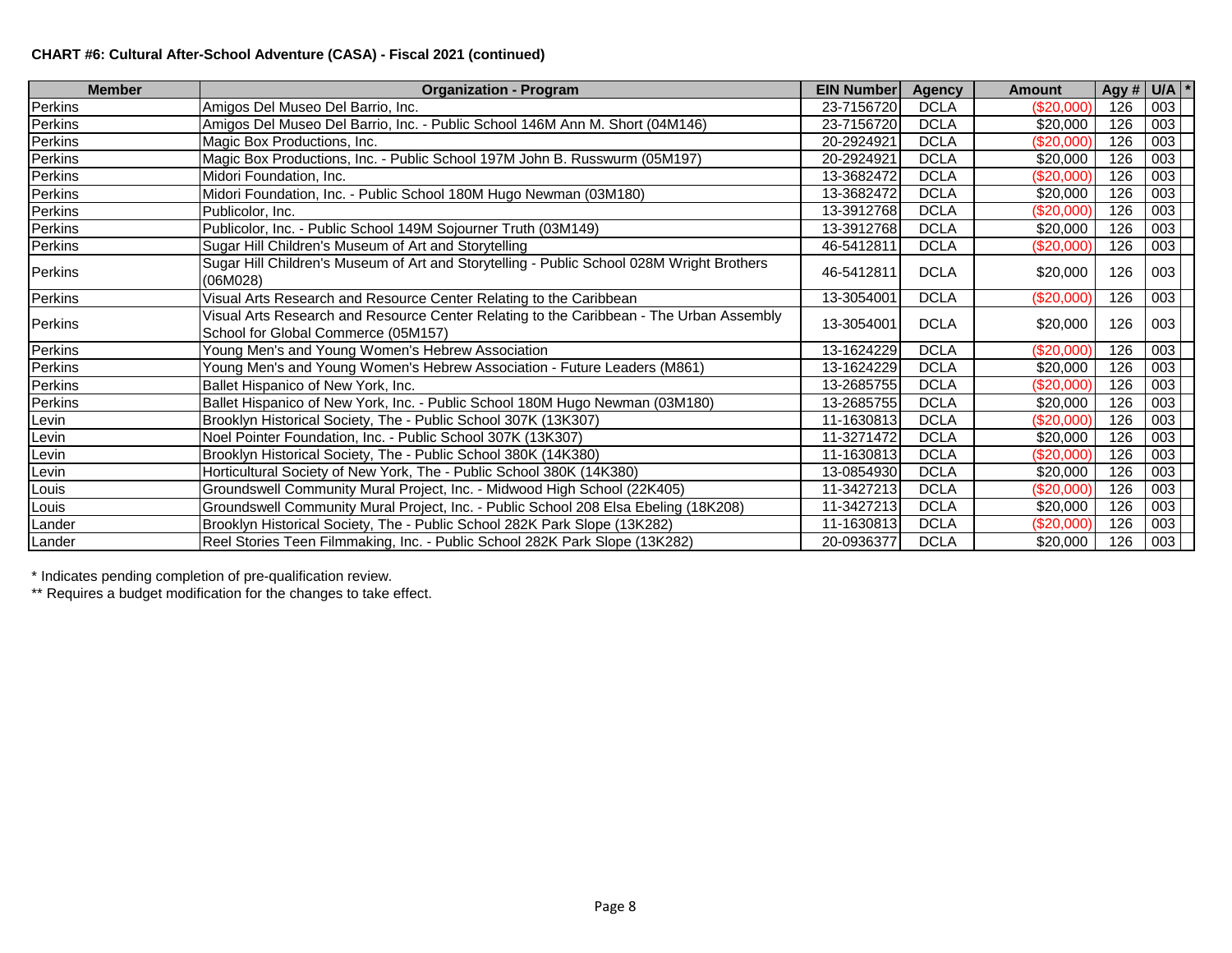## **CHART #7: NYC Cleanup Initiative - Fiscal 2021**

| <b>Member</b> | <b>Organization - Program</b>                                                                          | <b>EIN Number</b> | Agency      | Amount     | Agy # $U/A$ * |     |  |
|---------------|--------------------------------------------------------------------------------------------------------|-------------------|-------------|------------|---------------|-----|--|
| Salamanca     | Sustainable South Bronx                                                                                | 020535999         | <b>DYCD</b> | (\$40,000) | 260           | 005 |  |
| Salamanca     | HOPE Program, Inc., The                                                                                | 13-3268539        | <b>DYCD</b> | \$40,000   | 260           | 005 |  |
| Rose          | Staten Island Chamber of Commerce Foundation, Inc. - Downtown Staten Island programmatic<br>support ** | 13-4069282        | <b>DYCD</b> | (\$10.000) | 260           | 005 |  |
| Rose          | Staten Island Chamber of Commerce Foundation, Inc. - Downtown Staten Island programmatic<br>support ** | 13-4069282        | <b>SBS</b>  | \$10,000   | 801           | 002 |  |

\* Indicates pending completion of pre-qualification review.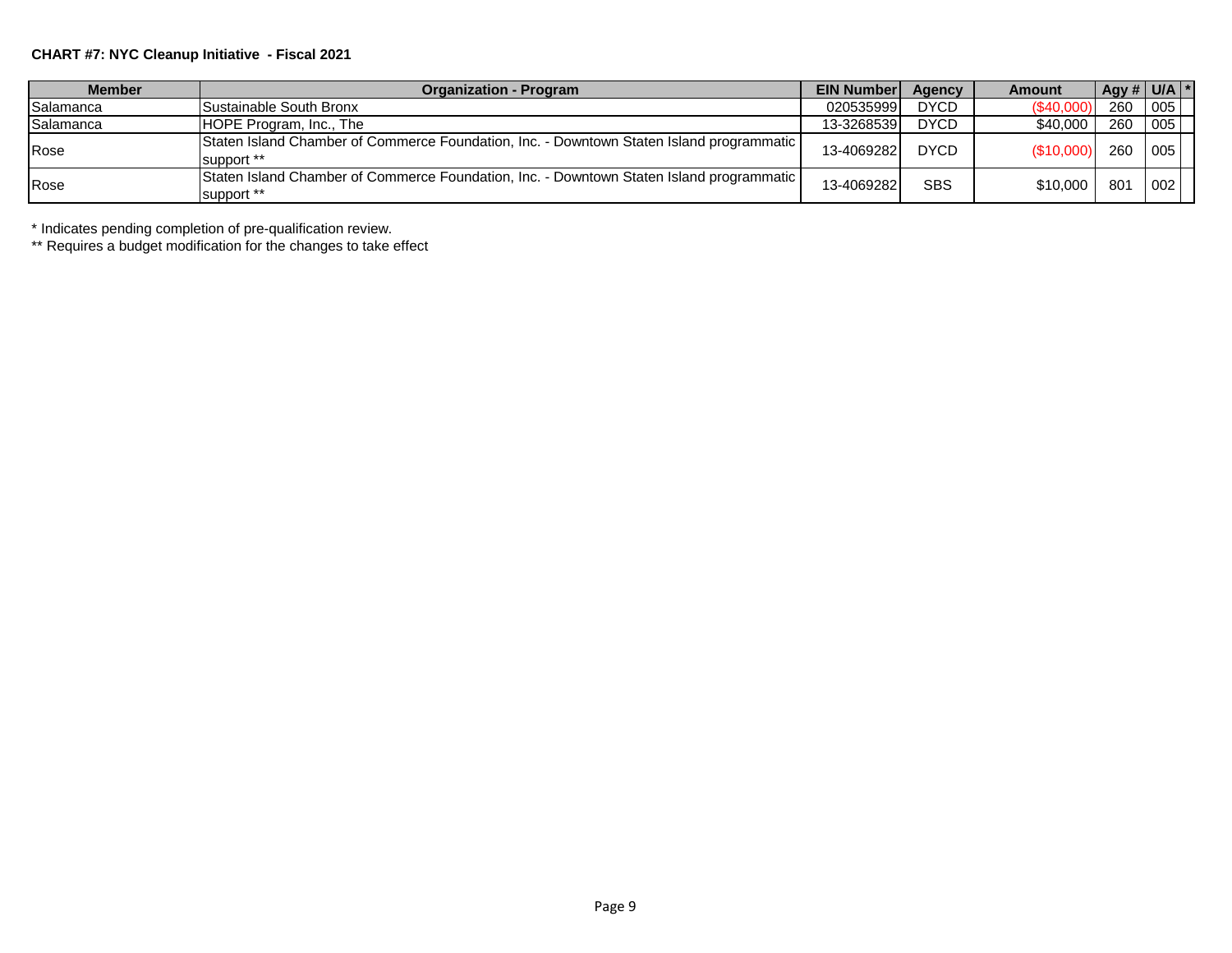## **CHART #8: Parks Equity Initiative - Fiscal 2021**

| <b>Member</b> | <b>Organization - Program</b>                                          | <b>EIN Number</b> | Agency      | Amount  | Agy # $  U/A  $ * |     |
|---------------|------------------------------------------------------------------------|-------------------|-------------|---------|-------------------|-----|
| Cumbo         | <b>ISoul Summit Music. Inc. **</b>                                     | 47-3134260        | <b>DPR</b>  | (\$5,00 | 846               | 006 |
| Cumbo         | <b>ISoul Summit Music. Inc. **</b>                                     | 47-3134260        | <b>DYCD</b> | \$5,000 | 260               | 005 |
| Reynoso       | Riseboro Community Partnership, Inc. - Calabazafest at Maria Hernandez | 11-24538531       | <b>DPR</b>  | (\$5,00 | 846               | 006 |
| Reynoso       | Department of Parks and Recreation - Maria Hernandez Dog Run           | 13-6400434        | <b>DPR</b>  | \$5,000 | 846               | 006 |
| Holden        | <b>IDepartment of Parks and Recreation **</b>                          | 13-6400434        | <b>DPR</b>  | (S5,00) | 846               | 006 |
| <b>Holden</b> | New York City H2O **                                                   | 45-3860014        | <b>DYCD</b> | \$5,000 | 260               | 005 |

\* Indicates pending completion of pre-qualification review.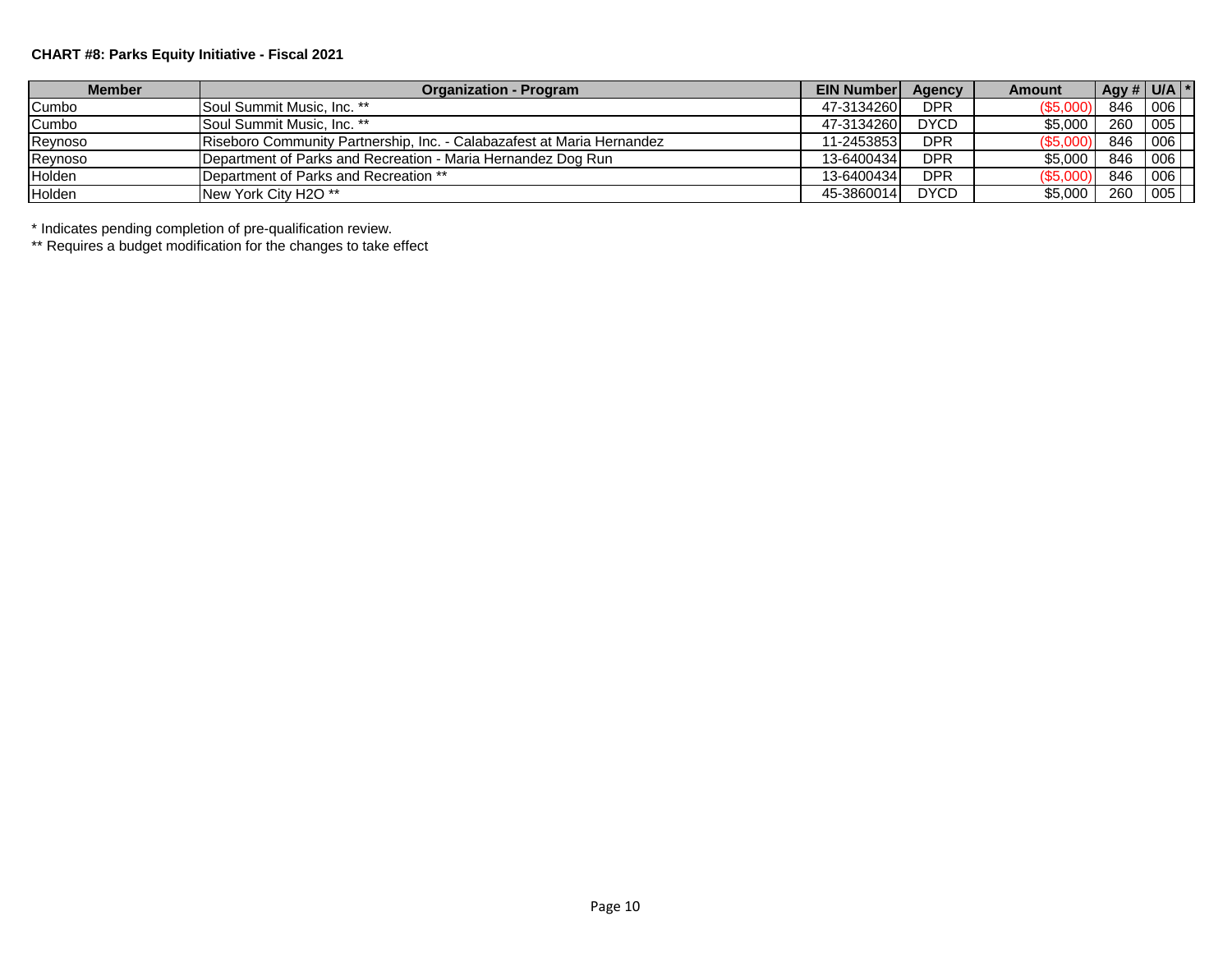## **CHART #9: Cultural Immigrant Initiative - Fiscal 2021**

| <b>Member</b> | <b>Organization - Program</b>                                                                               | <b>EIN Number</b> | Agency      | <b>Amount</b> | Agy # $U/A$ <sup>*</sup> |     |  |
|---------------|-------------------------------------------------------------------------------------------------------------|-------------------|-------------|---------------|--------------------------|-----|--|
| Koslowitz     | New York Pops, Inc. - Concerts in Council District 29                                                       | 13-3240366        | <b>DCLA</b> | (\$10,000     | 126                      | 003 |  |
| Koslowitz     | New York Pops, Inc. - Virtual Concerts                                                                      | 13-3240366        | <b>DCLA</b> | \$10,000      | 126                      | 003 |  |
| Holden        | City University of New York - Queensborough Community College Auxiliary Enterprise<br>Association, Inc. *** | 13-6400434        | <b>CUNY</b> | (\$15,000)    | 042                      | 001 |  |
|               | Department of Cultural Affairs ***                                                                          | 13-6400434        | <b>DCLA</b> | \$15,000      | 126                      | 003 |  |
|               | Department of Youth and Community Development ***                                                           | 13-6400434        | <b>DYCD</b> | (\$30,000     | 260                      | 005 |  |
|               | City University of New York ***                                                                             | 13-6400434        | <b>CUNY</b> | \$25,000      | 042                      | 001 |  |
|               | Department of Cultural Affairs ***                                                                          | 13-6400434        | <b>DCLA</b> | \$5,000       | 126                      | 003 |  |
|               | City University of New York                                                                                 | 13-6400434        | <b>CUNY</b> | (\$15,000     | 042                      | 001 |  |
| Holden        | City University of New York - Queensborough Community College Auxiliary Enterprise<br>Association, Inc.     | 13-6400434        | <b>CUNY</b> | \$15,000      | 042                      | 001 |  |
|               | City University of New York **                                                                              | 13-6400434        | <b>CUNY</b> | (\$10.000     | 042                      | 001 |  |
|               | Department of Cultural Affairs **                                                                           | 13-6400434        | <b>DCLA</b> | (\$20,000     | 126                      | 003 |  |
|               | Department of Youth and Community Development **                                                            | 13-6400434        | <b>DYCD</b> | \$30,000      | 260                      | 005 |  |

\* Indicates pending completion of pre-qualification review.

\*\* Requires a budget modification for the changes to take effect

\*\*\* Technical adjustment to designation made in a previous Transparency Resolution.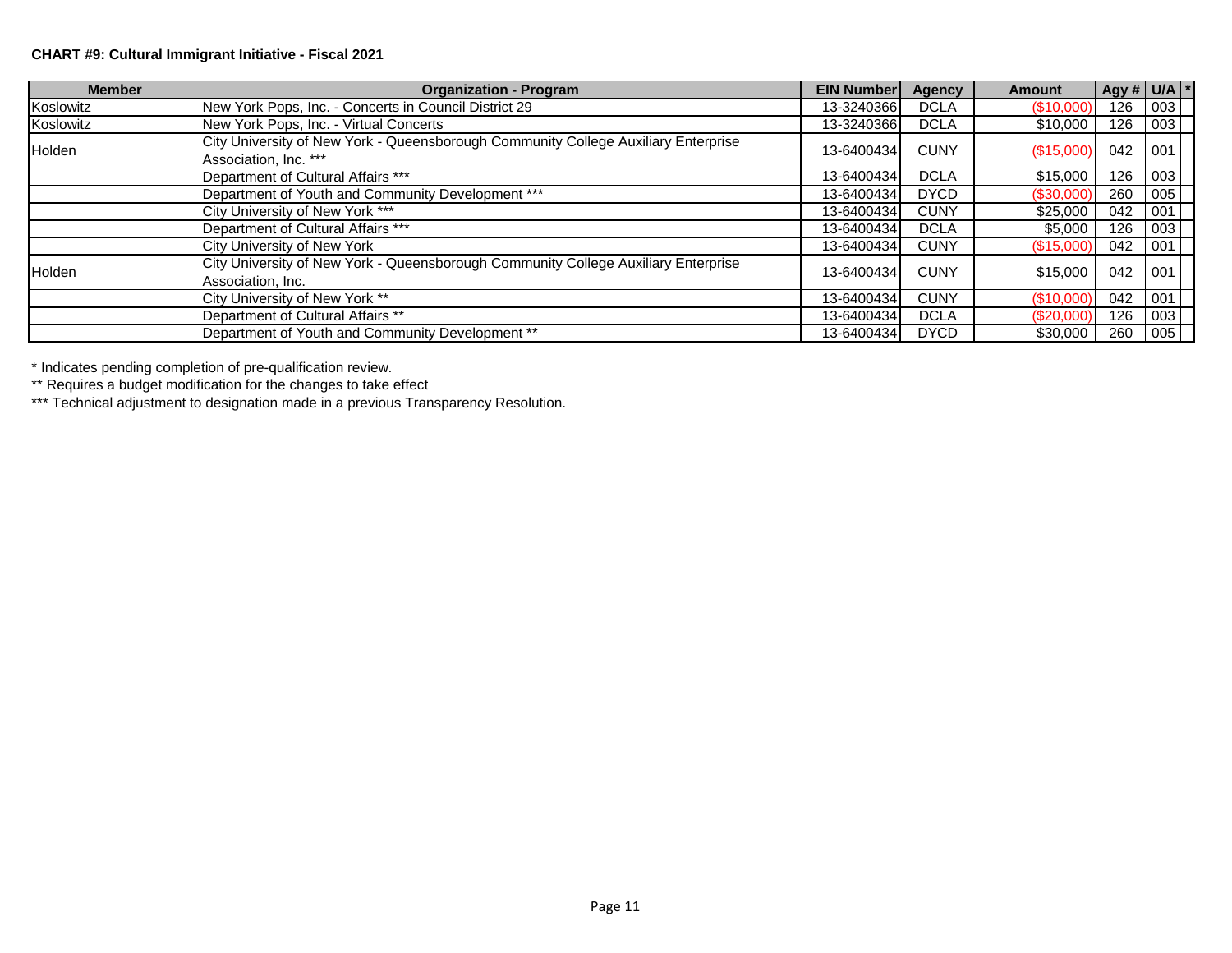## **CHART #10: Support Our Seniors - Fiscal 2021**

| <b>Member</b> | <b>Organization - Program</b>                                                                                                | <b>EIN Number</b> | Agency      | Amount     | $\vert$ Agy # $\vert$ U/A $\vert$ <sup>*</sup> |     |  |
|---------------|------------------------------------------------------------------------------------------------------------------------------|-------------------|-------------|------------|------------------------------------------------|-----|--|
| Cumbo         | Ebbets Field Intergenerational, Inc. - Senior Day Care                                                                       | 46-2147011        | <b>DFTA</b> | (\$27,500  | 125                                            | 003 |  |
| Cumbo         | Ebbets Field Intergenerational 21 Century, Inc. - Senior Day Care                                                            | 85-0788921        | <b>DFTA</b> | \$27,500   | 125                                            | 003 |  |
| Rose          | United Staten Island Veterans Organization, Inc., The                                                                        | 13-3906171        | <b>DFTA</b> | (\$10,000  | 125                                            | 003 |  |
| Rose          | Lifestyles for the Disabled, Inc.                                                                                            | 13-3740011        | <b>DFTA</b> | \$5,000    | 125                                            | 003 |  |
| Rose          | Meals on Wheels of Staten Island, Inc.                                                                                       | 13-2894978        | <b>DFTA</b> | \$5,000    | 125                                            | 003 |  |
| Holden        | Vietnam Veterans of America Chapter #32, Queens, New York, Inc. - Support Senior Citizen<br>Veterans                         | 11-2629339        | <b>DFTA</b> | (\$10,000) | 125                                            | 003 |  |
| Holden        | Vietnam Veterans of America Chapter #32, Queens, New York, Inc. - Support Senior Citizen<br>Veterans & Senior Transportation | 11-2629339        | <b>DFTA</b> | \$10,000   | 125                                            | 003 |  |

\* Indicates pending completion of pre-qualification review.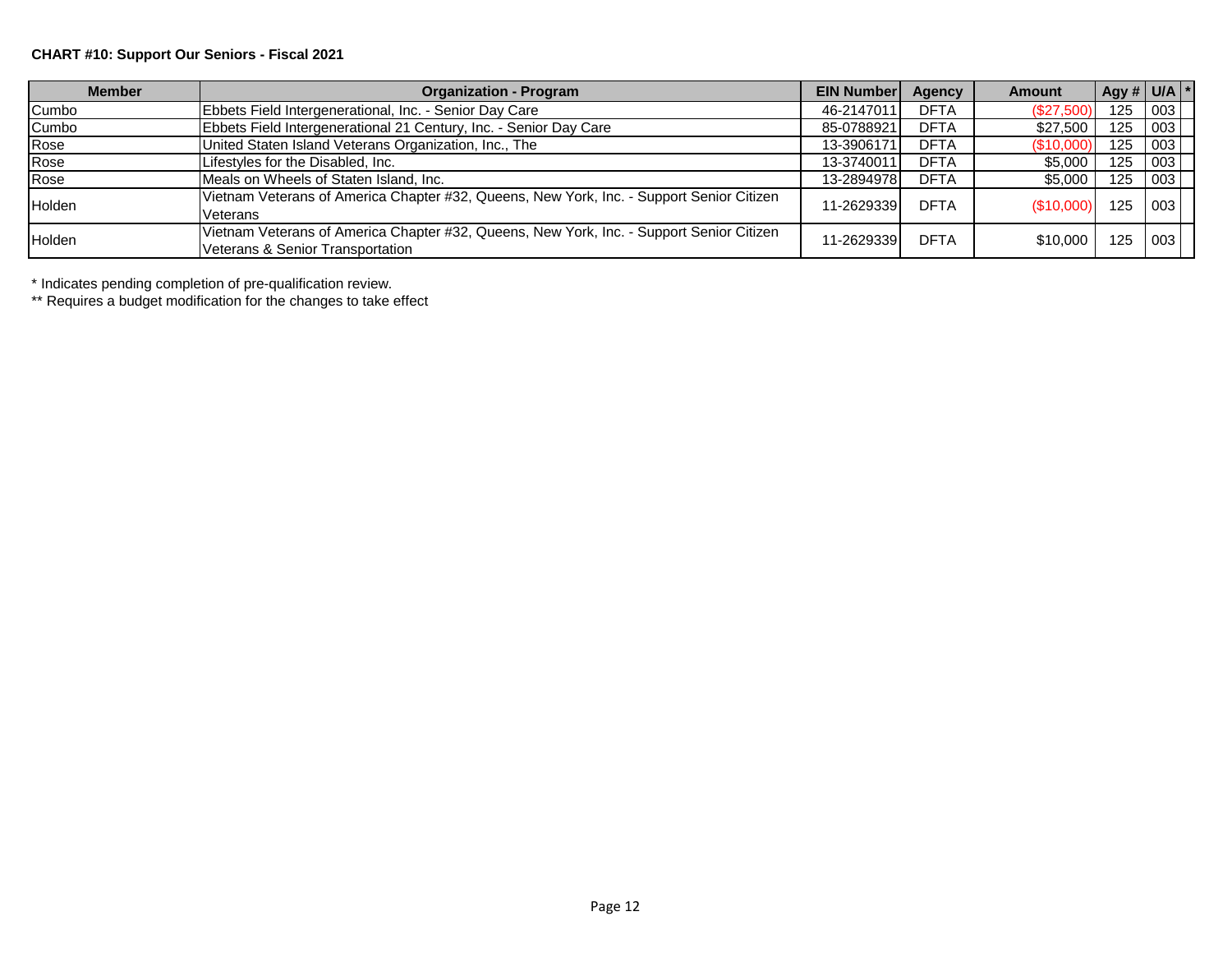#### **CHART #11: Food Pantries Initiative - Fiscal 2021**

| <b>Borough</b> | <b>Organization - Program</b>                                      | <b>EIN Number</b> | Agency      | <b>Amount</b> | Agy # $U/A$ * |       |  |
|----------------|--------------------------------------------------------------------|-------------------|-------------|---------------|---------------|-------|--|
|                | Catholic Charities Community Services, Archdiocese of New York     | 13-5562185        | <b>DYCD</b> | \$2,000,000   | 260           | 005   |  |
|                | Church of the Holy Apostles                                        | 13-2892297        | <b>DYCD</b> | \$500,000     | 260           | 005   |  |
|                | City Harvest, Inc.                                                 | 13-3170676        | <b>DYCD</b> | \$1,000,000   | 260           | 005   |  |
|                | CityMeals on Wheels                                                | 13-3634381        | <b>DYCD</b> | \$1,750,000   | 260           | 005   |  |
|                | Dominican Women's Development Center, Inc.                         | 13-3593885        | <b>DYCD</b> | \$100,000     | 260           | 005   |  |
|                | East River Development Alliance, Inc.                              | 86-1096987        | <b>DYCD</b> | \$200,000     | 260           | 005   |  |
|                | Food Bank For New York City                                        | 13-3179546        | <b>DYCD</b> | \$1,000,000   | 260           | 005   |  |
|                | Getting Out and Staying Out, Inc.                                  | 06-1711370        | <b>DYCD</b> | \$30,000      | 260           | 005   |  |
|                | God's Love We Deliver, Inc.                                        | 13-3366846        | <b>DYCD</b> | \$1,000,000   | 260           | 005   |  |
|                | Hispanic Federation, Inc.                                          | 13-3573852        | <b>DYCD</b> | \$1,000,000   | 260           | 005   |  |
|                | Homecrest Community Services, Inc.                                 | 11-3373115        | <b>DYCD</b> | \$30,000      | 260           | 005   |  |
|                | Metropolitan New York Coordinating Council on Jewish Poverty, Inc. | 13-2738818        | <b>DYCD</b> | \$4,500,000   | 260           | $005$ |  |
|                | Myrtle Avenue Brooklyn DMA, Inc.                                   | 20-2659913        | <b>DYCD</b> | \$60,000      | 260           | 005   |  |
|                | New Alternatives for Children, Inc.                                | 13-3149298        | <b>DYCD</b> | \$30,000      | 260           | $005$ |  |
|                | St. John's Bread and Life Program, Inc.                            | 11-3174514        | <b>DYCD</b> | \$100,000     | 260           | 005   |  |
|                | United Way of New York City                                        | 13-2617681        | <b>DYCD</b> | \$2,500,000   | 260           | 005   |  |
|                | West Side Center for Community Life, Inc.                          | 71-0908184        | <b>DYCD</b> | \$200,000     | 260           | $005$ |  |

\* Indicates pending completion of pre-qualification review.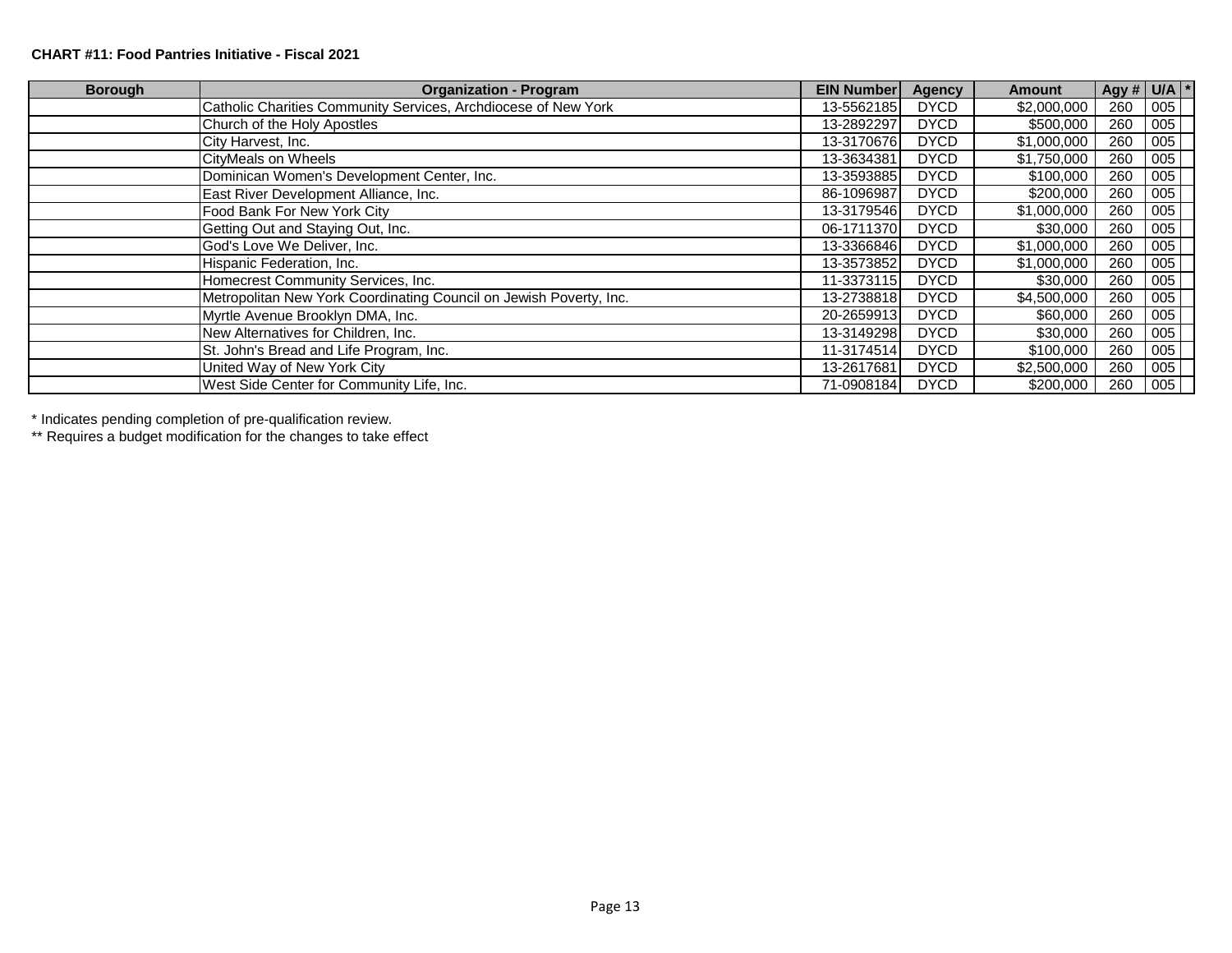| Organization                                  | <b>EIN Number</b> | Agency      | Amount | Agy # $\vert$ | U/A |  |
|-----------------------------------------------|-------------------|-------------|--------|---------------|-----|--|
| City I<br><sup>,</sup> University of New York | 13-38935361<br>ັ  | <b>CUNY</b> | \$57   | 042           | 001 |  |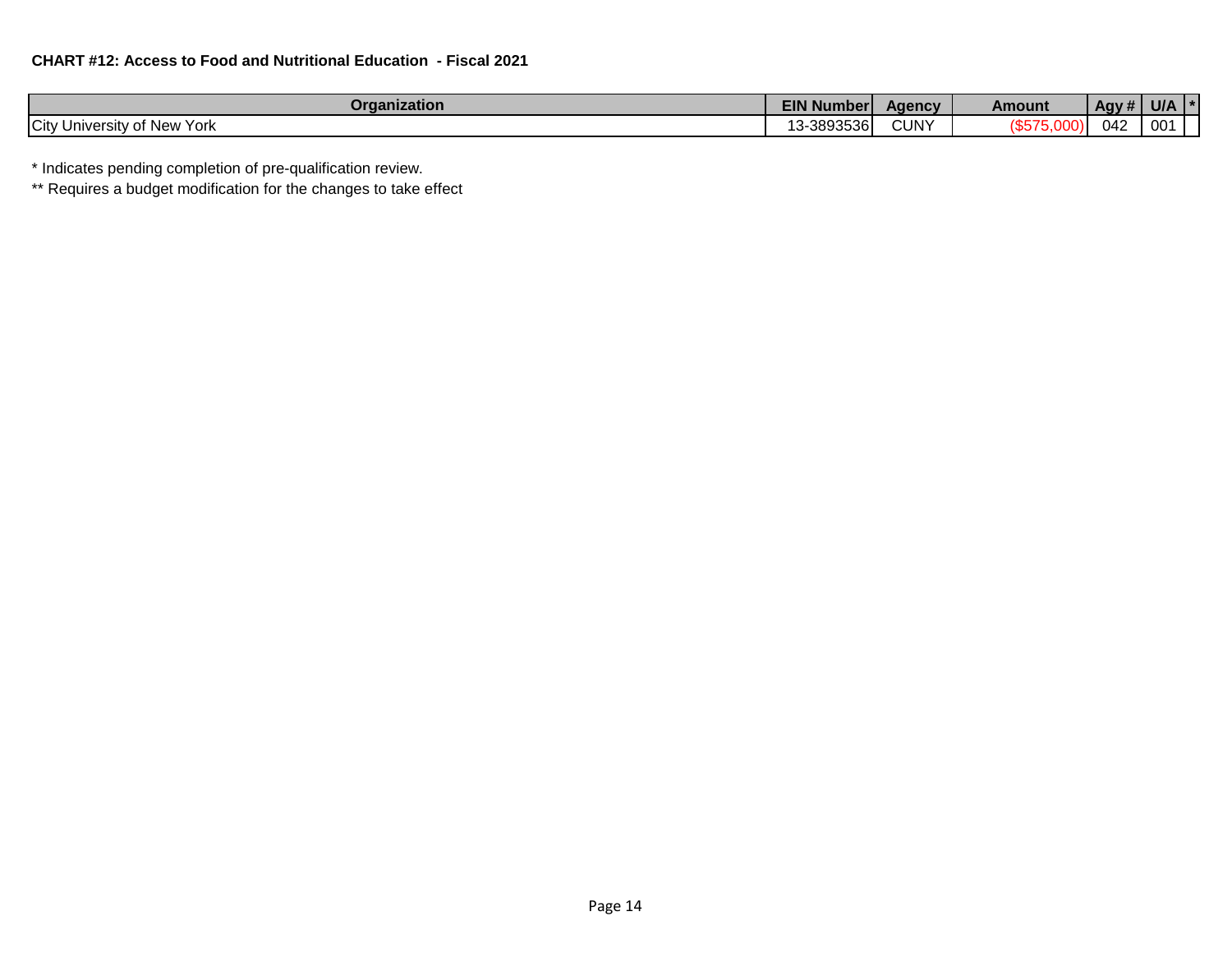| Organization                              | <b>EIN Numberl</b> | Aaencv | Amount   | Agy # | U/A             |  |
|-------------------------------------------|--------------------|--------|----------|-------|-----------------|--|
| College I<br>Hunter<br>↑ Foundation. Inc. | 3-359867           | CUNY   | (863.75) | 042   | 00 <sup>4</sup> |  |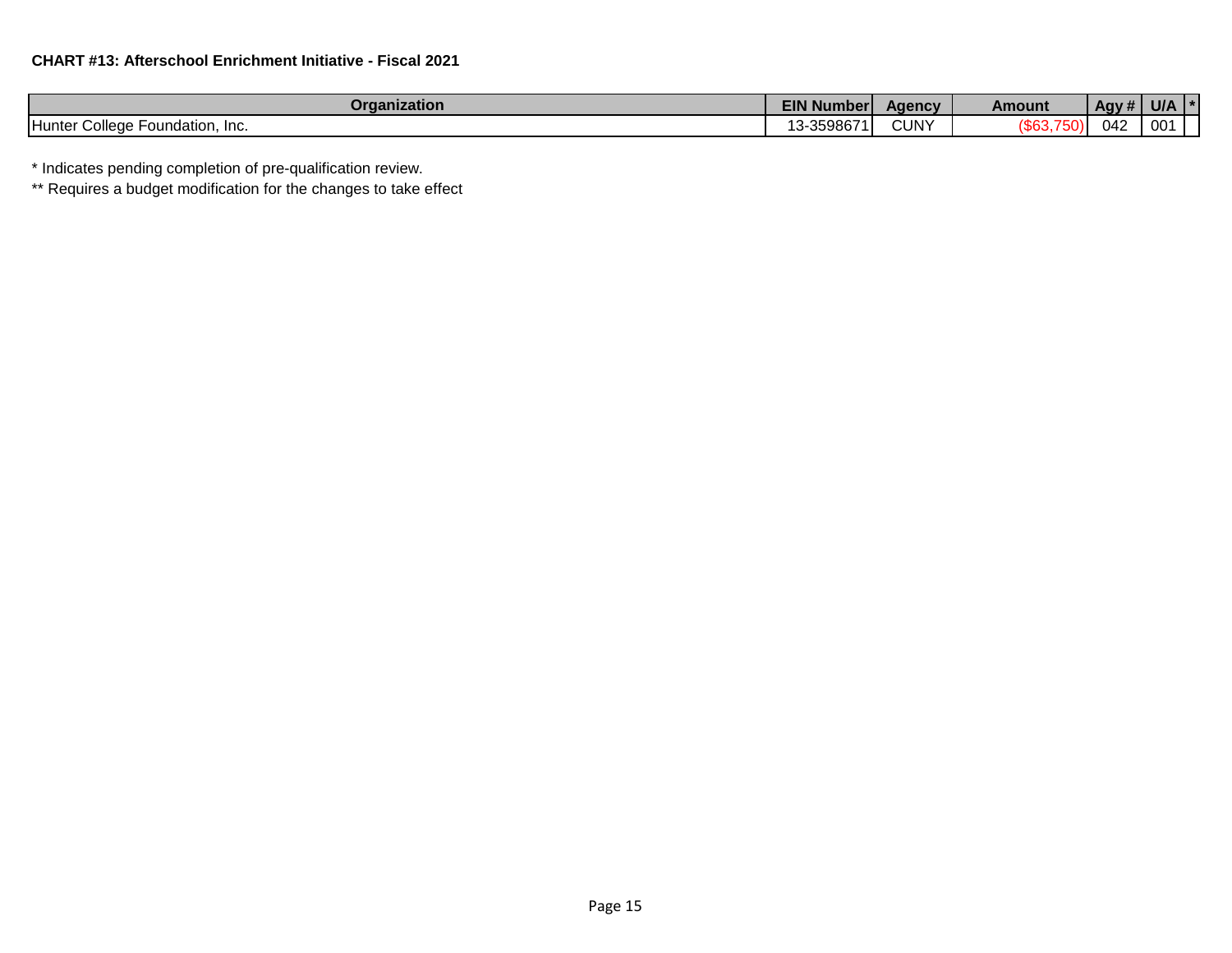| Organization                                 | <b>EIN Number</b> | <b>Agency</b> | Amount   | Agy # | U/A | - 13 |
|----------------------------------------------|-------------------|---------------|----------|-------|-----|------|
| Groove With Me, Inc.<br>Esperanza            | 13-3919147        | <b>DCLA</b>   |          | 126   | 003 |      |
| Groove With Me, Inc.<br>- Public School 108K | 13-3919147        | <b>DCLA</b>   | \$15,300 | 126   | 003 |      |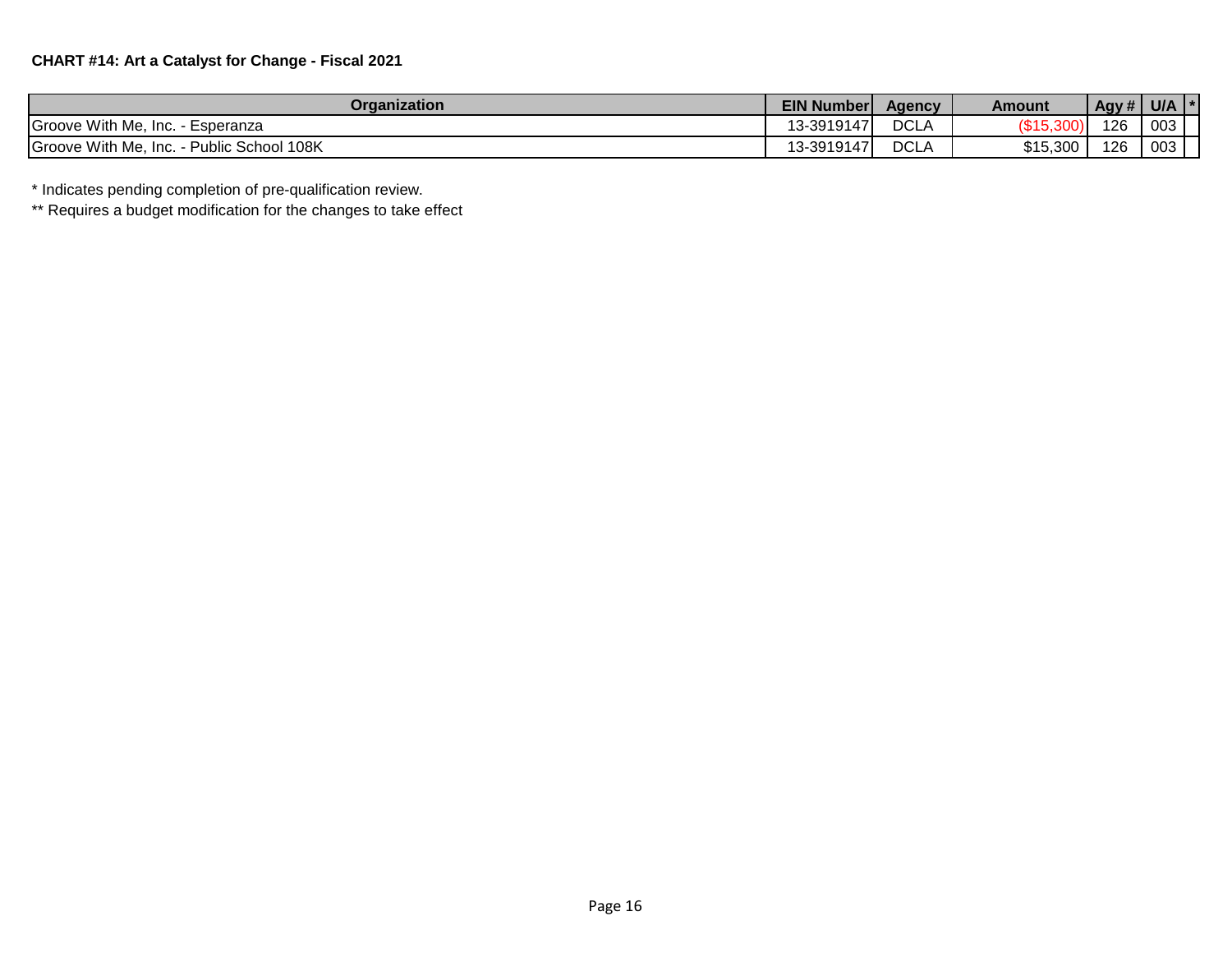| <b>Dr</b> aanization                                                                  | <b>EIN Number</b> | Agency      | Amount   | $\overline{$ Agy # | U/A |  |
|---------------------------------------------------------------------------------------|-------------------|-------------|----------|--------------------|-----|--|
| I Hvaiene -<br>، PrimaCare. Inc.<br>Department of H<br>Health and Mental<br>- Grameen | 13-6400434        | <b>DHMH</b> |          | 816                | AA  |  |
| <b>Asian American Federation. Inc.</b>                                                | 3-3572287         | <b>DHMH</b> | \$50,000 | 816                | .   |  |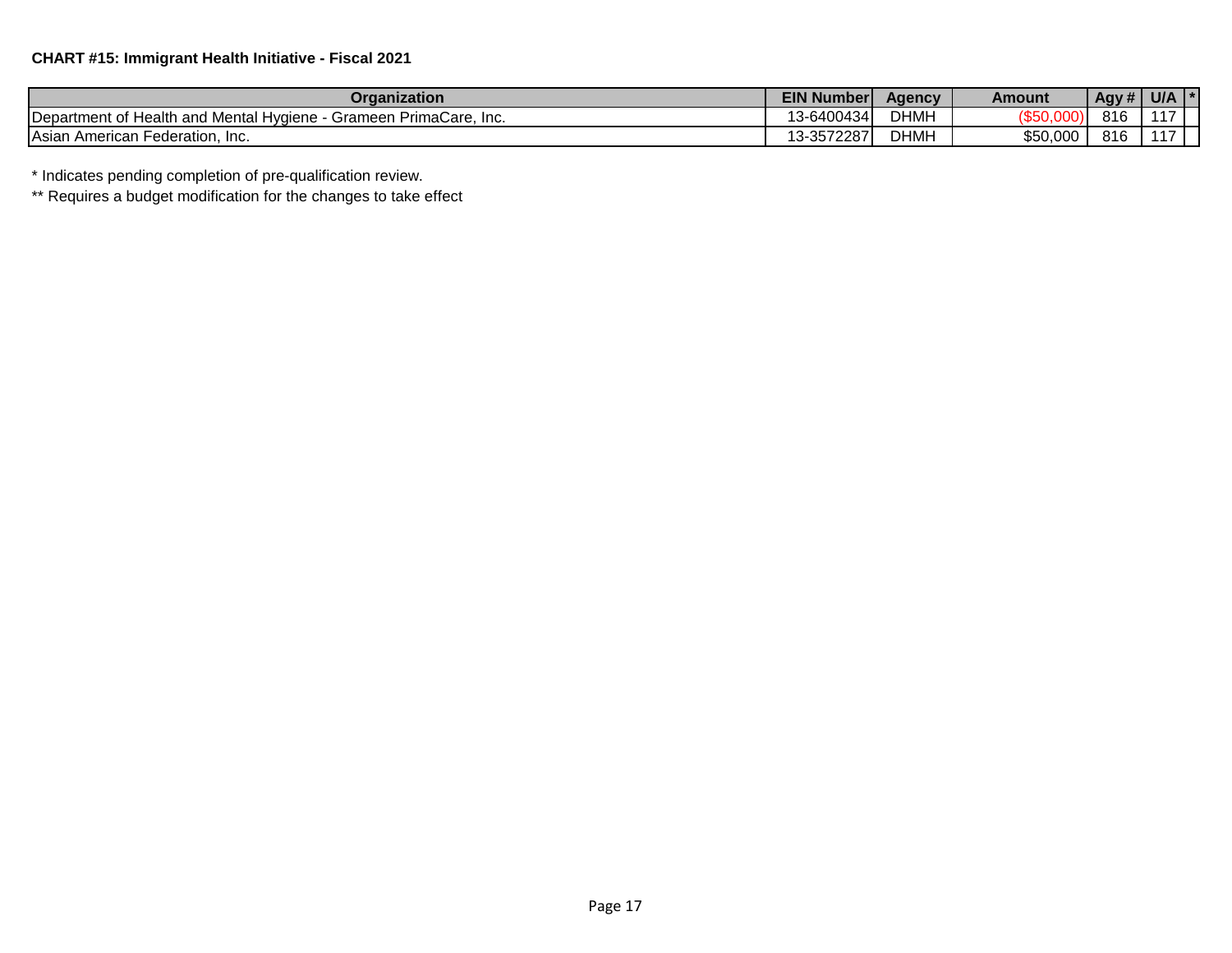| Organization                                | <b>EIN Number</b> | Agency | Amount    | Agy# | U/A |  |
|---------------------------------------------|-------------------|--------|-----------|------|-----|--|
| <b>CityMeals on Wheels</b>                  | 13-3634381        | DFT/   | υυ τ      | 125  | 003 |  |
| Village Social Services, Inc.<br>Rochdale \ | 11-3397470        | DFT/   | \$180,800 | 125  | 003 |  |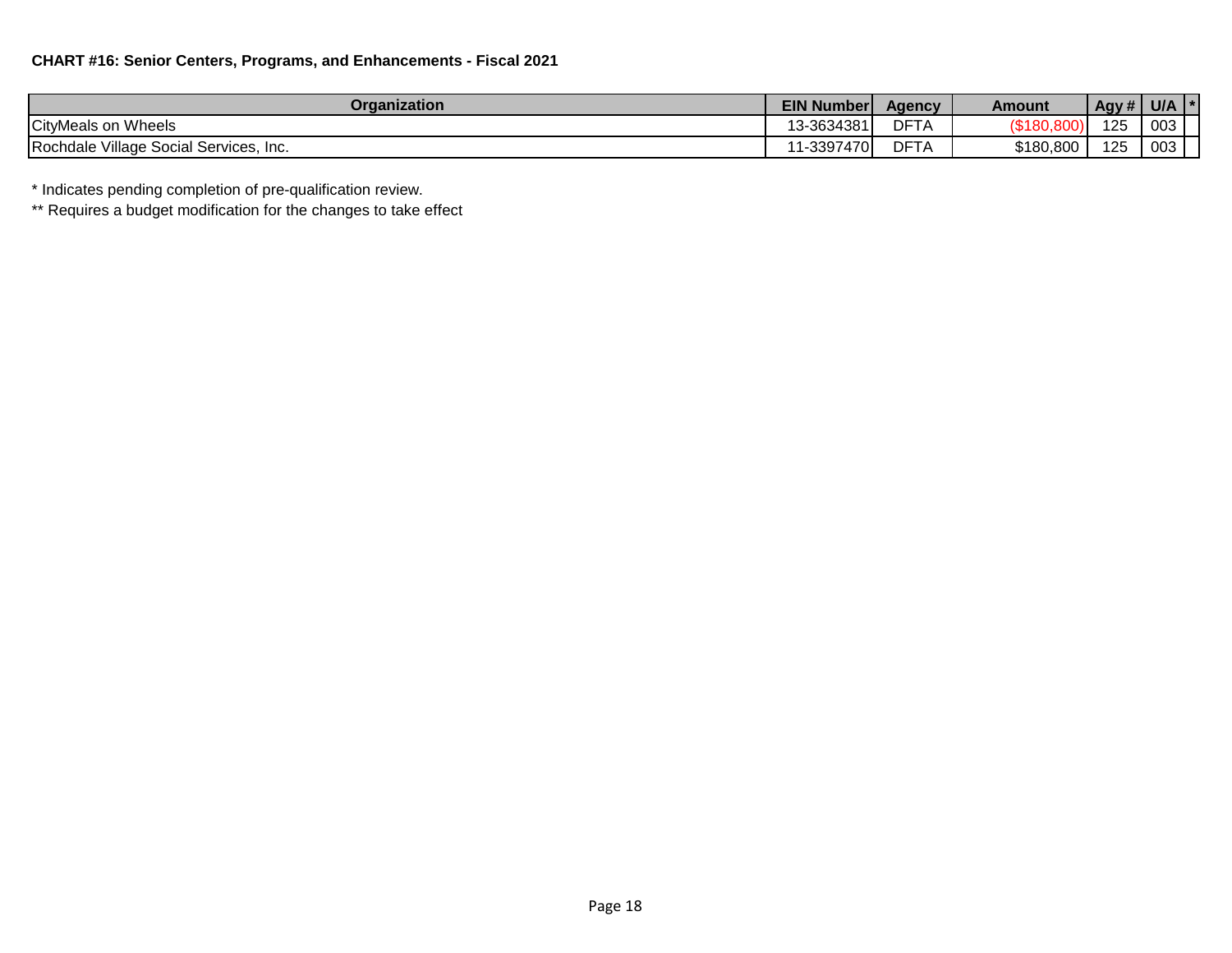| Organization                                        | <b>EIN Number</b> | Agency      | Amount    | Agy# | U/A |  |
|-----------------------------------------------------|-------------------|-------------|-----------|------|-----|--|
| h Development (WORD).<br>Wayside Out-Reach<br>-Inc. | 11-3528680        | DFT/<br>I A |           | 125  | 003 |  |
| New Partners,<br>-Inc.                              | 13-3885148        | DFT/        | \$125,394 | 125  | 003 |  |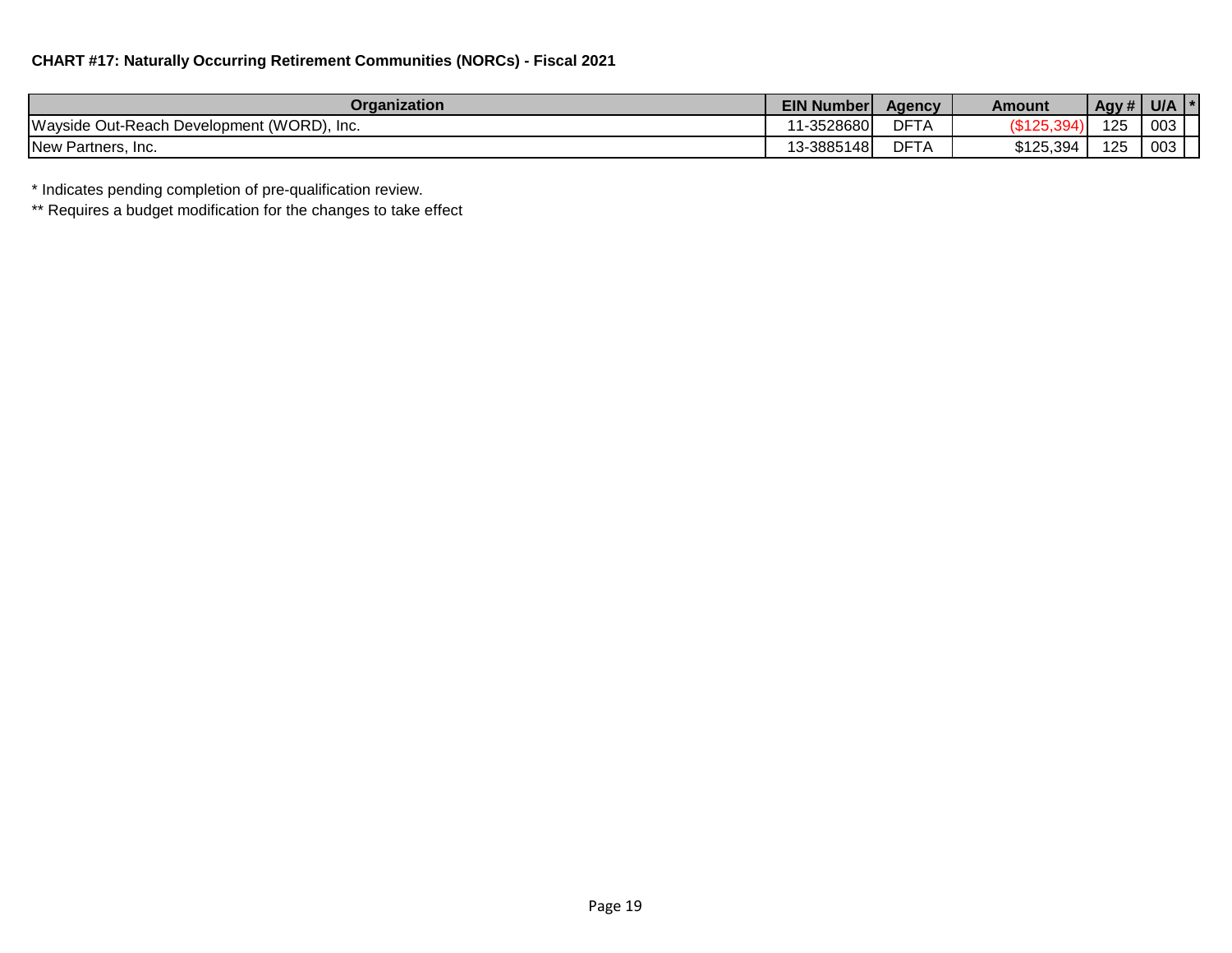## **CHART #18: SU-CASA - Fiscal 2021**

| <b>Organization - Program</b>                        | <b>EIN Numberl</b> | Agency      | <b>Amount</b> | Agy # $ $ U/A |     | $\mathbf{r}$ |
|------------------------------------------------------|--------------------|-------------|---------------|---------------|-----|--------------|
| Department of Cultural Affairs                       | 13-6400434         | <b>DCLA</b> | (S660.000)    | 126           | 003 |              |
| Bronx Council on the Arts, Inc.                      | 13-2601303         | <b>DCLA</b> | \$80,000      | 126           | 003 |              |
| Brooklyn Arts Council, Inc.                          | 23-7072915         | <b>DCLA</b> | \$320,000     | 126           | 003 |              |
| Council on the Arts and Humanities for Staten Island | 13-3713211         | <b>DCLA</b> | \$60,000      | 126           | 003 |              |
| Lower Manhattan Cultural Council                     | 23-7348782         | <b>DCLA</b> | \$200,000     | 126           | 003 |              |

\* Indicates pending completion of pre-qualification review.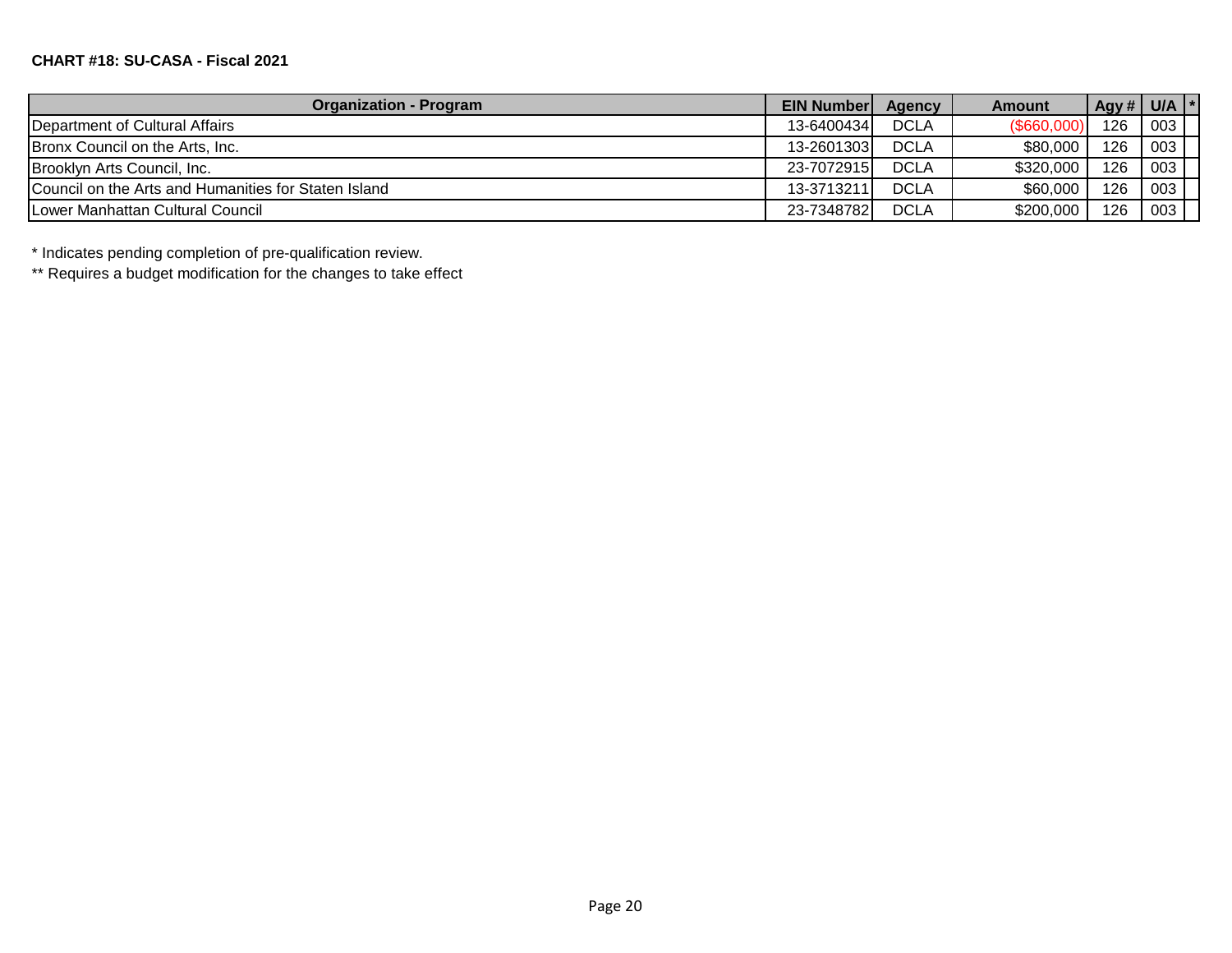| Organization                                              | <b>EIN Number</b> | Agency           | Amount                                  | .<br>$\overline{Agy H}$ | U/A |  |
|-----------------------------------------------------------|-------------------|------------------|-----------------------------------------|-------------------------|-----|--|
| <b>NAACP</b><br>k State Conference<br>∵York<br><b>New</b> | $3 - 3235989$     | <b>DDE</b><br>பா | 1,000,000<br><b>COM</b><br>$\mathbf{1}$ | 040                     | 402 |  |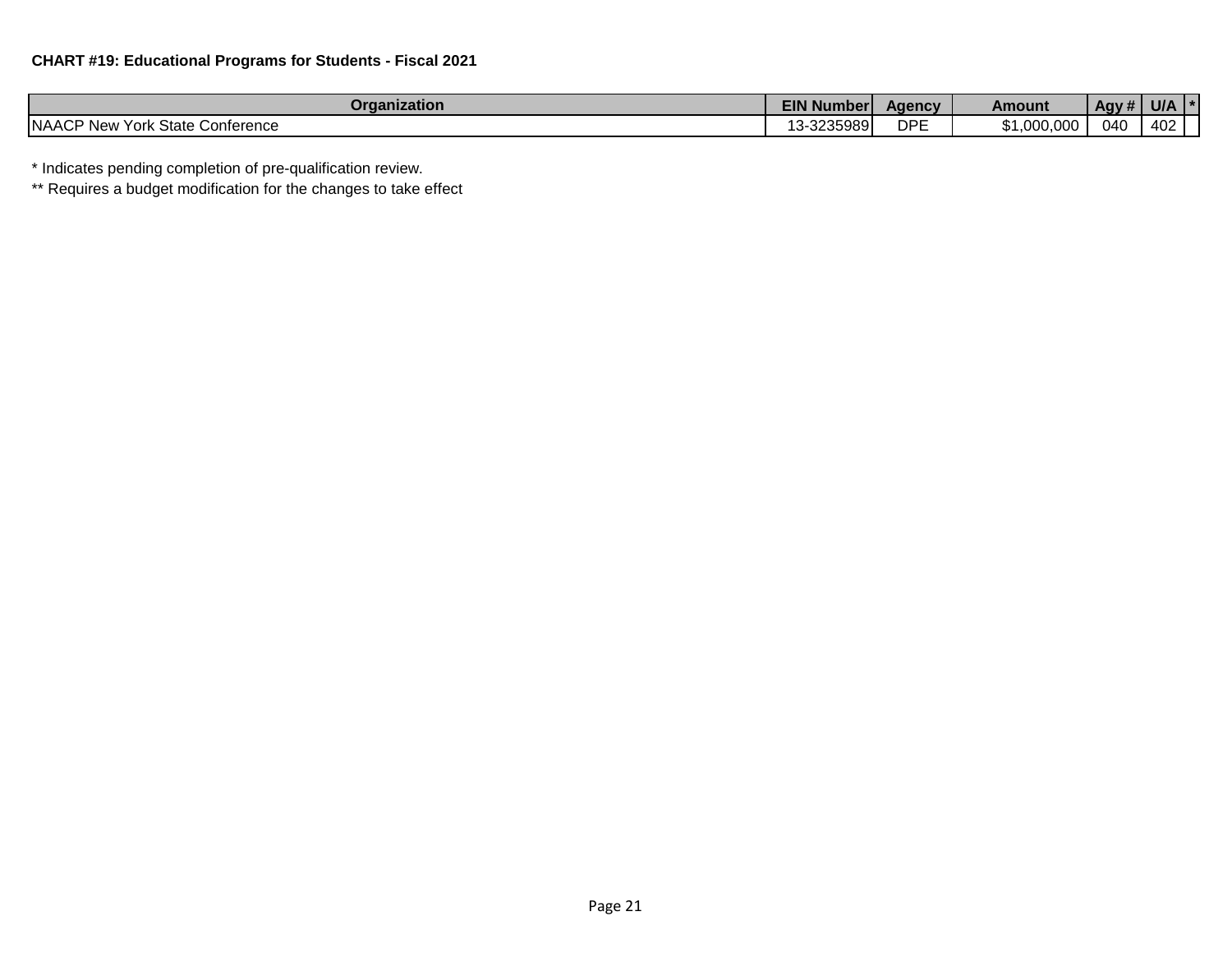## **CHART #20: Local Initiatives - Fiscal 2020**

| <b>Member</b> | <b>Organization - Program</b>                             | <b>EIN Number</b> | Agency      | <b>Amount</b> | Agy # | U/A $\vert$ * |  |
|---------------|-----------------------------------------------------------|-------------------|-------------|---------------|-------|---------------|--|
| Reynoso       | Myrtle Avenue District Management Association             | 11-2912570        | <b>SBS</b>  | (\$20,000)    | 801   | 002           |  |
| Reynoso       | Third Sector New England                                  | 04-2261109        | <b>SBS</b>  | \$20,000      | 801   | 002           |  |
| Ampry-Samuel  | Central Brooklyn Economic Development Corporation         | 11-2981085        | <b>SBS</b>  | (\$6,000)     | 801   | 002           |  |
| Ampry-Samuel  | Victory Music and Dance Company, Inc.                     | 47-2167056        | <b>SBS</b>  | \$6,000       | 801   | 002           |  |
| Dromm         | Teens for Food Justice, Inc. - Nutrition/Health Education | 45-3591508        | <b>DYCD</b> | (\$5,000)     | 260   | 312           |  |
| Dromm         | Teens for Food Justice. Inc. l                            | 45-3591508        | <b>DYCD</b> | \$5,000       | 260   | 312           |  |

\* Indicates pending completion of pre-qualification review.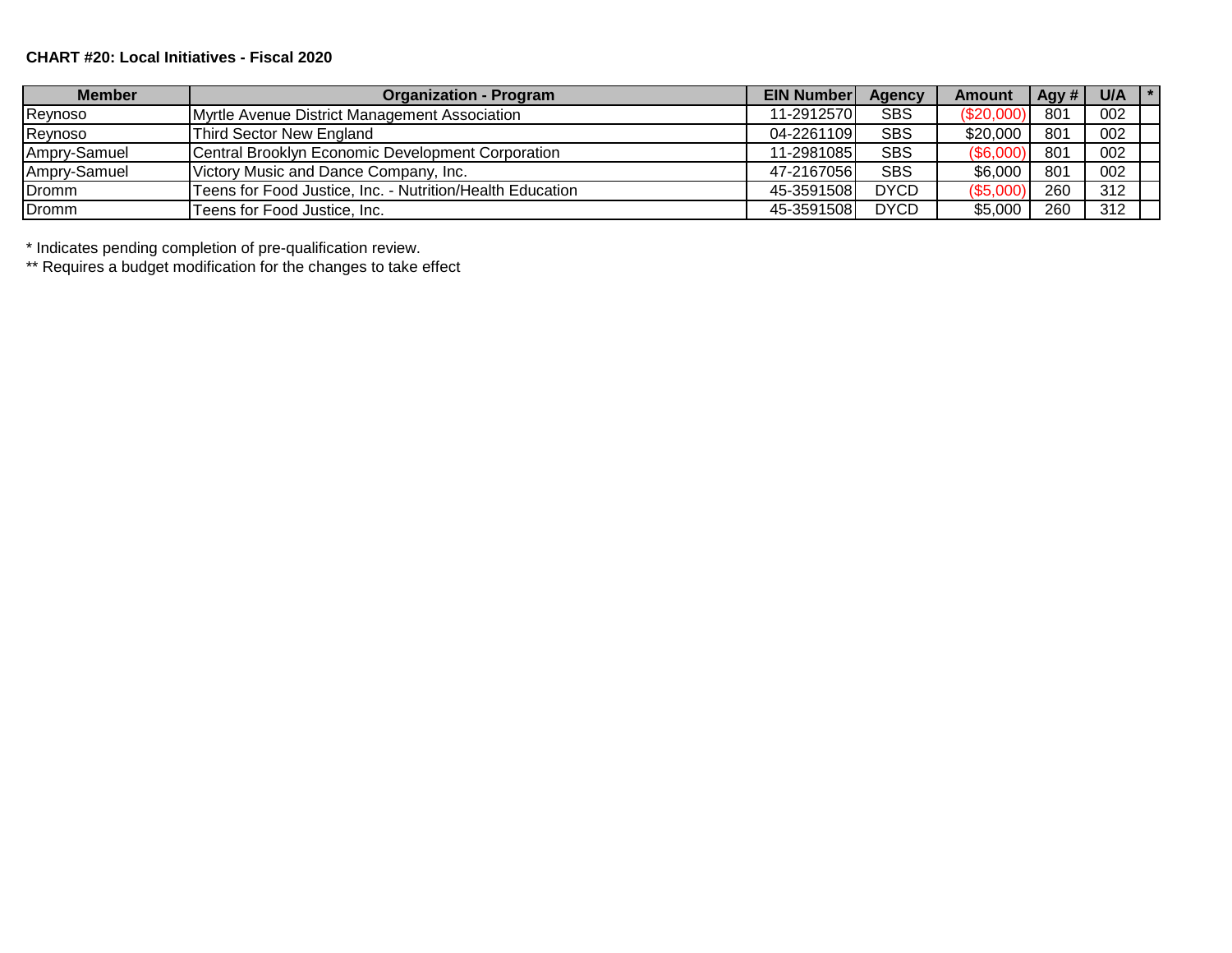# **CHART #21: Youth Discretionary - Fiscal 2020**

| <b>Member</b>   | Organization<br><b>Program</b>                                   | <b>EIN Number</b> | Aqencv      | Amount   | Agy # | U/A          |  |
|-----------------|------------------------------------------------------------------|-------------------|-------------|----------|-------|--------------|--|
| Ampr<br>Samuel  | ICentral Brooklvn<br>ivn Economic Development (<br>. Corporation | -2981085          | <b>DYCD</b> | \$15     | 260   | 240<br>ے ا ت |  |
| Ampry<br>Samuel | Elite.<br>Learners. Inc.                                         | გ1-4482839l       | <b>DYCD</b> | \$15,000 | 260   | 242<br>ے ا ب |  |

\* Indicates pending completion of pre-qualification review.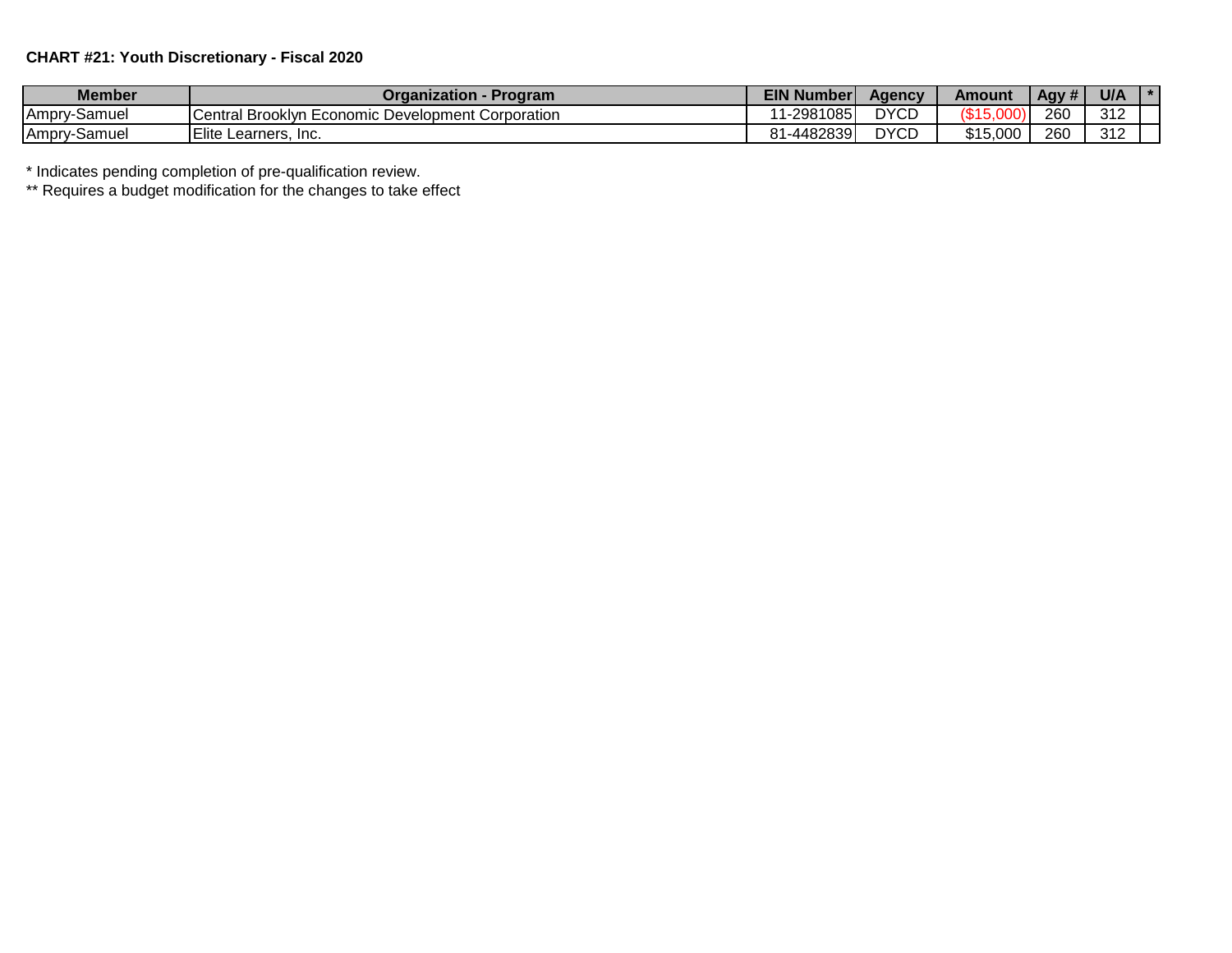#### **CHART #22: Purpose of Funds Changes - Fiscal 2021**

| <b>Source</b> | <b>Member</b> | <b>Organization - Program</b>                                                                                     | <b>EIN Number</b> | Agency      | <b>Amount</b> | $\star$<br><b>New Purpose of Funds</b>                                                                                                                                                                                                                                                                                                                                            |
|---------------|---------------|-------------------------------------------------------------------------------------------------------------------|-------------------|-------------|---------------|-----------------------------------------------------------------------------------------------------------------------------------------------------------------------------------------------------------------------------------------------------------------------------------------------------------------------------------------------------------------------------------|
| Local         | Cabrera       | Ballroom Basix USA, Inc. - Intermediate<br>School 206X & Public School / Middle<br>School 15X                     | 27-3218865        | <b>DOE</b>  | (\$10,000)    | Funding to support Ballroom Basix at I.S. 206X and P.S./M.S. 15X in<br>Council District 14.                                                                                                                                                                                                                                                                                       |
| Local         | Cabrera       | Ballroom Basix USA, Inc. - Intermediate<br>School 206X, Public School / Middle<br>School 15X & Public School 360X | 27-3218865        | <b>DOE</b>  | \$10,000      | Funding to support Ballroom Basix at I.S. 206X, P.S. 315X, and P.S. 360X<br>in Council District 14.                                                                                                                                                                                                                                                                               |
| Youth         | Gjonaj        | Providence Rest - Resident Feeding<br>Program                                                                     | 13-1740301        | <b>DYCD</b> | (\$10,000)    | Funds to train Bronx high school students to assist in the feeding of<br>nutritionally vulnerable residents with dementia.                                                                                                                                                                                                                                                        |
| Youth         | Gjonaj        | Providence Rest - Resident Feeding<br>Program                                                                     | 13-1740301        | <b>DYCD</b> | \$10,000      | For the purchase of overbed tables and ice machines related to the<br>related to the resident feeding program.                                                                                                                                                                                                                                                                    |
| Speaker       |               | NPower Inc. - Power Tech Fundamentals<br><b>Workforce Training</b>                                                | 13-4145441        | <b>DYCD</b> | (\$50,000)    | Fund will be used to cover the cost associated fundamental in technology,<br>the 4 by 22 program increasing women in tech by 40% and train young<br>women from under resource community of color and given a tech talent<br>pipeline.                                                                                                                                             |
| Speaker       |               | NPower Inc. - Power Tech Fundamentals<br><b>Workforce Training</b>                                                | 13-4145441        | <b>DYCD</b> | \$50,000      | Funds will be used to cover the cost associated fundamental in<br>technology, the 40 by 22 program increasing women in tech by 40% and<br>train young women from under resource community of color and given a<br>tech talent pipeline.                                                                                                                                           |
| Local         | Diaz          | Department of Parks and Recreation -<br>Wegner Wagons - Council District 18                                       | 13-6400434        | <b>DPR</b>  |               | (\$5,000) Funds to be used for Wegner Wagons in Council District 18.                                                                                                                                                                                                                                                                                                              |
| Local         | <b>Diaz</b>   | Department of Parks and Recreation -<br>Council District 18                                                       | 13-6400434        | <b>DPR</b>  |               | \$5,000 Funds to be used to support operations and programming in district parks.                                                                                                                                                                                                                                                                                                 |
| Youth         | Rodriguez     | Broadway League, Inc., The - Broadway<br><b>Bridges</b>                                                           | 13-0951470        | <b>DYCD</b> |               | (\$3,500) To support the Broadway Bridges initiative in Council District 10.                                                                                                                                                                                                                                                                                                      |
| Youth         | Rodriguez     | Broadway League, Inc., The - Broadway<br><b>Bridges</b>                                                           | 13-0951470        | <b>DYCD</b> | \$3.500       | Funding will be used for students to watch at least one specially streamed<br>Broadway and West End productions from their classrooms or home<br>environments, as well as view new online video content and resources<br>aimed at making Broadway more accessible to students. Encouraging job<br>exploration and the career opportunities available in the Broadway<br>industry. |
| Local         | Cabrera       | Asphalt Green, Inc. - Waterproofing<br>Program - Council District 14                                              | 13-6533158        | <b>DPR</b>  | (\$10,000)    | Funding will support Asphalt Green's waterproofing program in Council<br>District 14 which provides free swim program during the school day.                                                                                                                                                                                                                                      |
| Local         | Cabrera       | Asphalt Green, Inc. - Council District 14                                                                         | 13-6533158        | <b>DPR</b>  | \$10,000      | Funds will support the Recess Enhancement and/or afterschool programs<br>in Council District 14.                                                                                                                                                                                                                                                                                  |
| Local         | Speaker       | Hudson River Park Trust                                                                                           | 061546019         | <b>DYCD</b> | (\$100,000    | Funding will allow HRPT to conduct a survey and census of current and<br>prospective visitors, including specific entrance and attendance counts<br>and in person and online surveys in order to estimate how many people<br>use Hudson River Park.                                                                                                                               |
| Local         | Speaker       | Hudson River Park Trust                                                                                           | 061546019         | <b>DYCD</b> |               | \$100,000 To fund HRPT's River Project Outreach and Sustainability Program.                                                                                                                                                                                                                                                                                                       |

\* Indicates pending completion of pre-qualification review.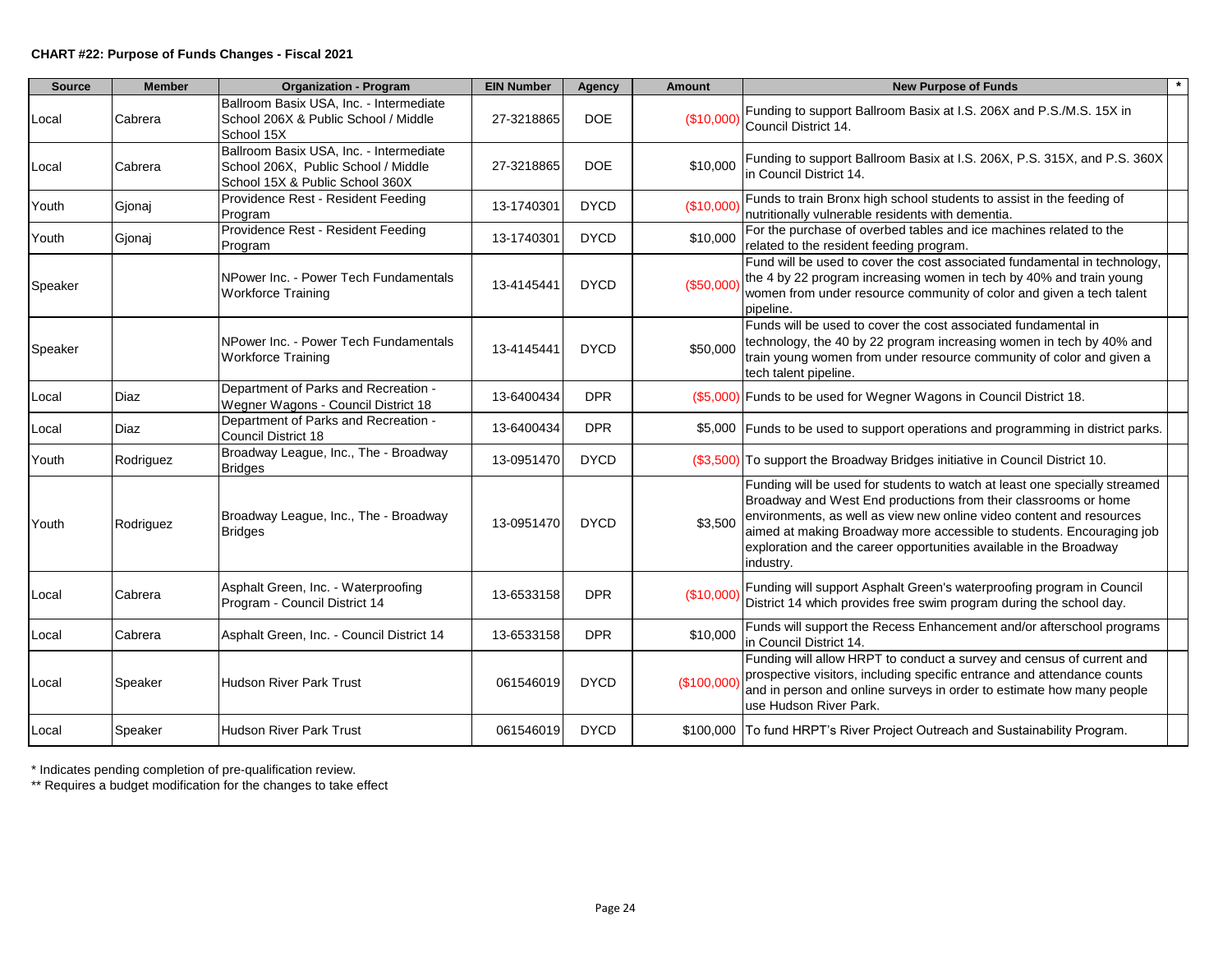#### **CHART #22: Purpose of Funds Changes - Fiscal 2021 (continued)**

| <b>Source</b> | <b>Member</b> | <b>Organization - Program</b>                                                                                      | <b>EIN Number</b> | <b>Agency</b> | Amount       | <b>New Purpose of Funds</b>                                                                                                                                                                                                                                                                                                                                                           |
|---------------|---------------|--------------------------------------------------------------------------------------------------------------------|-------------------|---------------|--------------|---------------------------------------------------------------------------------------------------------------------------------------------------------------------------------------------------------------------------------------------------------------------------------------------------------------------------------------------------------------------------------------|
| Local         | Rosenthal     | Catholic Charities Community Services,<br>Archdiocese of New York - IDP Regents<br>Prep & College Access Awareness | 13-5562185        | <b>DOE</b>    | $($ \$5,000) | Funds support Regents exam preparatory sessions at Innovation Diploma<br>Plus and College Access awareness activities.                                                                                                                                                                                                                                                                |
| Local         | Rosenthal     | Catholic Charities Community Services,<br>Archdiocese of New York                                                  | 13-5562185        | <b>DOE</b>    | \$5,000      | Funds will be used for college and career counseling development<br>programs.                                                                                                                                                                                                                                                                                                         |
| Aging         | Rose          | Catholic Charities of Staten Island -<br>Anderson Neighborhood Senior Center                                       | 13-5562286        | <b>DFTA</b>   |              | Funds will be utilized to operate the Senior Centers, including provision of<br>(\$15,000) congregate lunch, health management, physical health/exercise activities,<br>arts, technology & nutrition education, and transportation.                                                                                                                                                   |
| Aging         | Rose          | Catholic Charities of Staten Island                                                                                | 13-5562286        | <b>DFTA</b>   | \$15,000     | Funds will be used for general operating costs to providing meals via<br>delivering catered meals to seniors due to senior centers being closed<br>which will including Vehicle leasing/rental (two vans), Personnel costs for<br>two temp drivers and per-diem/backup drivers, Vehicle gas and<br>maintenance costs, Catered meal costs, Equipment purchases and office<br>supplies. |
| Aging         | Rose          | Catholic Charities of Staten Island - West<br>Brighton Neighborhood Senior Center                                  | 13-5562286        | <b>DFTA</b>   |              | Funds will be utilized to operate the Senior Centers, including provision of<br>(\$15,000) congregate lunch, health management, physical health/exercise activities,<br>arts, technology & nutrition education, and transportation.                                                                                                                                                   |
| Aging         | Rose          | Catholic Charities of Staten Island                                                                                | 13-5562286        | <b>DFTA</b>   | \$15,000     | Funds will be used for general operating costs to providing meals via<br>delivering catered meals to seniors due to senior centers being closed<br>which will including Vehicle leasing/rental (two vans), Personnel costs for<br>two temp drivers and per-diem/backup drivers, Vehicle gas and<br>maintenance costs, Catered meal costs, Equipment purchases and office<br>supplies. |
| Local         | Rose          | New York Center for Interpersonal<br>Development, Inc. - Inclusive After-School<br>Programs                        | 23-7085239        | <b>DYCD</b>   |              | Funds will support administrative, staffing and operational costs for after-<br>(\$10,000) school programs that provide inclusive environments with appropriate<br>supervision and opportunities for students.                                                                                                                                                                        |
| Local         | Rose          | New York Center for Interpersonal<br>Development, Inc.                                                             | 23-7085239        | <b>DYCD</b>   | \$10,000     | Funds will be used for administrative and operational costs related the<br>Learning to Work program and online training for interns.                                                                                                                                                                                                                                                  |
| Aging         | Gjonaj        | Preston Center of Compassion, Inc. -<br>Senior Program                                                             | 57-1180937        | <b>DFTA</b>   | (\$20,000    | Funding to support Preston Senior programming including enhancement<br>and expansion of services in Council District 13.                                                                                                                                                                                                                                                              |
| Aging         | Gjonaj        | Preston Center of Compassion, Inc.                                                                                 | 57-1180937        | <b>DFTA</b>   | \$20,000     | Funding will be used to support staff salaries for seniors related<br>programming and services.                                                                                                                                                                                                                                                                                       |
| Aging         | Cumbo         | Fort Greene Council, Inc. - Jazz966                                                                                | 11-2300840        | <b>DFTA</b>   | (\$8,000)    | Funding to support Jazz966 musicians and other general operating<br>expenses.                                                                                                                                                                                                                                                                                                         |
| Aging         | Cumbo         | Fort Greene Council, Inc. - Senior<br>Programming                                                                  | 11-2300840        | <b>DFTA</b>   | \$8,000      | Funding to support virtual senior programming and other general<br>operating expenses at Grace Agard.                                                                                                                                                                                                                                                                                 |
| Youth         | Diaz          | Kips Bay Boys & Girls Club - Public School<br>36X (08X036)                                                         | 13-1623850        | <b>DYCD</b>   |              | (\$10,000) To support an after-school programming at Public School 36X.                                                                                                                                                                                                                                                                                                               |
| Youth         | Diaz          | Kips Bay Boys & Girls Club                                                                                         | 13-1623850        | <b>DYCD</b>   |              | \$10,000 Funds will be used for Teen Programming.                                                                                                                                                                                                                                                                                                                                     |
| Local         | Gjonaj        | Bronx House, Inc. - Weinberg Senior<br>Center                                                                      | 13-1739935        | <b>DFTA</b>   | (\$25,000    | Funding to support programs and services including a congregate hot<br>lunch and cultural trips/events for seniors age 60.                                                                                                                                                                                                                                                            |
| Local         | Gjonaj        | Bronx House, Inc.                                                                                                  | 13-1739935        | <b>DFTA</b>   | \$25,000     | Funding for 1-2 ZOOM to allow Seniors at home to participate in classes<br>held at Bronx House and Seniors in the building could participate in<br>programs from all over the country/world. It will also be used to purchase<br>tablets to be lend to homebound seniors.                                                                                                             |

\* Indicates pending completion of pre-qualification review.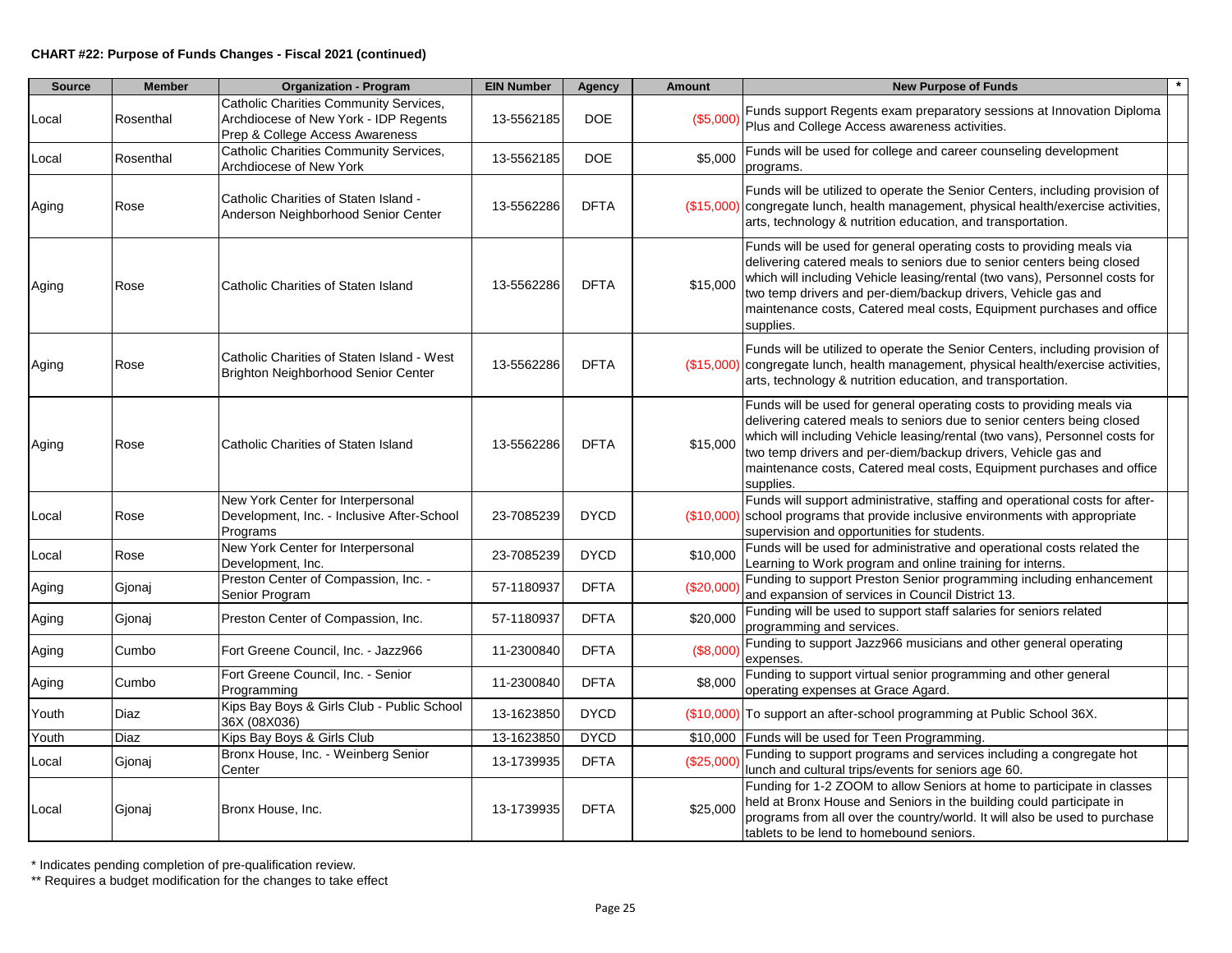| <b>Source</b> | <b>Member</b> | <b>Organization - Program</b>                                                                 | <b>EIN Number</b> | Agency      | <b>Amount</b> | $\ast$<br><b>New Purpose of Funds</b>                                                                                                                                                                                                                                                                                                                                                         |
|---------------|---------------|-----------------------------------------------------------------------------------------------|-------------------|-------------|---------------|-----------------------------------------------------------------------------------------------------------------------------------------------------------------------------------------------------------------------------------------------------------------------------------------------------------------------------------------------------------------------------------------------|
| Youth         | Miller        | Young Men's Christian Association of<br><b>Greater New York</b>                               | 13-1624228        | <b>DYCD</b> |               | Funding to support the Teen Center and activities such as youth sports,<br>(\$6,000) tournaments, leadership training, social events, health and wellness<br>activities, peer support, social games, special events and team building.                                                                                                                                                        |
| Youth         | Miller        | Young Men's Christian Association of<br>Greater New York                                      | 13-1624228        | <b>DYCD</b> | \$6,000       | Funding will be used to provide and support youth programming for school<br>age children, middle schoolers and high schoolers. Programming will be<br>offered remote, in-person, or a hybrid of remote and in-person. The<br>program experience will have, but not limited to, leadership building<br>activities, civic engagement, STEM, academic enrichment and<br>recreational activities. |
| Youth         | Powers        | Broadway League, Inc., The - Broadway<br><b>Bridges</b>                                       | 13-0951470        | <b>DYCD</b> | (\$5,000      | Funding will support Broadway Bridges, which gives tenth graders tickets<br>to Broadway shows.                                                                                                                                                                                                                                                                                                |
| Youth         | Powers        | Broadway League, Inc., The                                                                    | 13-0951470        | <b>DYCD</b> | \$5,000       | Funding will be used for students to watch at least one specially streamed<br>Broadway and West End productions from their classrooms or home<br>environments, as well as view new online video content and resources<br>aimed at making Broadway more accessible to students. Encouraging job<br>exploration and the career opportunities available in the Broadway<br>industry.             |
| Local         | Gibson        | Asphalt Green, Inc. - Recess Enhancement<br>& Waterproofing Programs - Council District<br>16 | 13-6533158        | <b>DPR</b>  | (\$10,000     | Fund will support the Recess Enhancement and Waterproofing programs<br>in Council District 16.                                                                                                                                                                                                                                                                                                |
| Local         | Gibson        | Asphalt Green, Inc. - Council District 16                                                     | 13-6533158        | <b>DPR</b>  | \$10,000      | Funds will support the Recess Enhancement and/or afterschool programs<br>in Council District 16.                                                                                                                                                                                                                                                                                              |
| Youth         | Louis         | Young Men's Christian Association of<br>Greater New York - Council District 45                | 13-1624228        | <b>DYCD</b> | (\$1,000      | Funds will be used to support staffing and supplies for fitness classes<br>specifically geared towards youth in Council District 45.                                                                                                                                                                                                                                                          |
| Youth         | Louis         | Young Men's Christian Association of<br>Greater New York - Council District 45                | 13-1624228        | <b>DYCD</b> | \$1,000       | Funding will be used to provide and support youth programming for school<br>age children, middle schoolers and high schoolers. Programming will be<br>offered remote, in-person, or a hybrid of remote and in-person. The<br>program experience will have, but not limited to, leadership building<br>activities, civic engagement, STEM, academic enrichment and<br>recreational activities. |
| Youth         | Louis         | Young Men's Christian Association of<br>Greater New York - Council District 45                | 13-1624228        | <b>DYCD</b> | (\$7,000      | Funds will be used to support staffing and supplies for fitness classes<br>specifically geared towards youth in Council District 45.                                                                                                                                                                                                                                                          |
| Youth         | Louis         | Young Men's Christian Association of<br>Greater New York - Council District 45                | 13-1624228        | <b>DYCD</b> | \$7,000       | Funding will be used to provide and support youth programming for school<br>age children, middle schoolers and high schoolers. Programming will be<br>offered remote, in-person, or a hybrid of remote and in-person. The<br>program experience will have, but not limited to, leadership building<br>activities, civic engagement, STEM, academic enrichment and<br>recreational activities. |
| Local         | Levin         | <b>Greenpoint Reformed Church</b>                                                             | 11-2100335        | <b>DYCD</b> | (\$5,000      | Funds will be used to pay staff salaries.                                                                                                                                                                                                                                                                                                                                                     |
| Local         | Levin         | Greenpoint Reformed Church                                                                    | 11-2100335        | <b>DYCD</b> | \$5,000       | To support food programs for the needy, including the choice pantry<br>program.                                                                                                                                                                                                                                                                                                               |
| Aging         | Holden        | Rabbi Israel Meyer HaKohen Rabbinical<br>Seminary of America - Middle Village Adult<br>Center | 11-1752021        | <b>DFTA</b> | (\$45,000     | Funds to be used for operating expenses of programs and services at the<br>Middle Village Adult Center.                                                                                                                                                                                                                                                                                       |
| Aging         | Holden        | Rabbi Israel Meyer HaKohen Rabbinical<br>Seminary of America                                  | 11-1752021        | <b>DFTA</b> | \$45,000      | Funds to be used for operating expenses of programs and services and<br>purchase of vehicle at the Middle Village Adult Center.                                                                                                                                                                                                                                                               |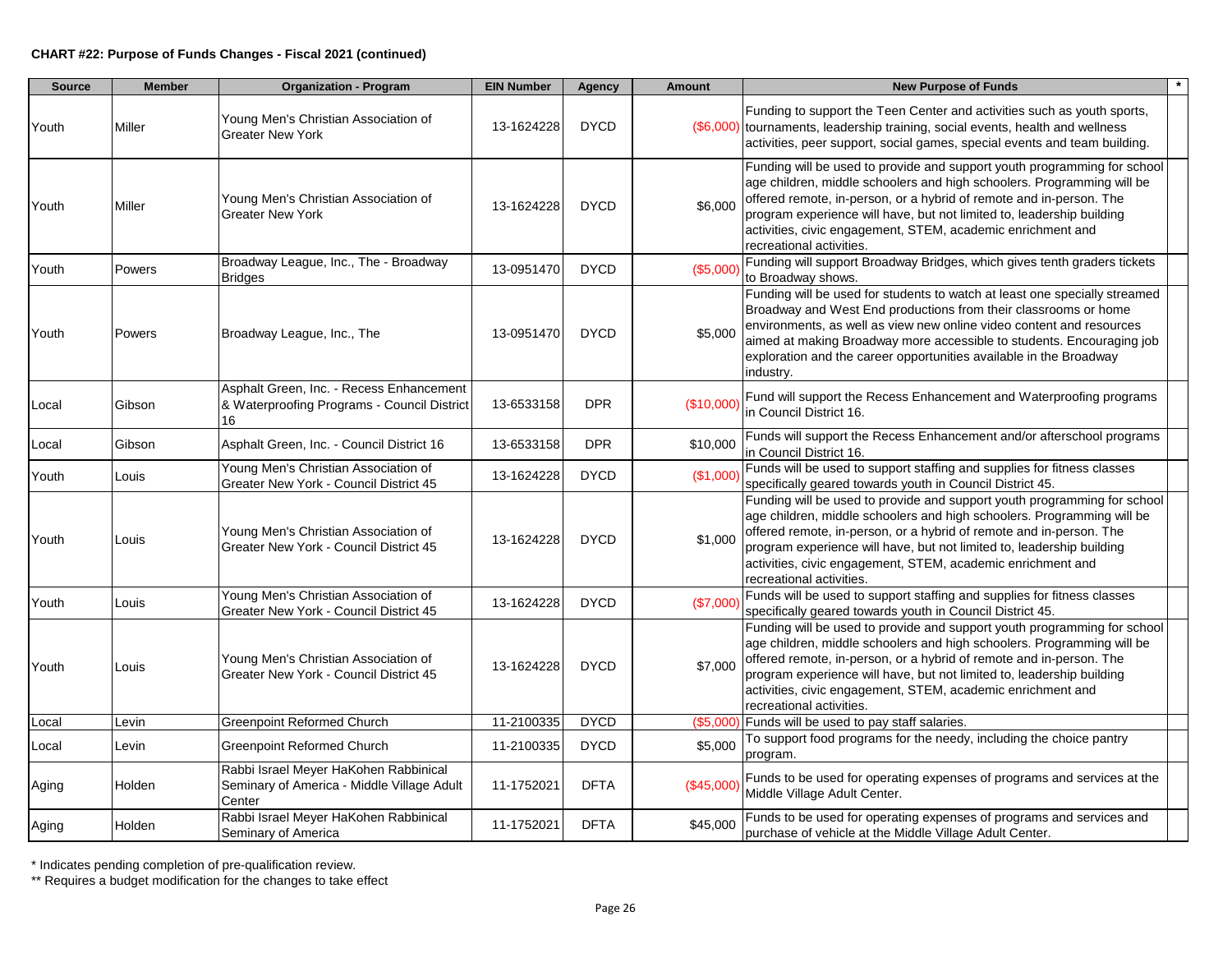#### **CHART #22: Purpose of Funds Changes - Fiscal 2021 (continued)**

| <b>Source</b> | <b>Member</b> | <b>Organization - Program</b>                                                                  | <b>EIN Number</b> | Agency      | <b>Amount</b> | <b>New Purpose of Funds</b>                                                                                                                                                                                                                                                                                                                                                       |
|---------------|---------------|------------------------------------------------------------------------------------------------|-------------------|-------------|---------------|-----------------------------------------------------------------------------------------------------------------------------------------------------------------------------------------------------------------------------------------------------------------------------------------------------------------------------------------------------------------------------------|
| Aging         | Dromm         | Asian Community United Society, Inc. -<br>Council District 25                                  | 26-4164117        | <b>DFTA</b> | (\$5,000)     | To fund outreach and programming for seniors for Spring Celebration in<br>Council District 25.                                                                                                                                                                                                                                                                                    |
| Aging         | Dromm         | Asian Community United Society, Inc. -<br><b>Council District 25</b>                           | 26-4164117        | <b>DFTA</b> |               | \$5,000 To fund the distribution of PPE to seniors in Council District 25.                                                                                                                                                                                                                                                                                                        |
| Aging         | Holden        | Maspeth Town Hall, Inc. - Seniors<br>Programs                                                  | 23-7259702        | <b>DFTA</b> | (\$7,000)     | Funds to be used for staff support, programming, activities and trips for<br>seniors.                                                                                                                                                                                                                                                                                             |
| Aging         | Holden        | Maspeth Town Hall, Inc. - Seniors<br>Programs & Transportation                                 | 23-7259702        | <b>DFTA</b> | \$7,000       | Funds to be used for staff support, programming, activities, senior citizens<br>transportation for medical appointments and trips for seniors.                                                                                                                                                                                                                                    |
| Local         | Holden        | Department of Parks and Recreation                                                             | 13-6400434        | <b>DPR</b>  |               | (\$13,000) Funds to be used to purchase security cameras in Forest Park.                                                                                                                                                                                                                                                                                                          |
| Local         | Holden        | Department of Parks and Recreation                                                             | 13-6400434        | <b>DPR</b>  |               | \$13,000 Funds to be used for security, maintenance and overtime.                                                                                                                                                                                                                                                                                                                 |
| Local         | Holden        | Allied Veterans Memorial Committee of<br>Ridgewood and Glendale, Inc. - Memorial<br>Day Parade | 38-3853340        | <b>DYCD</b> | (\$5,000)     | Funds to be used for the annual Memorial Day Parade including bands,<br>reviewing stands, transportation, publicity and other supplies.                                                                                                                                                                                                                                           |
| Lolca         | Holden        | Allied Veterans Memorial Committee of<br>Ridgewood and Glendale, Inc.                          | 38-3853340        | <b>DYCD</b> |               | Funds to be used to purchase ceremonial items (including new flags) to be<br>\$5,000 placed at monuments, veterans graves and for memorial day event<br>functions.                                                                                                                                                                                                                |
| Local         | Matteo        | <b>Staten Island University Hospital</b>                                                       | 11-2868878        | <b>DHMH</b> |               | (\$10,000) Funds will be used for support of colonoscopy screening services.                                                                                                                                                                                                                                                                                                      |
| Local         | Matteo        | <b>Staten Island University Hospital</b>                                                       | 11-2868878        | <b>DHMH</b> |               | \$10,000 Funds will be used for general operating cost.                                                                                                                                                                                                                                                                                                                           |
| Local         | Speaker       | Teens for Food Justice, Inc.                                                                   | 45-3591508        | <b>DYCD</b> | (\$40,000)    | Funds will support Teens for Food Justice's school-based urban farms<br>and food access programs.                                                                                                                                                                                                                                                                                 |
| Local         | Speaker       | Teens for Food Justice, Inc.                                                                   | 45-3591508        | <b>DYCD</b> | \$40,000      | Funds will support Teens for Food Justice's virtual/remote-based urban<br>farming and food access programming.                                                                                                                                                                                                                                                                    |
| Local         | Holden        | <b>Police Department</b>                                                                       | 13-6400434        | <b>NYPD</b> |               | (\$3,000) Funds to be used to purchase a gator for the 102nd Precinct.                                                                                                                                                                                                                                                                                                            |
| Local         | Holden        | Police Department                                                                              | 13-6400434        | <b>NYPD</b> |               | \$3,000 Funds to be used for anti-graffiti and cleaning supplies.                                                                                                                                                                                                                                                                                                                 |
| Youth         | Gennaro       | Queens Community House - Pomonok After<br>School Program                                       | 11-2375583        | <b>DYCD</b> | (\$57,000     | Funding to support QCH Pomonok After School program: Extended hours<br>for working parents till 7PM.                                                                                                                                                                                                                                                                              |
| Youth         | Gennaro       | Queens Community House - Food Pantry                                                           | 11-2375583        | <b>DYCD</b> | \$57,000      | Funds will be used to purchase food items and other operational costs<br>related to the food pantry.                                                                                                                                                                                                                                                                              |
| Local         | Speaker       | Broadway League, Inc., The - Broadway<br><b>Bridges</b>                                        | 13-0951470        | <b>DYCD</b> | (\$100,000)   | Funding would ensure that every student in New York City Public High<br>Schools has the opportunity to see a Broadway show before graduation.                                                                                                                                                                                                                                     |
| Local         | Speaker       | Broadway League, Inc., The - Broadway<br><b>Bridges</b>                                        | 13-0951470        | <b>DYCD</b> | \$100,000     | Funding will be used for students to watch at least one specially streamed<br>Broadway and West End productions from their classrooms or home<br>environments, as well as view new online video content and resources<br>aimed at making Broadway more accessible to students. Encouraging job<br>exploration and the career opportunities available in the Broadway<br>industry. |

\* Indicates pending completion of pre-qualification review.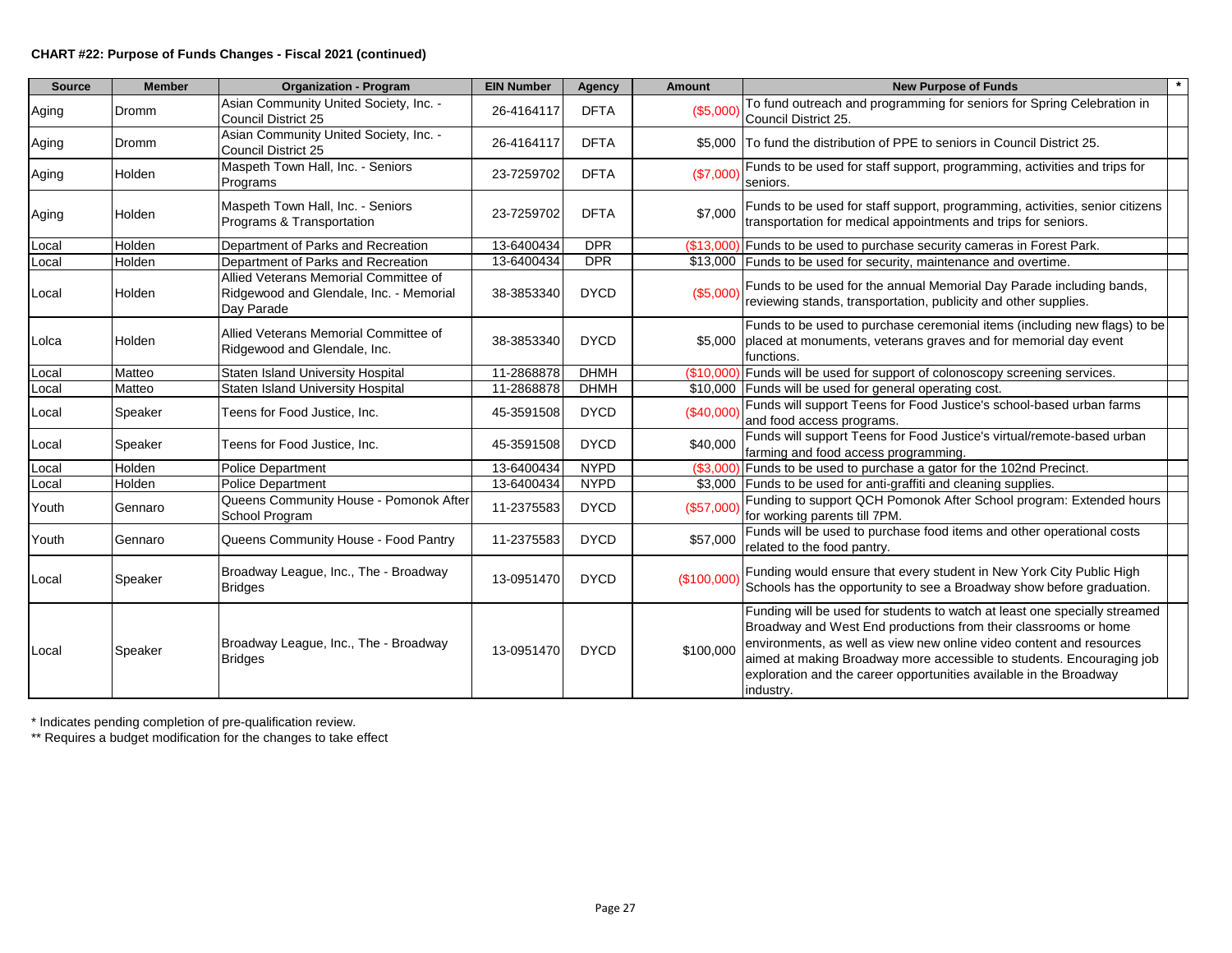#### **CHART #22: Purpose of Funds Changes - Fiscal 2021 (continued)**

| <b>Source</b> | <b>Member</b> | <b>Organization - Program</b>                           | <b>EIN Number</b> | Agency      | <b>Amount</b> | <b>New Purpose of Funds</b>                                                                                                                                                                                                                                                                                                                                                       |
|---------------|---------------|---------------------------------------------------------|-------------------|-------------|---------------|-----------------------------------------------------------------------------------------------------------------------------------------------------------------------------------------------------------------------------------------------------------------------------------------------------------------------------------------------------------------------------------|
| Youth         | Vallone       | Broadway League, Inc., The - Broadway<br><b>Bridges</b> | 13-0951470        | <b>DYCD</b> |               | (\$7,500) Funding will support the Broadway Bridges program.                                                                                                                                                                                                                                                                                                                      |
| Youth         | Vallone       | Broadway League, Inc., The - Broadway<br><b>Bridges</b> | 13-0951470        | <b>DYCD</b> | \$7,500       | Funding will be used for students to watch at least one specially streamed<br>Broadway and West End productions from their classrooms or home<br>environments, as well as view new online video content and resources<br>aimed at making Broadway more accessible to students. Encouraging job<br>exploration and the career opportunities available in the Broadway<br>industry. |
| Youth         | l Grodenchik  | Broadway League, Inc., The - Family First<br>Nights     | 13-0951470        | <b>DYCD</b> |               | (\$7,000) To help fund the Family First Nights program in Council District 23.                                                                                                                                                                                                                                                                                                    |
| Youth         | l Grodenchik  | Broadway League, Inc., The - Family First<br>Nights     | 13-0951470        | <b>DYCD</b> | \$7,000       | Funding will be used for students to watch at least one specially streamed<br>Broadway and West End productions from their classrooms or home<br>environments, as well as view new online video content and resources<br>aimed at making Broadway more accessible to students. Encouraging job<br>exploration and the career opportunities available in the Broadway<br>industry. |

\* Indicates pending completion of pre-qualification review.